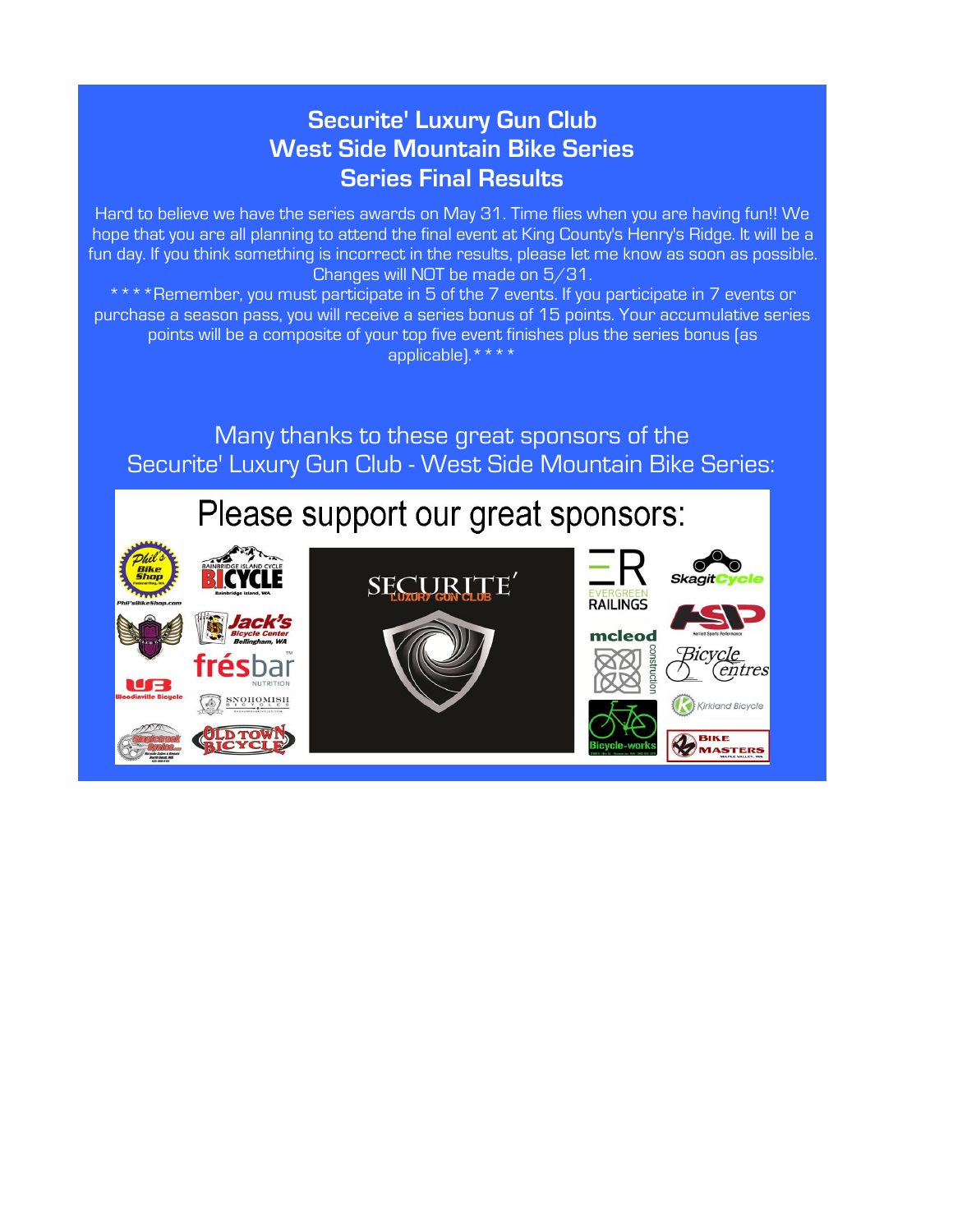|                     |      |      | ending payout. |      |      |      |      |                     |
|---------------------|------|------|----------------|------|------|------|------|---------------------|
|                     | 2/22 | 3/1  | 3/15           | 3/22 | 3/29 | 4/12 | 5/3  | <b>Total Payout</b> |
| Cat 1               |      |      |                |      |      |      |      |                     |
| Male OPEN           | \$14 | \$18 | \$16           | \$8  | \$10 | \$11 | \$14 | \$91                |
| Male 35-49          | \$27 | \$18 | \$19           | \$15 | \$13 | \$12 | \$20 | \$124               |
| Male $50+$          | \$8  | \$7  | \$6            | \$8  | \$5  | \$5  | \$8  | \$47                |
| Male Single Speed   | \$3  | \$3  | \$4            | \$3  | \$2  | \$1  | \$2  | \$18                |
| Female OPEN         | \$7  | \$4  | \$6            | \$4  | \$2  | \$6  | \$5  | \$34                |
| Female 35-49        | \$5  | \$7  | \$4            | \$6  | \$4  | \$4  | \$3  | \$33                |
| Female 50+          | \$1  | \$1  | \$1            | \$2  |      |      | \$2  | \$7                 |
|                     |      |      |                |      |      |      |      |                     |
| Cat 2               |      |      |                |      |      |      |      |                     |
| Male 18 and Under   | \$12 | \$8  | \$12           | \$11 | \$4  | \$8  | \$3  | \$58                |
| Male 19-29          | \$11 | \$4  | \$7            | \$8  | \$4  | \$6  | \$5  | \$45                |
| Male 30-39          | \$14 | \$16 | \$13           | \$8  | \$10 | \$11 | \$9  | \$81                |
| Male 40-49          | \$27 | \$27 | \$22           | \$24 | \$16 | \$17 | \$19 | \$152               |
| Male 50-59          | \$16 | \$13 | \$13           | \$12 | \$10 | \$9  | \$9  | \$82                |
| Male 60+            | \$5  | \$3  | \$2            | \$2  | \$6  | \$3  | \$3  | \$24                |
| Male Clydesdale     | \$8  | \$7  | \$7            | \$10 | \$6  | \$6  | \$3  | \$47                |
| Male Single Speed   | \$7  | \$5  | \$7            | \$6  | \$5  | \$7  | \$5  | \$42                |
| Female 18 and Under |      | \$1  | \$2            | \$2  |      | \$3  |      | \$8                 |
| Female 19-29        |      |      | \$1            | \$1  |      | \$1  | \$1  | \$4                 |
| Female 30-39        | \$3  | \$2  | \$3            | \$2  | \$2  | \$3  | \$3  | \$18                |
| Female 40-49        | \$8  | \$7  | \$4            | \$9  | \$5  | \$6  | \$7  | \$46                |
| Female 50+          | \$5  | \$6  | \$5            | \$6  | \$6  | \$4  | \$3  | \$35                |
|                     |      |      |                |      |      |      |      |                     |
| Cat <sub>3</sub>    |      |      |                |      |      |      |      |                     |
| Male 12 and Under   | \$5  | \$9  | \$9            | \$7  | \$5  | \$6  | \$5  | \$46                |
| Male 13-18          | \$9  | \$6  | \$15           | \$12 | \$4  | \$11 | \$6  | \$63                |
| Male 19-34          | \$10 | \$9  | \$9            | \$7  | \$5  | \$6  | \$2  | \$48                |
| Male 35-49          | \$13 | \$15 | \$10           | \$9  | \$11 | \$9  | \$7  | \$74                |
| Male $50+$          | \$8  | \$13 | \$7            | \$11 | \$6  | \$11 | \$5  | \$61                |
| Cat 3 Clydesdale    | \$3  | \$5  | \$3            | \$4  | \$2  | \$2  | \$4  | \$23                |
| Female 12 and Under | \$1  | \$5  | \$2            | \$1  | \$3  | \$2  | \$3  | \$17                |
| Female 13-18        | \$2  | \$4  | \$3            | \$1  |      | \$1  |      | \$11                |
| Female 19-34        |      | \$4  | \$4            |      |      | \$1  | \$1  | \$10                |
| Female 35-49        | \$10 | \$10 | \$10           | \$10 | \$7  | \$9  | \$6  | \$62                |
| Female 50+          | \$1  | \$1  | \$2            | \$1  | \$1  | \$1  | \$1  | \$8                 |

# Again, we take \$1 from each registration and adding that to a pool for the series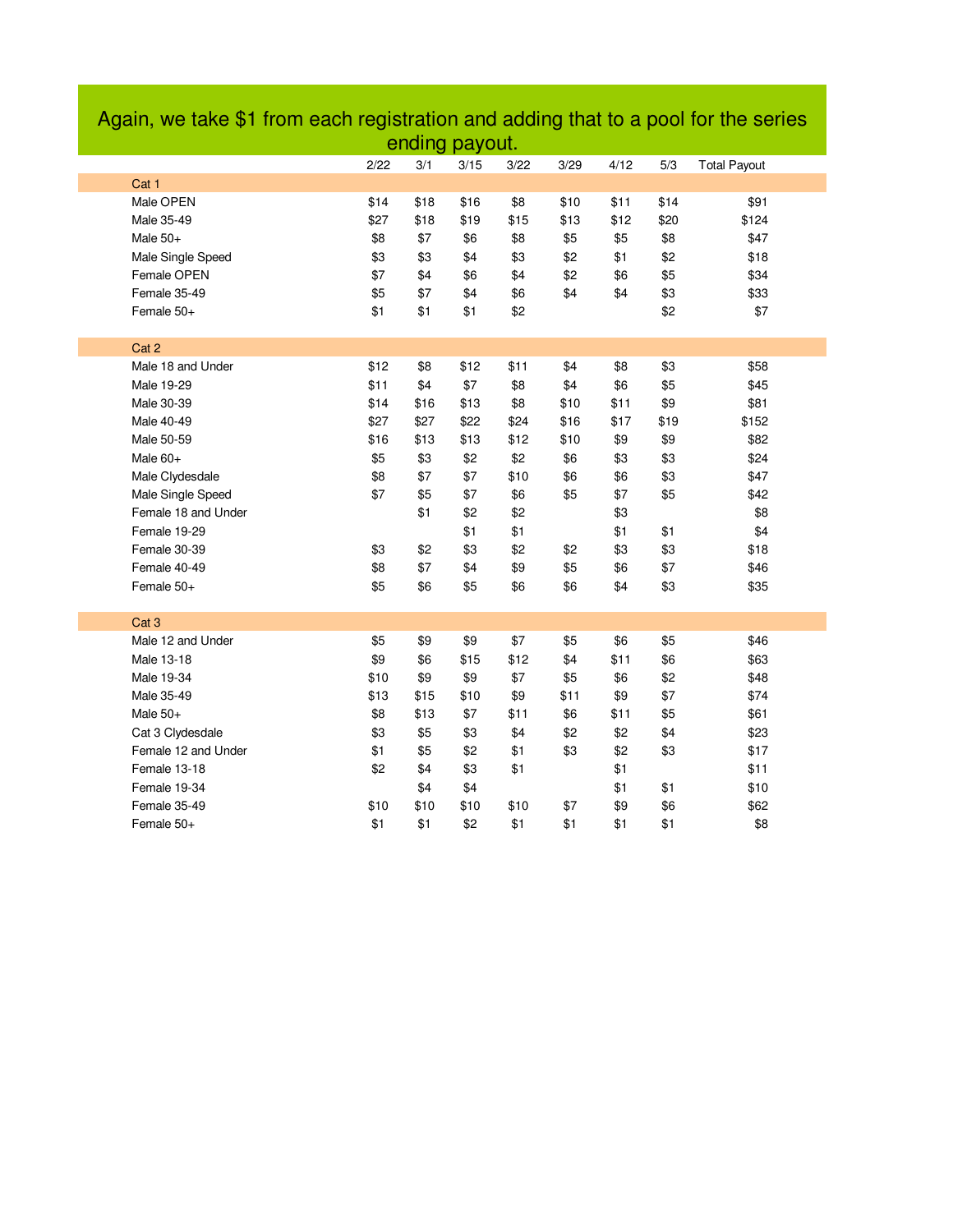|                         |           |                     |                        | Securite' Luxury Gun Club, Singletrack Cycles, Phil's Bike Shop, Skagit Cycles, Snohomish              |                        |          |        |                                 |                |             |                        |                 |                                |                         |                     |                                         |                |                                      |                |                    |              |                    |                         |                              |                     |
|-------------------------|-----------|---------------------|------------------------|--------------------------------------------------------------------------------------------------------|------------------------|----------|--------|---------------------------------|----------------|-------------|------------------------|-----------------|--------------------------------|-------------------------|---------------------|-----------------------------------------|----------------|--------------------------------------|----------------|--------------------|--------------|--------------------|-------------------------|------------------------------|---------------------|
|                         |           | Please support the  |                        | Bicycles, Jack's Bicycle Center, Old Town Bicycle, Kirkland Bikes, FresBar, Bike Masters, B.I. Cycles, |                        |          |        |                                 |                |             |                        |                 |                                |                         |                     |                                         |                |                                      |                |                    |              |                    |                         |                              |                     |
|                         |           | following sponsors: |                        | McLeod Construction, Evergreen Railings, HSP, Recycled Cycles, Woodinville Bicycle, Bicycle Works, and |                        |          |        |                                 |                |             |                        |                 |                                |                         |                     |                                         |                |                                      |                |                    |              |                    |                         |                              |                     |
|                         |           |                     |                        |                                                                                                        |                        |          |        |                                 |                |             |                        |                 |                                |                         |                     |                                         |                |                                      |                |                    |              |                    |                         |                              |                     |
|                         |           |                     | <b>Bicycle Centres</b> |                                                                                                        |                        |          |        |                                 |                |             |                        |                 |                                |                         |                     |                                         |                |                                      |                |                    |              |                    |                         |                              |                     |
| Total Points<br>Placing |           | Bike # First Name   | Last Name              | Team                                                                                                   | Division               | Age      | Gender | City                            | Place<br>2/22  | 2/22 Points | Place<br>3/1           | Points<br>3/1   | 3/15 Place                     | Points<br>3/15          | Place<br>3/22       | Points<br>3/22                          | Place<br>3/29  | Points<br>3/29                       | Place<br>4/12  | Points<br>4/12     | 5/3 Place    | 5/3 Points         | Race<br>7 Race<br>Bonus | Eligible for<br>series place | <b>Total Points</b> |
| First                   | 114<br>40 | Tamara              | Armstrong              | Manny's Pale Ale                                                                                       | $35 - 49$<br>$35 - 49$ | 44<br>42 |        | F Federal Way<br>F Seattle      | 6              |             | C2-1 100 C2-1 100<br>5 |                 |                                |                         | $\overline{c}$<br>5 | 120<br>105                              | $\mathbf{1}$   | 125 <br>$3\vert 115\vert 4\vert 110$ | $\overline{2}$ | 120                |              |                    |                         | Yes<br>Yes                   | 565<br>555          |
| Second<br>Third         | 71        | Amy<br>Hidi         | Josefczyk<br>Cramer    | Epic Racing<br>Soft Like Kitten                                                                        | $35 - 49$              | 41       |        | F   Des Moines                  | $C2-3$         | 100<br>90   | $\overline{7}$         | 105<br>96       |                                | 2 120                   |                     | 6 100                                   | $\overline{4}$ | 110                                  |                |                    |              | 1   125            |                         | Yes                          | 521                 |
|                         | 17        | Jodie               | Ramey                  | Hagens Berman Society Consulting                                                                       | 35-49                  | 48       | F      | Seattle                         | 4              | 110         | 6                      | 100             |                                | 3 115                   |                     |                                         |                | 2 120                                |                |                    |              |                    |                         | <b>No</b>                    | 445                 |
|                         | 23        | Naomi               | <b>Haverlick</b>       | Marin/Hammer                                                                                           | $35 - 49$              | 37       |        | <b>F</b> Seattle                | $\overline{1}$ | 125         | $\mathbf{1}$           | 125             |                                |                         |                     | 1 125                                   |                |                                      |                |                    |              |                    |                         | No                           | 375                 |
|                         | 56        | Monilee             | Keller                 | Narco/Element Cycles                                                                                   | $35 - 49$              | 38       | F.     | Redmond                         | 3              | 115         |                        |                 |                                |                         |                     | 3 115                                   |                |                                      |                | $1 \overline{125}$ |              |                    |                         | No                           | 355                 |
|                         | 25        | Kristi              | Berg                   | Axiom HVAC/Voler/Cycle U                                                                               | 35-49                  | 39       |        | F Arlington                     | 5              | 105         | $\overline{c}$         | 120             |                                | $1 \overline{125}$      |                     |                                         |                |                                      |                |                    |              |                    |                         | <b>No</b>                    | 350                 |
|                         | 72        | Jeanne              | DaGloria               | <b>Fisher Plumbing Cycling Team</b>                                                                    | 35-49                  | 39       |        | F Mountlake Terrace             |                |             | 3                      |                 |                                | $115$ 4 110 4 110       |                     |                                         |                |                                      |                |                    |              |                    |                         | No                           | 335                 |
|                         | 81        | Molly               | Martin                 | Mafia Racing NW                                                                                        | 35-49                  | 47       |        | F Redmond                       |                |             | $\overline{4}$         | 110             |                                |                         |                     |                                         |                |                                      |                |                    |              | 2 120              |                         | No                           | 230                 |
|                         | 122       | Nicole              | Gunton                 | Club Ride                                                                                              | $35 - 49$              | 39       |        | F   Maple Valley                |                |             |                        |                 |                                |                         |                     |                                         |                |                                      |                | 3 115              |              |                    |                         | No                           | 115                 |
|                         | 141       | Carla               | <b>Brock</b>           | Team Group Health                                                                                      | $35 - 49$              | 41       |        | F Seattle                       |                |             |                        |                 |                                |                         |                     |                                         |                |                                      |                |                    |              | 3 115              |                         | No                           | $115$               |
|                         |           |                     |                        |                                                                                                        |                        |          |        |                                 |                |             |                        |                 |                                |                         |                     |                                         |                |                                      |                |                    |              |                    |                         |                              |                     |
| First                   | 14        | Lori                | <b>Brazel</b>          | Mafia Racing NW                                                                                        | $50+$                  | 53       |        | F Federal Way                   | $C2-2$         | 95          | $\overline{1}$         |                 |                                | $125$ 1 125             |                     | $1\overline{125}$                       |                |                                      |                |                    |              | $1 \vert 125$      |                         | Yes                          | 595                 |
|                         | 62        | Lisa                | Coyne                  |                                                                                                        | $50+$                  | 56       |        | F Seattle                       | $\mathbf{1}$   | 125         |                        |                 |                                |                         |                     |                                         |                |                                      |                |                    |              |                    |                         | No                           | 125                 |
|                         | 106       | Elizabeth           | Salvo                  | <b>Fischer Plumbing</b>                                                                                | $50+$                  |          |        | 53 F Bellevue                   |                |             |                        |                 |                                |                         |                     | 2 120                                   |                |                                      |                |                    |              |                    |                         | <b>No</b>                    | 120                 |
| First                   | 115       | Kirsten             | Jensen                 | Jack's Bicycle Center/Homegrown Racing                                                                 | Open                   | 37       |        | F Bellingham                    | 3              | 115         | $\overline{2}$         | 120             | $\overline{2}$                 | 120                     | $\mathbf{1}$        | 125                                     | $\mathbf{1}$   | 125                                  |                |                    |              | 2 120              | 15                      | Yes                          | 625                 |
| Second                  | 61        | Leah                | Kiviat                 | Jack's Bicycle Center/Homegrown Racing                                                                 | Open                   | 41       |        | F   Mt. Vernon                  | 6              | 100         |                        |                 | 3                              | 115                     |                     | 3 115 2 120 4                           |                |                                      |                | 110                |              | 3 115              |                         | Yes                          | 575                 |
|                         | 102       | Hillary             | King                   | Nemesis Racing                                                                                         | Open                   | 28       | F.     | Kirkland                        | 4              | 110         | 3                      | $115$ 4 110     |                                |                         |                     | 4 110                                   |                |                                      |                |                    |              |                    |                         | <b>No</b>                    | 445                 |
|                         | 45        | Cassie              | Ross                   | Rad Racing Northwest                                                                                   | Open                   | 18       |        | F   Port Townsend               | $\mathbf{1}$   | 125         | $\overline{1}$         | 125             |                                |                         |                     |                                         |                |                                      |                |                    |              |                    |                         | <b>No</b>                    | 250                 |
|                         | 101       | Andi                | Zolton                 | Nemesis Racing                                                                                         | Open                   | 30       |        | F Kirkland                      |                |             |                        |                 |                                | $1 \vert 125$           |                     |                                         |                |                                      |                | $1 \overline{125}$ |              |                    |                         | No                           | 250                 |
|                         | 37        | Jadine              | Riley                  | Team Group Health                                                                                      | Open                   | 41       |        | F Seattle                       | 5              | 105         |                        |                 |                                |                         |                     | 2 120                                   |                |                                      |                |                    |              |                    |                         | No                           | 225                 |
|                         | 105       | Elena               | Runyan                 |                                                                                                        | Open                   | 16       |        | F Sammamish                     |                |             |                        |                 |                                | 4 110                   |                     |                                         |                |                                      |                | 3 115              |              |                    |                         | No                           | 225                 |
|                         | 77        | Elle                | Lee                    | Expressive Fit/Cycle U North                                                                           | Open                   | 18       |        | F Marysville                    |                |             | 4                      | $110$ 5 105     |                                |                         |                     |                                         |                |                                      |                |                    |              |                    |                         | No                           | 216                 |
|                         | 127       | Corinne             | Meaney                 | Motofish Racing                                                                                        | Open                   | 34       |        | F Snoqualmie                    |                |             |                        |                 |                                |                         |                     |                                         |                |                                      | 5              | 105                |              | $5 \vert 105$      |                         | <b>No</b>                    | 210                 |
|                         | 150       | Courtney            | McFadden               | Raleigh                                                                                                | Open                   | 36       |        | F Bellingham                    |                |             |                        |                 |                                |                         |                     |                                         |                |                                      |                |                    |              | $1 \overline{125}$ |                         | No                           | 125                 |
|                         | 34        | Delia               | Massey                 | Spokeswomen Racing                                                                                     | Open                   |          |        | 28 F Seattle                    | $\overline{2}$ | 120         |                        |                 |                                |                         |                     |                                         |                |                                      |                |                    |              |                    |                         | <b>No</b>                    | 120                 |
|                         | 123       | Stephanie           | White                  |                                                                                                        | Open                   | 26       |        | F Tacoma                        |                |             |                        |                 |                                |                         |                     |                                         |                |                                      |                | 2 120              |              |                    |                         | No                           | 120                 |
|                         | 145       | Whitney             | Anderson               |                                                                                                        | Open                   | 28       |        | F Bellingahm                    |                |             |                        |                 |                                |                         |                     |                                         |                |                                      |                |                    |              | 4 110              |                         | No                           | 110                 |
|                         |           |                     |                        |                                                                                                        |                        |          |        |                                 |                |             |                        |                 |                                |                         |                     |                                         |                |                                      |                |                    |              |                    |                         |                              |                     |
| First                   | 16        | James               | Christensen            | Old Town Bicycle                                                                                       | $35 - 49$              | 48       |        | M Tacoma                        | 8              | 92          | 3                      | $115$ 2         |                                | 120                     | $\mathbf{1}$        | 92                                      |                | $125$ 1 $125$ 1                      |                | 125                | $\mathbf{1}$ | 125<br>3 115       | 15                      | Yes                          | 635<br>577          |
| Second<br>Third         | 52<br>73  | Mike<br>Jeremy      | Gile<br>Stafford       | Fischer Plumbing Cycling Team<br>Jack's Homegrown Racing                                               | 35-49<br>$35 - 49$     | 47<br>46 |        | M Mercer Island<br>M Bellingham | $\mathbf{2}$   | 120         | $\overline{1}$<br>9    | 125<br>88       | $\mathbf{1}$<br>$\overline{4}$ | 125<br>110              | 8                   | 3 <mark>115</mark> 2 <mark>120</mark> 4 |                |                                      |                | 110                |              | $2 \mid 120$       |                         | Yes<br>Yes                   | 575                 |
| Fourth                  | 10        | Cal                 | Spranger               | Mafia Racing                                                                                           | 35-49                  | 41       |        | M Seattle                       | 12             | 85          | 8                      | 92              | 8                              | 92                      |                     | 4 110 6 100 2                           |                |                                      |                | 120                |              | 4 110              | 15                      | Yes                          | 547                 |
| Fifth                   | 35        | Mark                | Landsaat               | Raleigh                                                                                                | $35 - 49$              | 43       |        | M Seattle                       | 5              | 105         | 4                      | $110 \t3 \t115$ |                                |                         |                     |                                         |                |                                      | 3              | 115                |              | $6 \vert 100$      |                         | Yes                          | 545                 |
|                         | 15        | Chris               | Blair                  | <b>Bike masters</b>                                                                                    | $35 - 49$              | 48       |        | M Bonney Lake                   | $\overline{7}$ | 96          | 5                      | 105             | 10                             | 87                      |                     | 2 120                                   |                |                                      | 5              | 105                |              |                    |                         | Yes                          | 513                 |
|                         | 27        | Mathew              | Seguin                 | Fischer Plumbing Cycling Team                                                                          | $35 - 49$              |          |        | 36 M Kirkland                   | 9              | 88          | $\overline{7}$         | 96              |                                | $6 \ 100 \ 5 \ 105 \ 7$ |                     |                                         |                | 96                                   |                |                    |              | $10$ 87            | 15                      | Yes                          | 500                 |
|                         |           |                     |                        |                                                                                                        |                        |          |        |                                 |                |             |                        |                 |                                |                         |                     |                                         |                |                                      |                |                    |              |                    |                         |                              |                     |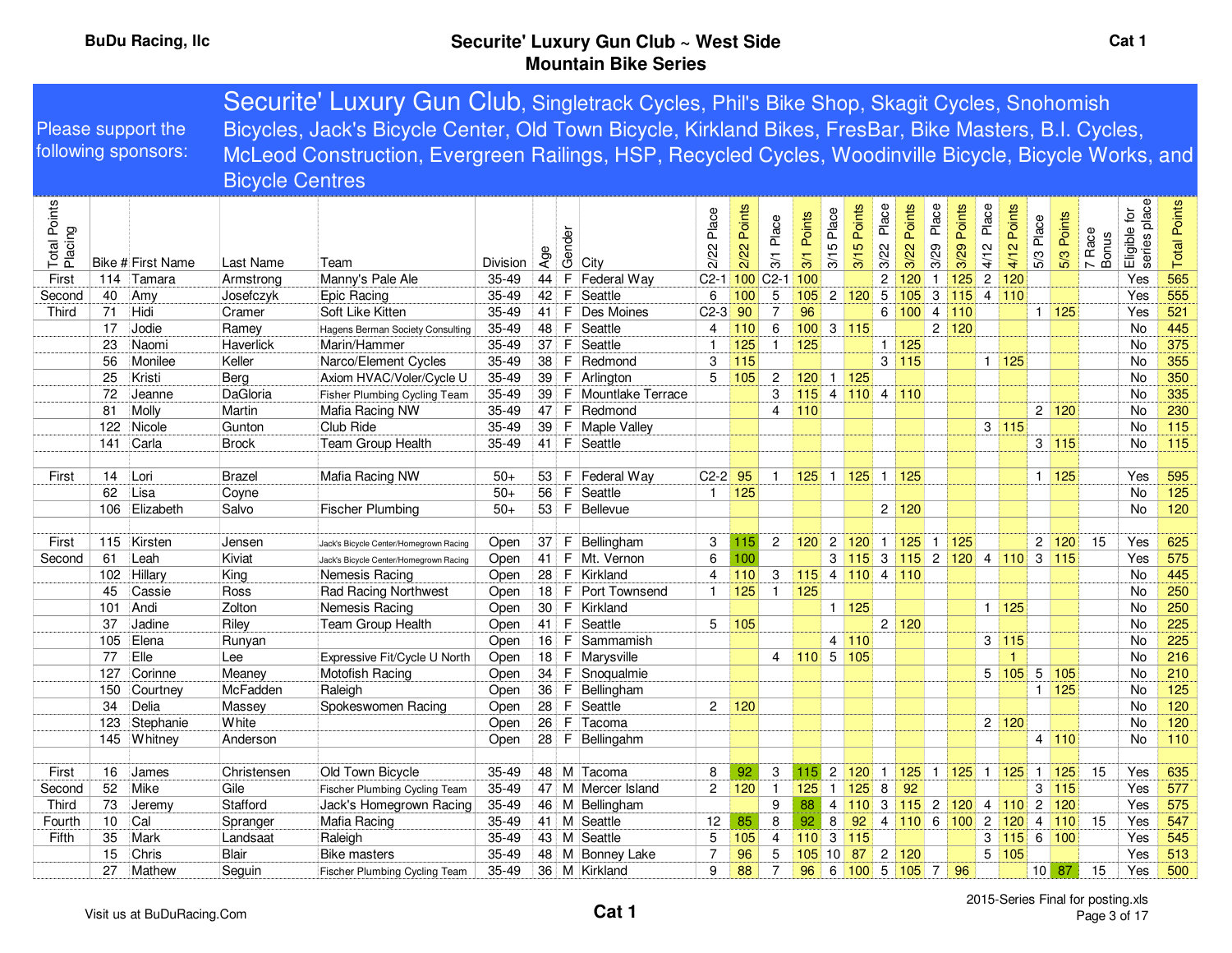| Total Points<br>Placing |           |                      |                    |                               |                    |                 | Gender |                             | Place           | Points         | Place                     | Points | 3/15 Place     | Points        | Place           | Points          | Place          | Points               | Place | Points       | 5/3 Place        | 5/3 Points                  | Race<br>7 Race<br>Bonus | Eligible for<br>series place | <b>Total Points</b> |
|-------------------------|-----------|----------------------|--------------------|-------------------------------|--------------------|-----------------|--------|-----------------------------|-----------------|----------------|---------------------------|--------|----------------|---------------|-----------------|-----------------|----------------|----------------------|-------|--------------|------------------|-----------------------------|-------------------------|------------------------------|---------------------|
|                         |           | Bike # First Name    | Last Name          | Team                          | Division           | Age             |        | City                        | 2/22            | 2/22           | 3/1                       | 3/1    |                | 3/15          | 3/22            | 3/22            | 3/29           | 3/29                 | 4/12  | 4/12         |                  |                             |                         |                              |                     |
|                         | 19        | Tom                  | Sowards            | <b>Bike Masters Racing</b>    | $35-49$            | 49              |        | M Auburn                    | $\overline{23}$ | 74             | 13                        | 84     | 14             | 83            | 12              | 85              |                |                      | 8     | 92           | $12$ 85          |                             | 15                      | Yes                          | 444                 |
|                         | 39        | George               | Peck               | Soulogist Cyclery             | $35 - 49$          | 37              |        | M Everett                   | 18              | 79             | 16                        | 81     | $\overline{7}$ | 96            |                 |                 | 9 <sup>1</sup> | 88                   | 9     | 88           |                  |                             |                         | Yes                          | 432                 |
|                         | 12        | Matt                 | Morrisson          |                               | $35 - 49$          |                 |        | 46 M Kent                   | 21              | 76             | 18                        | 79     | 15             | 82            |                 |                 |                | $12 \mid 85 \mid 11$ |       | 86           |                  |                             |                         | Yes                          | 408                 |
|                         | 13        | Peter                | Hall               |                               | $35 - 49$          | 47              |        | M Seattle                   |                 | $\mathbf{1}$   | 10                        | 87     | 5              | 105           | $\overline{7}$  | 96              |                | 3   115              |       |              |                  |                             |                         | Yes                          | 404                 |
|                         | 50        | Bernie               | Miller             |                               | 35-49              |                 |        | 49 M Olympia                | 10              | 87             | 6                         | 100    |                |               | $\overline{9}$  | 88              |                |                      |       |              |                  | $13 \mid 84$                |                         | No                           | 359                 |
|                         | 63        | Jesse                | Carbaugh           | <b>DC</b> Repair              | 35-49              |                 |        | 35 M Orting                 | $\overline{4}$  | 110            | $\overline{2}$            | 120    |                |               |                 |                 |                | $11 \, 86$           |       |              |                  |                             | 15                      | No                           | 331                 |
|                         | 18        | Nathan               | Webster            | Blue Rooster/ScanSnap         | 35-49              |                 |        | 48 M Seattle                | 19              | 78             | 17                        | 80     |                | $\mathbf{1}$  | 13              | 84 10 87        |                |                      |       |              |                  |                             |                         | Yes                          | 330                 |
|                         | 70        | Martin               | Turek              | PC4Men Cycling                | $35 - 49$          | 47              |        | M Northbend                 | $C2-1$ 100      |                | 12                        | 85     |                | $12$ 85       |                 |                 |                |                      |       |              |                  |                             |                         | No                           | 270                 |
|                         | 53        | Sean                 | Heflen             | Mafia                         | $35 - 49$          | 42              |        | M Federal Way               | 17              | 80             | 14                        | 83     |                |               |                 | $\mathbf{1}$    |                |                      |       | $10$ 87      |                  |                             |                         | No                           | 251                 |
|                         | 29        | Chip                 | Richardson         | Epic Racing                   | $35 - 49$          |                 |        | 48 M Snohomish              | 13              | 84             |                           |        |                | $13$ 84       |                 |                 |                |                      |       |              |                  | $17$ 80                     |                         | No                           | 248                 |
|                         | 116       | Dean                 | Sabol              |                               | $35 - 49$          |                 |        | 45 M Edmonds                | $C3-4$ 60       |                |                           |        |                |               |                 |                 |                | $13 \mid 84$         |       |              |                  | $18$ 79                     | 15                      | No                           | 238                 |
|                         | 93        | Erik                 | Bedell             | Audi Racing                   | 35-49              | 39              |        | M Sammamish                 |                 |                |                           |        | 9              | 88            |                 |                 |                | 4 110                |       | $\mathbf{1}$ |                  |                             |                         | No                           | 199                 |
|                         | 107       | Tony                 | <b>Bravetti</b>    | Audi                          | $35 - 49$          | 38              |        | M Brier                     |                 |                |                           |        |                |               | 11 <sub>1</sub> | 86              | 5              | 105                  |       |              |                  |                             |                         | No                           | 191                 |
|                         | 119       | Jason                | Konieczka          | <b>EPIC Racing</b>            | 35-49              | 46              |        | M Issaquah                  |                 |                |                           |        |                |               |                 |                 | 8              | 92                   | -7    | 96           |                  |                             |                         | No                           | 188                 |
|                         | 110       | David                | Schmidt            |                               | $35 - 49$          |                 |        | 48 M Chimacum               |                 |                |                           |        |                |               |                 | $10$ 87         |                |                      | 6     | 100          |                  |                             |                         | <b>No</b>                    | 187                 |
|                         | 9         | Jim                  | Zimmerman          | Team Audi                     | $35 - 49$          |                 |        | 40 M Anacortes              | 6               | 100            |                           |        |                | $17$ 80       |                 |                 |                |                      |       |              |                  |                             |                         | No                           | 180                 |
|                         | 65        | Joe                  | Martin             | <b>Mafia Racing</b>           | $35 - 49$          |                 |        | 49 M Redmond                | 11              | 86             |                           |        |                |               |                 |                 |                |                      |       |              | 9                | 88                          |                         | No                           | $\overline{174}$    |
|                         | 54        | Ivan                 | Cintron            | Misfitz                       | 35-49              |                 |        | 45 M Gig Harbor             | 16              | 81             | 11                        | 86     |                |               |                 |                 |                |                      |       |              |                  |                             |                         | <b>No</b>                    | 167                 |
|                         | 30        | Richard              | Bankhead           | <b>Blue Rooster</b>           | 35-49              |                 |        | 45 M Auburn                 | 20              | 77             | 15                        | 82     |                |               |                 |                 |                |                      |       |              |                  |                             |                         | No                           | $\overline{159}$    |
|                         | 64        | Luke                 | Demoe              |                               | $35 - 49$          |                 |        | 36 M Bellingham             | $\mathbf{1}$    | 125            |                           |        |                |               |                 |                 |                |                      |       |              |                  |                             |                         | No                           | 125                 |
|                         | 49        | <b>Brian</b>         | Estocapio          | <b>HSP</b>                    | $35 - 49$          |                 |        | 48 M Seattle                | 3               | 115            |                           |        |                |               |                 |                 |                |                      |       |              |                  |                             |                         | <b>No</b>                    | 115                 |
|                         | 129       | Kevin                | Donovan            | <b>SET Coaching</b>           | $35 - 49$          |                 |        | 44 M Sammamish              |                 |                |                           |        |                |               |                 |                 |                |                      |       |              |                  | 5 105                       |                         | No                           | $\overline{105}$    |
|                         | 108       | Parker               | Lund               | Mafia Racing                  | 35-49              |                 |        | 35 M Seattle                |                 |                |                           |        |                |               |                 | 6 100           |                |                      |       |              |                  |                             |                         | <b>No</b>                    | 100                 |
|                         | 152       | John-Christian Flack |                    | Olympia Ortho Associates      | $35 - 49$          |                 |        | 46 M Olympia                |                 |                |                           |        |                |               |                 |                 |                |                      |       |              | $\boldsymbol{7}$ | 96                          |                         | No                           | 96                  |
|                         | 138       | Michael              | Murdin             |                               | $35 - 49$          |                 |        | 44 M Bothell                |                 |                |                           |        |                |               |                 |                 |                |                      |       |              | 8                | 92                          |                         | No                           | 92                  |
|                         | 103       | Christopher          | Fast               | <b>Blue Rooster/ScanSnap</b>  | 35-49              | 49              |        | M Seattle                   |                 |                |                           |        |                | $11 \vert 86$ |                 |                 |                |                      |       |              |                  |                             |                         | No                           | 86                  |
|                         | 134       | Kevin                | Mehrens            | Audi                          | $35 - 49$          | 36 <sup>1</sup> |        | M Issaquah                  |                 |                |                           |        |                |               |                 |                 |                |                      |       |              |                  | $11 \, 86$                  |                         | No                           | 86                  |
|                         | 32        | Mike                 | Jancola            | Fischer Plumbing Cycling Team | 35-49              |                 |        | 43 M Seattle                | 14              | 83             |                           |        |                |               |                 |                 |                |                      |       |              |                  |                             |                         | No                           | 83                  |
|                         | 111       | Reyner               | Manuel             |                               | 35-49              |                 |        | 35 M Auburn<br>45 M Seattle |                 |                |                           |        |                |               |                 | $14 \,   \, 83$ |                |                      |       |              |                  |                             |                         | No                           | 83<br>83            |
|                         | 136       | Jason                | Dougherty          |                               | 35-49<br>$35 - 49$ |                 |        |                             |                 |                |                           |        |                |               |                 |                 |                |                      |       |              | 14               | 83                          |                         | No                           | 82                  |
|                         | 55        | Kevin                | Miller             |                               | $35 - 49$          | 46              |        | M North Bend<br>45 M Auburn | 15              | 82             |                           |        |                |               |                 |                 |                |                      |       |              |                  | $15 \overline{\smash{)}82}$ |                         | No<br>No                     | 82                  |
|                         | 137<br>96 | Dave                 | Pearson<br>Valente | SVVL                          | 35-49              |                 |        | 41 M Fall City              |                 |                |                           |        |                | $16$ 81       |                 |                 |                |                      |       |              |                  |                             |                         | No                           | $\overline{81}$     |
|                         | 128       | Justin<br>James      | <b>Beieler</b>     | Fanatik Bike Co Racing Team   | $35 - 49$          |                 |        | 46 M Bellingham             |                 |                |                           |        |                |               |                 |                 |                |                      |       |              | $16$ 81          |                             |                         | No                           | 81                  |
|                         | 41        | Seth                 | Hooper             | Midnight Yard Sale            | 35-49              |                 |        | 43 M Bonney Lake            | 22              | 75             |                           |        |                |               |                 |                 |                |                      |       |              |                  |                             |                         | No                           | 75                  |
|                         | 26        | Jason                | Casebolt           | Rad Racing NW                 | $35 - 49$          |                 |        | 45 M Olympia                |                 | $\mathbf{1}$   |                           |        |                |               |                 |                 |                |                      |       |              |                  |                             |                         | <b>No</b>                    | $\mathbf{1}$        |
|                         | 57        | Ben                  | Spencer            | <b>Bike Sport</b>             | $35 - 49$          |                 |        | 49 M Seattle                |                 | $\overline{1}$ |                           |        |                |               |                 |                 |                |                      |       |              |                  |                             |                         | No                           | $\mathbf{1}$        |
|                         | 131       | Andrew               | Henderson          |                               | 35-49              |                 |        | 48 M Mill Creek             |                 |                |                           |        |                |               |                 |                 |                |                      |       |              |                  | $\mathbf{1}$                |                         | No                           | $\mathbf{1}$        |
|                         | 144 Mike  |                      | Rolcik             |                               | $35 - 49$          |                 |        | 46 M Bellvue                |                 |                |                           |        |                |               |                 |                 |                |                      |       |              |                  | $\mathbf{1}$                |                         | No                           | $\mathbf{1}$        |
|                         |           |                      |                    |                               |                    |                 |        |                             |                 |                |                           |        |                |               |                 |                 |                |                      |       |              |                  |                             |                         |                              |                     |
| First                   | 22        | <b>Steve</b>         | Krause             | Pacific Bike and Ski          | $50+$              |                 |        | 57 M Sammamish              | 3               | 115            |                           |        | $\mathbf{2}$   | 120           | 3               | $115$ 2 120 2   |                |                      |       | 120          | 6                | 100                         |                         | Yes                          | 590                 |
| Second                  | 91        | <b>Billie</b>        | Krein              | Double Check                  | $50+$              | 57              |        | M Bremerton                 | $C2-1$          |                | 100 C <sub>2</sub> -1 100 |        | 3              | 115           | 6               | 100             |                | $3 \mid 115 \mid 3$  |       | 115          | $\overline{8}$   | 92                          | 15                      | Yes                          | 560                 |
| Third                   | 43        | Glen                 | Conley             |                               | $50+$              |                 |        | 59 M Bothell                | $\overline{7}$  | 96             | 3                         | 115    | 5              | 105           | 8               | 92              |                | 4 110 4              |       | 110          |                  |                             |                         | Yes                          | 536                 |
| Fourth                  | 51        | Will                 | Ferryhough         |                               | $50+$              |                 |        | 57 M Kirkland               | 6               | 100            | $\overline{c}$            | 120    |                | 6 100         | 7               | 96              |                |                      |       |              | 9                | 88                          |                         | Yes                          | 504                 |
|                         |           |                      |                    |                               |                    |                 |        |                             |                 |                |                           |        |                |               |                 |                 |                |                      |       |              |                  |                             |                         |                              |                     |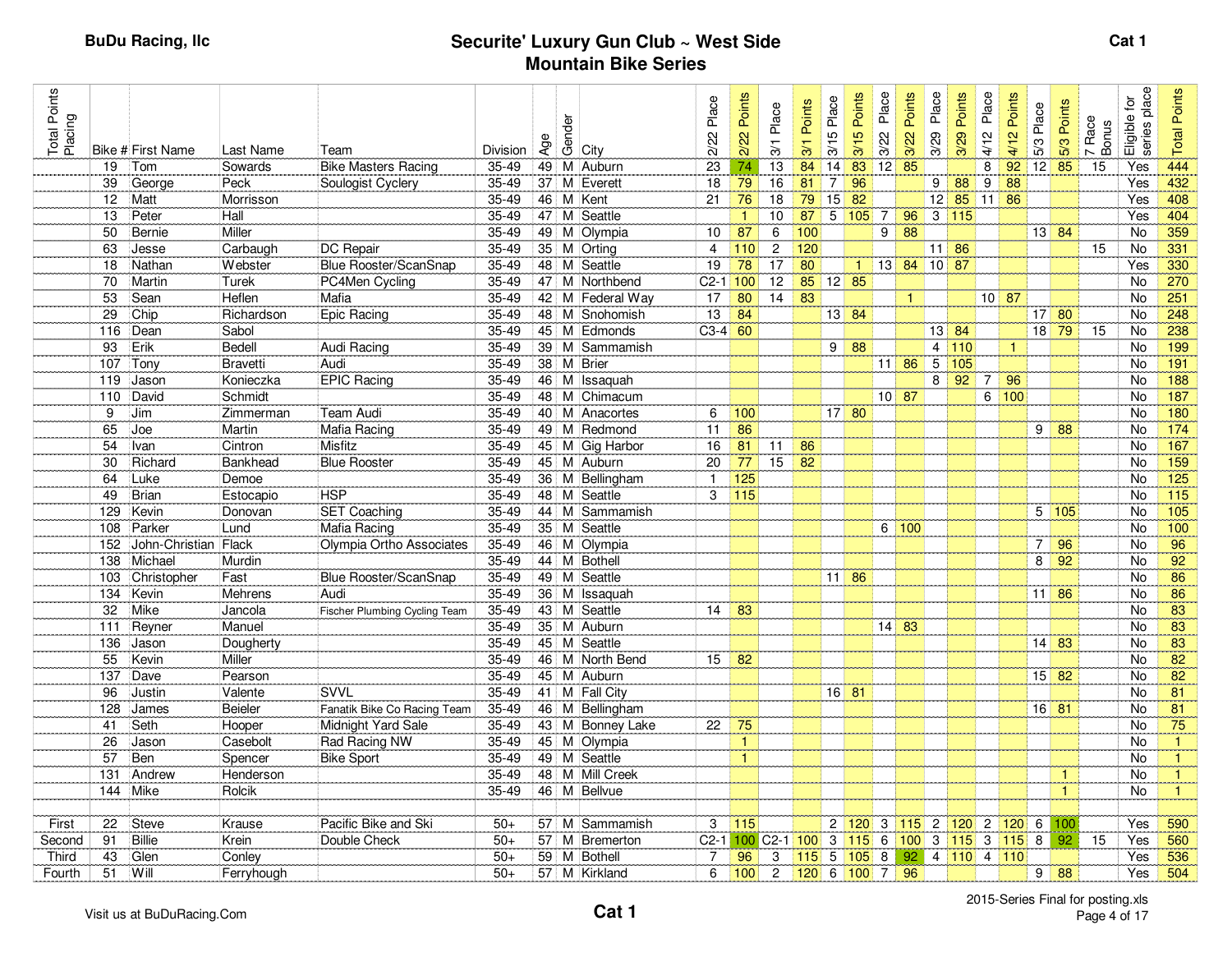| Total Points<br>Placing |     | Bike # First Name | Last Name       | Team                                 | Division | Age | Gender | City               | Place<br>2/22  | Points<br>2/22 | Place<br>3/1   | Points<br>3/1        | Place<br>3/15  | Points<br>3/15 | Place<br>3/22  | Points<br>3/22             | Place<br>3/29  | Points<br>3/29 | Place<br>4/12           | Points<br>4/12 | 5/3 Place      | 5/3 Points         | Race<br>7 Race<br>Bonus | place<br>Eligible for<br>series | Points<br>Total |
|-------------------------|-----|-------------------|-----------------|--------------------------------------|----------|-----|--------|--------------------|----------------|----------------|----------------|----------------------|----------------|----------------|----------------|----------------------------|----------------|----------------|-------------------------|----------------|----------------|--------------------|-------------------------|---------------------------------|-----------------|
|                         | 21  | Bria              | Seidl           | Ridge Cyclesport                     | $50+$    |     |        | 52 M Redmond       | $\overline{c}$ | 120            |                |                      |                |                | $\mathbf{1}$   | 125                        |                |                |                         |                |                |                    |                         | <b>No</b>                       | 245             |
|                         | 31  | Steven            | <b>Brady</b>    | Old Town Bicycle                     | $50+$    | 52  |        | M Steilacoom       | $\mathbf{1}$   | 125            |                |                      |                |                |                | 2 120                      |                |                |                         |                |                |                    |                         | No                              | 245             |
|                         | 79  | Henry             | Gertje          |                                      | $50+$    | 56  |        | M Olympia          |                |                | $\mathbf{1}$   | 125                  |                |                |                |                            |                |                |                         |                |                | 3 115              |                         | <b>No</b>                       | 240             |
|                         | 117 | Ken               | Harmon          | Pl4men                               | $50+$    |     |        | 53 M Snoqualmie    |                |                |                |                      |                |                |                | 4 110 1                    |                | 125            |                         |                |                |                    |                         | No                              | 235             |
|                         | 20  | Michael           | <b>Brazel</b>   | Mafia NW Racing                      | $50+$    |     |        | 51 M Federal Way   | $\overline{4}$ | 110            | 5              | 105                  |                |                |                |                            |                |                |                         |                |                |                    |                         | <b>No</b>                       | 215             |
|                         | 104 | Mark              | Runyan          |                                      | $50+$    | 55  |        | M Sammamish        |                |                |                |                      | 4              | 110            |                |                            |                |                |                         | 5 105          |                |                    |                         | No                              | 215             |
|                         | 36  | Eric              | Yotz            |                                      | $50+$    |     |        | 54 M North Bend    |                |                |                |                      | $\mathbf{1}$   | 125            |                |                            |                |                |                         |                |                |                    |                         | <b>No</b>                       | 125             |
|                         | 124 | Kevin             | Johnson         | <b>Blue Rooster/ScanSnap</b>         | $50+$    |     |        | 61 M Silverdale    |                |                |                |                      |                |                |                |                            |                |                |                         | 1 125          |                |                    |                         | <b>No</b>                       | 125             |
|                         | 140 | Jeff              | Cummings        | Homegran Racing                      | $50+$    |     |        | 52 M Bellingham    |                |                |                |                      |                |                |                |                            |                |                |                         |                |                | $1 \overline{125}$ |                         | No                              | 125             |
|                         | 132 | Rick              | Heckenlaible    | <b>AUDI</b>                          | $50+$    |     |        | 53 M Kenmore       |                |                |                |                      |                |                |                |                            |                |                |                         |                |                | 2 120              |                         | No                              | 120             |
|                         | 75  | Rob               | Anderson        | Phil'S Team Tailwind                 | $50+$    | 51  |        | M Federal Way      |                |                | 4              | 110                  |                |                |                |                            |                |                |                         |                |                |                    |                         | No                              | 110             |
|                         | 142 | Chris             | Adolf           |                                      | $50+$    |     |        | 53 M Everett       |                |                |                |                      |                |                |                |                            |                |                |                         |                |                | 4 110              |                         | No                              | 110             |
|                         | 66  | Andy              | Luhn            |                                      | $50+$    |     |        | 53 M Kent          | 5              | 105            |                | $\blacktriangleleft$ |                |                |                |                            |                |                |                         |                |                |                    |                         | <b>No</b>                       | 106             |
|                         | 83  | Joel              | <b>Burklund</b> | Fisher Plumbing Cycling Team         | $50+$    | 57  |        | M North Bend       |                |                |                | $\mathbf{1}$         |                |                |                | 5 105                      |                |                |                         |                |                |                    |                         | <b>No</b>                       | 106             |
|                         | 118 | Jeff              | <b>Barlow</b>   | Team Crutch                          | $50+$    | 51  |        | M Lake Stevens     |                |                |                |                      |                |                |                |                            |                | 5 105          |                         |                |                |                    |                         | <b>No</b>                       | 105             |
|                         | 130 | Scott             | Fleenor         | Epic Racing                          | $50+$    |     |        | 51 M Bellingham    |                |                |                |                      |                |                |                |                            |                |                |                         |                |                | 5 105              |                         | No                              | $\frac{1}{105}$ |
|                         | 148 | Carl              | Franssen        |                                      | $50+$    | 51  |        | M Anacortes        |                |                |                |                      |                |                |                |                            |                |                |                         |                | $\overline{7}$ | 96                 |                         | No                              | 96              |
|                         | 42  | Peter             | Stocker         | Bikesport                            | $50+$    |     |        | 52 M Seattle       | 8              | 92             |                |                      |                |                |                |                            |                |                |                         |                |                |                    |                         | <b>No</b>                       | $\overline{92}$ |
|                         |     |                   |                 |                                      |          |     |        |                    |                |                |                |                      |                |                |                |                            |                |                |                         |                |                |                    |                         |                                 |                 |
| First                   | 82  | Toby              | Swanson         | <b>Transition Racing NW</b>          | Open     |     |        | 33 M Snoqualmie    |                |                | $\mathbf{1}$   | $125$ 1              |                | 125            |                |                            | 1 <sup>1</sup> | $125$          | $\overline{1}$          | 125            | $\overline{2}$ | 120                |                         | Yes                             | 620             |
| Second                  | 80  | Scott             | Funston         | Rad Racing NW                        | Open     |     |        | 15 M Black Diamond |                |                | $\overline{4}$ | 110                  | 5              | 105            |                | $3 \mid 115 \mid 3$        |                | $115$ 3        |                         | 115            | 3              | 115                |                         | Yes                             | 570             |
| <b>Third</b>            | 8   | Jon               | Houk            | Kitsap Racing                        | Open     |     |        | 35 M Seattle       | 6              | 100            | 6              | 100                  | $\overline{7}$ | 96             |                | $5 \vert 105 \vert$        | $\overline{4}$ | 110            | 6                       | 100            | $\overline{7}$ | 96                 | 15                      | Yes                             | 530             |
| Fourth                  | 7   | Mikalai           | Panasiuk        | Audi Cycling Team                    | Open     |     |        | 34 M Bellevue      |                |                |                |                      | 9              | 88             |                | $4 \overline{110}$ 5 105 5 |                |                |                         | 105            |                | $5 \vert 105$      |                         | Yes                             | 513             |
| Fifth                   | 146 | Nathaniel         | Henderson-Cox   |                                      | Open     |     |        | 27 M Seattle       | 4              | 110            | 11             | 86                   | $\,8\,$        | 92             |                |                            |                |                | 8                       | 92             | $15$ 82        |                    | 15                      | Yes                             | 477             |
|                         | 58  | Aaron             | Wilson          |                                      | Open     |     |        | 40 M Buckley       | $\overline{1}$ | 125            |                |                      | $\overline{c}$ | 120            | $\overline{2}$ | 120                        |                |                | $\overline{\mathbf{c}}$ | 120            |                |                    |                         | No                              | 485             |
|                         | 60  | Anthonee          | Gibbs           | Team Crutch                          | Open     |     |        | 27 M Seattle       | 8              | 92             | 16             | 81                   | 10             | 87             | 9              | 88                         | $\vert$ 7      | 96             | $\overline{7}$          | 96             |                |                    |                         | Yes                             | 459             |
|                         | 33  | Chris             | Wood            | <b>Fischer Plumbing Cycling Team</b> | Open     |     |        | 51 M Maple Valley  | 5              | 105            | 9              | 88                   |                |                | 6              | 100                        |                | $\mathbf{1}$   |                         |                | $10$ 87        |                    |                         | Yes                             | 381             |
|                         | 38  | Thomas            | Farmer          | Epic Racing                          | Open     |     |        | 33 M Everett       | 9              | 88             | 15             | 82                   | 12             | 85             | 8              | 92                         |                |                |                         |                |                |                    |                         | <b>No</b>                       | 347             |
|                         | 67  | Patrick           | <b>Sheeks</b>   |                                      | Open     |     |        | 26 M Woodinville   | 3              | 115            |                |                      | 6              | 100            | $\overline{7}$ | 96                         |                |                |                         |                |                |                    |                         | No                              | 311             |
|                         | 3   | Ryan              | Trimble         | <b>HSP</b>                           | Open     |     |        | 19 M Snohomish     | $\overline{7}$ | 96             | 12             | 85                   | 16             | 81             |                |                            |                |                |                         |                |                |                    | 15                      | No                              | 277             |
|                         | 44  | Layton            | Meyers          | Rad Racing Nw                        | Open     |     |        | 15 M Maple Valley  |                | 1              |                | $\mathbf{1}$         | 14             | 83             |                |                            | 6              | 100            |                         | $\mathbf{1}$   | 9              | 88                 |                         | Yes                             | 273             |
|                         | 85  | Brendan           | Connelly        | <b>Blue Rooster</b>                  | Open     |     |        | 42 M Seattle       |                |                | $\mathbf{1}$   | 125                  |                |                |                |                            | $\overline{2}$ | 120            |                         |                |                |                    |                         | <b>No</b>                       | 245             |
|                         | 143 | Russell           | Stevenson       |                                      | Open     |     |        | 39 M Seattle       |                |                |                |                      |                |                |                | 1 125                      |                |                |                         |                |                | 4 110              |                         | <b>No</b>                       | 235             |
|                         | 89  | Kyle              | McGilvray       |                                      | Open     |     |        | 29 M Tacoma        |                |                | $\overline{c}$ | 120                  |                |                |                |                            |                |                |                         | 4 110          |                |                    |                         | <b>No</b>                       | 230             |
|                         | 95  | Mat               | Signoretty      | Pacific Bike and Ski                 | Open     |     |        | 26 M Seattle       |                |                | 8              | 92                   |                | $3 \vert 115$  |                |                            |                |                |                         |                |                |                    |                         | No                              | 207             |
|                         | 135 | Brayden           | Buchanan        |                                      | Open     |     |        | 16 M Seattle       |                |                |                |                      |                | $\mathbf{1}$   |                |                            |                |                |                         | $10$ 87        | 14             | 83                 |                         | No                              | $171$           |
|                         | 6   | Tyler             | Rapp            |                                      | Open     |     |        | 27 M Marysville    |                |                | 14             | 83                   |                |                |                |                            |                | $\overline{1}$ |                         |                | 12             | 85                 |                         | <b>No</b>                       | 169             |
|                         | 76  | Aaron             | Mickels         | Raleigh Bikes                        | Open     |     |        | 36 M Bellingham    |                |                | 13             | 84                   |                |                |                |                            |                |                |                         |                | $13 \mid 84$   |                    |                         | No                              | 168             |
|                         | 48  | Oliver            | Parish          | <b>Broken Spoke</b>                  | Open     |     |        | 17 M Port Townsend | 11             | 86             | 17             | 80                   |                |                |                |                            |                |                |                         |                |                |                    |                         | <b>No</b>                       | 166             |
|                         | 147 | Logan             | Wetzel          | Transition/CLIF                      | Open     |     |        | 28 M Bellingham    |                |                |                |                      |                |                |                |                            |                |                |                         |                |                | 1   125            |                         | No                              | 125             |
|                         | 46  | Joseph            | Tweiten         | <b>Broken Spoke Racing</b>           | Open     |     |        | 19 M Port Townsend | $\overline{2}$ | 120            |                |                      |                |                |                |                            |                |                |                         |                |                |                    |                         | <b>No</b>                       | 120             |
|                         | 88  | lan               | Tubbs           | Audi Cycling Team                    | Open     |     |        | 44 M Bellevue      |                |                | 3              | 115                  |                |                |                |                            |                |                |                         |                |                |                    |                         | No                              | 115             |
|                         | 98  | Benji             | Perin           | Ravenna Capital                      | Open     |     |        | 36 M Seattle       |                |                |                |                      | $\overline{4}$ | 110            |                |                            |                |                |                         |                |                |                    |                         | <b>No</b>                       | 110             |
|                         | 84  | Nathan            | Pepin           |                                      | Open     |     |        | 28 M Seattle       |                |                | 5              | 105                  |                |                |                |                            |                |                |                         |                |                |                    |                         | No                              | 105             |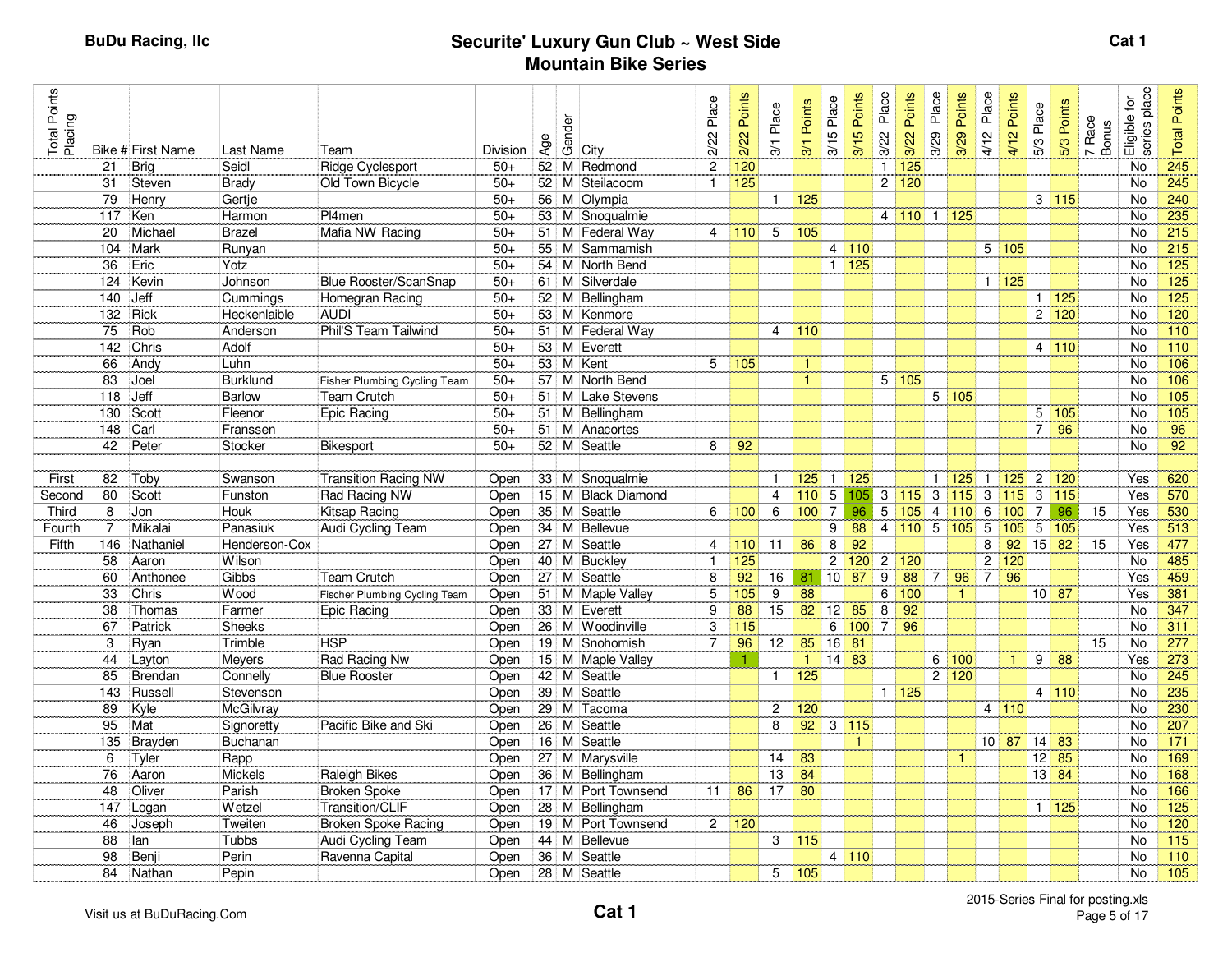| Total Points<br>Placing |     |                   |                |                                        |          | Age | dender<br>Geloity  | Place<br>$\mathcal{S}$ | Points<br>2/22 | Place          | Points<br>$\overline{\phantom{0}}$ | Place<br>5<br>$\overline{3}$ | Points<br>3/15 | Place<br>3/22  | Points<br>3/22 | Place<br>3/29 | Points<br>3/29 | Place<br>4/12 | Points<br>4/12 | Place<br>5/3 | Points<br>5/3 | 7 Race<br>Bonus | place<br>$\tilde{\mathbf{C}}$<br>Eligible<br>series | <b>Total Points</b> |
|-------------------------|-----|-------------------|----------------|----------------------------------------|----------|-----|--------------------|------------------------|----------------|----------------|------------------------------------|------------------------------|----------------|----------------|----------------|---------------|----------------|---------------|----------------|--------------|---------------|-----------------|-----------------------------------------------------|---------------------|
|                         |     | Bike # First Name | Last Name      | Team<br>Audi                           | Division |     |                    | ন                      |                | ল              | $\widetilde{\infty}$               |                              |                |                |                |               |                |               |                |              |               |                 |                                                     |                     |
|                         | 139 | Loren             | Hanson         |                                        | Open     |     | 46 M Sammamish     |                        |                |                |                                    |                              |                |                |                |               |                |               |                | 6            | 100           |                 | <b>No</b>                                           | 100                 |
|                         | 87  | Joey              | Mullen         |                                        | Open     |     | 35 M Tacoma        |                        |                |                | 96                                 |                              |                |                |                |               |                |               |                |              |               |                 | No                                                  | 96                  |
|                         | 120 | Charles           | Ganske         | Team Metal                             | Open     |     | 32 M Sedro Wolley  |                        |                |                |                                    |                              |                |                |                | 8             | 92             |               |                |              |               |                 | No                                                  | 92                  |
|                         | 149 | Darren            | Marino         |                                        | Open     |     | 31 M Maple Valley  |                        |                |                |                                    |                              |                |                |                |               |                |               |                | 8            | 92            |                 | <b>No</b>                                           | 92                  |
|                         | 2   | Andrew            | Hull           | <b>Broken Spoke</b>                    | Open     |     | 17 M Port Townsend | 10                     | 87             |                |                                    |                              |                |                |                |               |                |               |                |              |               |                 | No                                                  | 88                  |
|                         | 86  | Calder            | Wood           | Rad Racing NW                          | Open     |     | 15 M Anecortes     |                        |                | 10             | 87                                 |                              |                |                |                |               |                |               |                |              |               |                 | <b>No</b>                                           | 87                  |
|                         | 100 | Evan              | Geary          | Rad Racing NW                          | Open     |     | 18 M Seattle       |                        |                |                |                                    | 11                           | 86             |                |                |               |                |               |                |              |               |                 | <b>No</b>                                           | 86                  |
|                         | 125 | Lorant            | Domokos        | Crush Kids' Cancer                     | Open     |     | 26 M Seattle       |                        |                |                |                                    |                              |                |                |                |               |                | 11،           | 86             |              |               |                 | No                                                  | 86                  |
|                         | 151 | Chris             | <b>Ellis</b>   | Cycling NW                             | Open     |     | 30 M Bellingham    |                        |                |                |                                    |                              |                |                |                |               |                |               |                | 11           | 86            |                 | <b>No</b>                                           | 86                  |
|                         | 69  | John              | Hadden         | Olympia Ortho Assoc (OOA)              | Open     |     | 54 M Olympia       | 12                     | 85             |                |                                    |                              |                |                |                |               |                |               |                |              |               |                 | No                                                  | 85                  |
|                         | 99  | Paul              | <b>Sanders</b> |                                        | Open     |     | 35 M Issaquah      |                        |                |                |                                    | 13                           | 84             |                |                |               |                |               |                |              |               |                 | No                                                  | 84                  |
|                         | 92  | George            | Smilov         | Epic Racing                            | Open     |     | 30 M Seattle       |                        |                |                |                                    | 15                           | 82             |                |                |               |                |               |                |              |               |                 | No                                                  | 82                  |
|                         | 24  | Jeremiah          | Jensen         | Hagens Berman Society Consulting       | Open     |     | 22 M Gig Harbor    |                        | $\mathbf{1}$   |                |                                    |                              |                |                |                |               |                |               |                |              |               |                 | <b>No</b>                                           |                     |
|                         |     |                   |                |                                        |          |     |                    |                        |                |                |                                    |                              |                |                |                |               |                |               |                |              |               |                 |                                                     |                     |
|                         | 126 | Doug              | Graver         | Mafia Racing NW                        | $SS-1$   |     | 50 M Monroe        |                        |                |                |                                    |                              | 125            |                |                | $\mathbf{1}$  | 125            |               | 125            |              |               |                 | No                                                  | 375                 |
|                         | 74  | Rainer            | Leuschke       | <b>Blue Rooster</b>                    | $SS-1$   |     | 44 M Seattle       |                        |                | $\overline{c}$ | 120                                | $\overline{2}$               | 120            |                |                |               |                |               |                |              | 2 120         |                 | <b>No</b>                                           | 360                 |
|                         | 68  | Jim               | Albright       | Fischer Plumbing Cycling Team          | $SS-1$   |     | 54 M Olympia       | $\overline{2}$         | 120            |                |                                    |                              |                |                | 125            |               |                |               |                |              |               |                 | No                                                  | 245                 |
|                         | 78  | Roger             | Burton         | Blue Rooster/Scansnap                  | $SS-1$   |     | 44 M Bothell       |                        |                | 3              | 115                                |                              |                | 2 <sup>1</sup> | 120            |               |                |               |                |              |               |                 | No                                                  | 235                 |
|                         | 28  | Kyle              | Curtin         |                                        | $SS-1$   |     | 23 M Sumner        |                        |                | 4              | 110 3                              |                              | 115            |                |                |               |                |               |                |              |               |                 | <b>No</b>                                           | 226                 |
|                         | 59  | Ben               | Shaklee        | Jack's Bicycle Center/Homegrown Racing | $SS-1$   |     | 35 M Bellingham    |                        | 125            |                |                                    |                              | 1              |                |                |               |                |               |                |              |               |                 | <b>No</b>                                           | 126                 |
|                         | 133 | Brad              | Nelson         |                                        | $SS-1$   |     | 26 M Oak Harbor    |                        |                |                |                                    |                              |                |                |                |               |                |               |                |              | 125           |                 | No                                                  | 125                 |
|                         | 121 | Graham            | Robinson       | U of Puget Sound                       | $SS-1$   | 21  | M Tacoma           |                        |                |                |                                    |                              |                |                |                | $\mathbf{2}$  | 120            |               |                |              |               |                 | No                                                  | 120                 |
|                         | 112 | Brian             | <b>Busken</b>  | Team Seagal                            | $SS-1$   |     | 44 M Edmonds       |                        |                |                |                                    |                              |                |                | 3 115          |               |                |               |                |              |               |                 | No                                                  | 115                 |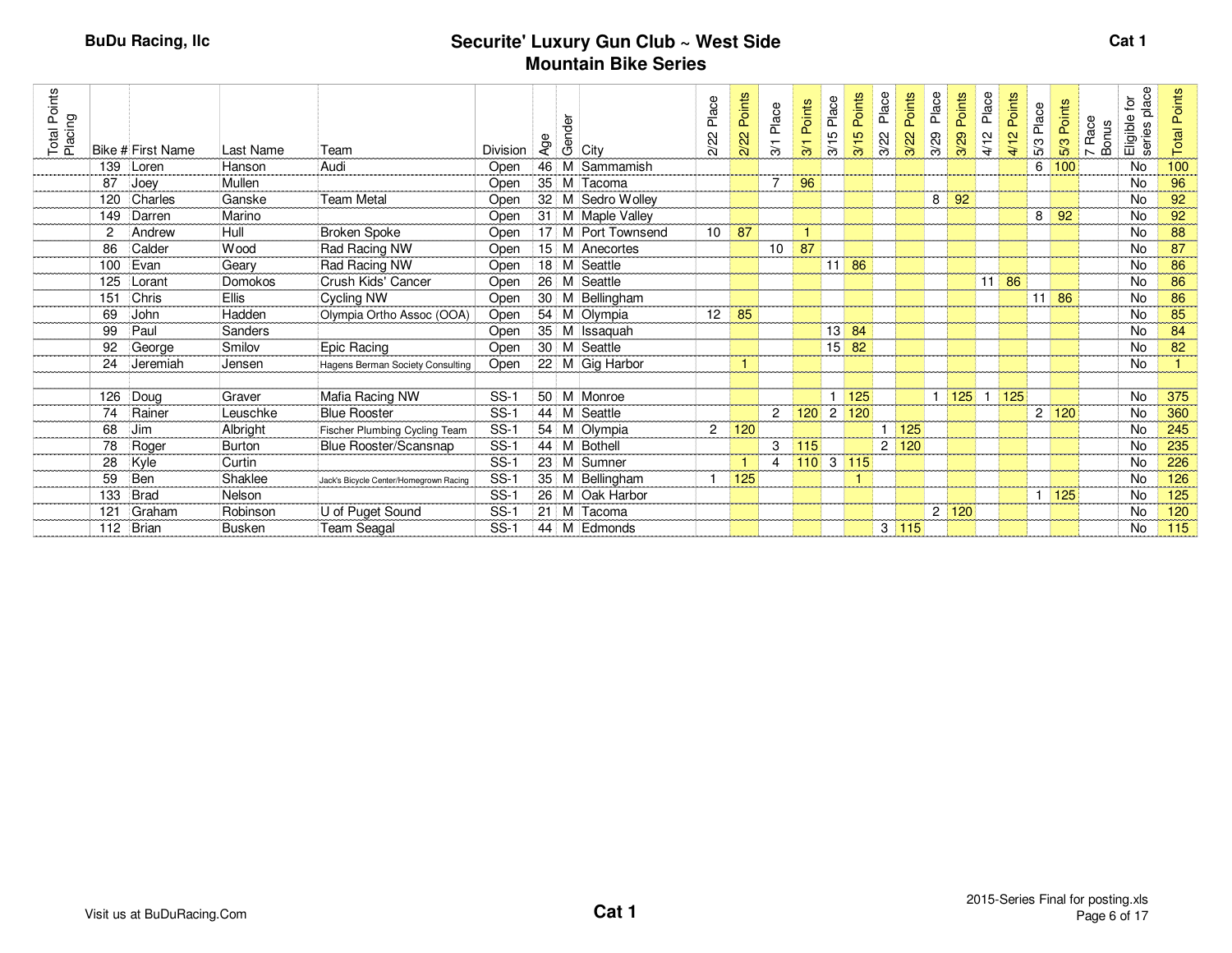|                         |            |                   |                   | Securite' Luxury Gun Club, Singletrack Cycles, Phil's Bike Shop, Skagit Cycles, Snohomish Bicycles, Jack's |                 |        |        |                                |                   |                |                                  |                       |                   |                        |                              |                |                                  |                |                   |                       |                |                 |                          |                              |                         |
|-------------------------|------------|-------------------|-------------------|------------------------------------------------------------------------------------------------------------|-----------------|--------|--------|--------------------------------|-------------------|----------------|----------------------------------|-----------------------|-------------------|------------------------|------------------------------|----------------|----------------------------------|----------------|-------------------|-----------------------|----------------|-----------------|--------------------------|------------------------------|-------------------------|
| Please support the      |            |                   |                   | Bicycle Center, Old Town Bicycle, Kirkland Bikes, FresBar, Bike Masters, B.I. Cycles, McLeod Construction, |                 |        |        |                                |                   |                |                                  |                       |                   |                        |                              |                |                                  |                |                   |                       |                |                 |                          |                              |                         |
| following sponsors:     |            |                   |                   | Evergreen Railings, HSP, Recycled Cycles, Woodinville Bicycle, Bicycle Works, and Bicycle Centres          |                 |        |        |                                |                   |                |                                  |                       |                   |                        |                              |                |                                  |                |                   |                       |                |                 |                          |                              |                         |
|                         |            |                   |                   |                                                                                                            |                 |        |        |                                |                   |                |                                  |                       |                   |                        |                              |                |                                  |                |                   |                       |                |                 |                          |                              |                         |
| Total Points<br>Placing |            |                   |                   |                                                                                                            |                 | Age    | Gender |                                | Place<br>2/22     | Points<br>2/22 | Place                            | Points                | Place<br>3/15     | Points<br>3/15         | Place<br>3/22                | Points<br>3/22 | Place<br>3/29                    | Points<br>3/29 | Place<br>4/12     | Points<br>4/12        | 5/3 Place      | 5/3 Points      | <b>Bonus</b><br>7 Race I | Eligible for series<br>place | Andal Points            |
|                         |            | Bike # First Name | Last Name         | Team                                                                                                       | <b>Division</b> |        |        | City                           |                   |                | $\frac{5}{2}$                    | 3/1                   |                   |                        |                              |                |                                  |                |                   |                       |                |                 |                          |                              |                         |
| First<br>Second         | 382        | Kaitlyn           | Wolfe<br>Gizinski | Oregon bike shop<br><b>CYCLE U</b>                                                                         | 18&Under        |        |        | 15 F Vancouver<br>15 F Seattle | $C3-2$<br>$C3-1$  | 70<br>75       | $\mathbf{1}$<br>$C3-1$           | 100<br>75             | $\overline{2}$    | $\overline{95}$<br>100 | $\mathbf{1}$<br>$\mathbf{2}$ | 100<br>95      |                                  |                | $\overline{c}$    | $\overline{95}$<br>90 |                |                 |                          | Yes<br>Yes                   | $\sqrt{435}$            |
|                         | 400<br>474 | Hayden<br>Camille |                   | <b>OMBT</b>                                                                                                | 18&Under        |        |        | 18 F Port Townsend             |                   |                |                                  |                       | $\mathbf{1}$      |                        |                              |                |                                  |                | 3<br>$\mathbf{1}$ | 100                   |                |                 |                          | <b>No</b>                    | $\frac{100}{100}$       |
|                         |            |                   | Ottaway           |                                                                                                            | 18&Under        |        |        |                                |                   |                |                                  |                       |                   |                        |                              |                |                                  |                |                   |                       |                |                 |                          |                              |                         |
|                         | 478        | Marina            | Stoermer          |                                                                                                            | 19-29           |        |        | 23 F Bellingham                |                   |                |                                  |                       |                   |                        |                              |                |                                  |                |                   | 1   100   1           |                | 100             |                          | No                           | $\overline{200}$        |
|                         | 419        | Devon             | Simpson           |                                                                                                            | 19-29           |        |        | 24 F Kirkland                  |                   |                |                                  |                       |                   | 1   100                |                              |                |                                  |                |                   |                       |                |                 |                          | No                           | 100                     |
|                         | 456        | Elizabeth         | Peterson          |                                                                                                            | 19-29           |        |        | 24 F Seattle                   |                   |                |                                  |                       |                   |                        | -1                           | 100            |                                  |                |                   |                       |                |                 |                          | No                           | 100                     |
|                         |            |                   |                   |                                                                                                            |                 |        |        |                                |                   |                |                                  |                       |                   |                        |                              |                |                                  |                |                   |                       |                |                 |                          |                              |                         |
| First                   | 357        | Mary              | Fordham           | Spokeswoman Racing                                                                                         | 30-39           |        |        | 39 F Mercer Island             |                   | 100            | $\mathbf{1}$                     | 100                   |                   |                        |                              | 100            |                                  |                | $\mathbf{1}$      | $100$ 1               |                | 100             |                          | Yes                          | 500                     |
| Second                  | 280        | Christina         | Polwarth          | Fischer Plumbing Cycling Team                                                                              | 30-39           | 33     |        | F Bellevue                     | $\overline{c}$    | 95             |                                  |                       |                   |                        | $\overline{c}$               | 95             | $\overline{c}$                   | 95             | 3                 | $90$ 2                |                | 95              |                          | Yes                          | 470                     |
|                         | 362        | Ellen             | Ruotsala          | Team Group Health                                                                                          | 30-39           |        |        | 33 F Seattle                   | 3                 | 90             | $\overline{2}$                   | 95                    |                   |                        |                              |                |                                  |                |                   |                       |                |                 |                          | <b>No</b>                    | $\frac{1}{185}$         |
|                         | 426        | Margaret          | Gourley           |                                                                                                            | 30-39           |        |        | 30 F Port Townsend             |                   |                |                                  |                       | 3 <sup>1</sup>    | 90                     |                              |                |                                  |                | $2 \mid 95$       |                       |                |                 |                          | No                           | 185                     |
|                         | 402        | Corinne           | Meaney            | Motofish Racing                                                                                            | 30-39           |        |        | 35 F Snoqualmie                |                   |                |                                  |                       | 1                 | 100                    |                              |                |                                  |                |                   |                       |                |                 |                          | <b>No</b>                    | 100                     |
|                         | 470        | Lisa              | Toner             |                                                                                                            | 30-39           |        |        | 30 F Seattle                   |                   |                |                                  |                       |                   |                        |                              |                | $\mathbf{1}$                     | 100            |                   |                       |                |                 |                          | No                           | $\frac{100}{100}$       |
|                         | 423        | Christina         | Solheim           |                                                                                                            | 30-39           |        |        | 35 F Marysville                |                   |                |                                  |                       | $2 \mid 95$       |                        |                              |                |                                  |                |                   |                       |                |                 |                          | No                           | 95                      |
|                         |            |                   |                   |                                                                                                            |                 |        |        |                                |                   |                |                                  |                       |                   |                        |                              |                |                                  |                |                   |                       |                |                 |                          |                              |                         |
| First                   | 289        | Kristina          | Spranger          | Motofish                                                                                                   | 40-49           | 41     |        | F Seattle                      | 5                 | 80             | 3                                | 90                    |                   |                        | 6                            | 75             | $\mathbf{1}$                     | 100            | 3                 | 90                    | $\mathbf 5$    | 80              | 15                       | Yes                          | 455                     |
| Second                  | 332        | Rosemarie         | Schmidt           | Team Group Health                                                                                          | 40-49           | 44     | F.     | Seattle                        | 6                 | 75             | $\overline{4}$                   | 85                    | $\overline{2}$    | 95                     | $\overline{4}$               | 85             | 3                                | 90             | $\overline{4}$    | 85                    | $\overline{7}$ | 71              | $\overline{15}$          | Yes                          | 455                     |
| Third                   | 251        | Emanuela          | Agosta            | Team Group Health                                                                                          | 40-49           |        |        | 47 F Seattle                   | $\overline{4}$    | 85             | 5                                | 80                    | $\overline{4}$    | 85                     |                              |                | $\overline{c}$                   | 95             | 6                 | 75                    | 6              | $\overline{75}$ | 15                       | Yes                          | 435                     |
| Fourth                  | 263        | Dawn              | Hassel            | Woodinville Bike                                                                                           | 40-49           | 47     | F.     | Woodinville                    | $\overline{7}$    | 71             |                                  |                       | 3                 | 90                     | $\overline{7}$               | 71             | 5                                | 80             |                   |                       | 8              | 67              | 15                       | Yes                          | 394                     |
|                         | 435        | Julie             | Snyder            |                                                                                                            | 40-49           |        |        | 46 F Poulsbo                   |                   |                |                                  |                       |                   |                        | $\mathbf{2}$                 | 95             |                                  |                |                   | $1 \mid 100 \mid 2$   |                | 95              |                          | No                           | 290                     |
|                         | 300        | Tamara            | Armstrong         | Manny's Pale Ale                                                                                           | 40-49           |        |        | 44 F Federal Way               | $\mathbf{1}$      | 100            | $\mathbf{1}$                     | 100                   |                   |                        |                              |                |                                  |                |                   |                       |                |                 |                          | No                           | 200                     |
|                         | 425        | Emily             | Nevin             |                                                                                                            | 40-49           |        |        | 45 F Seattle                   |                   |                |                                  |                       |                   | 1   100                |                              | -1             | $\overline{4}$                   | 85             |                   |                       |                |                 |                          | No                           | 186                     |
|                         | 377        | Gretchen          | Brown             | Kitsap Racing                                                                                              | 40-49           |        |        | 47 F Bainbridge Island         |                   |                | $\mathbf{2}$                     | 95                    |                   |                        | 3                            | 90             |                                  |                |                   |                       |                |                 |                          | <b>No</b>                    | $\overline{185}$        |
|                         | 471        | Geraldine         | Vander Haegen     | Cbc Racing/Olympia Orthopedics Associates                                                                  | 40-49           |        |        | 48 F Olympia                   |                   |                |                                  |                       |                   |                        |                              |                |                                  |                | $\overline{2}$    | $95 \ 3 \ 90$         |                |                 |                          | No                           | 185                     |
|                         | 448        | Margaret          | Walter            | Old Town Bicycle                                                                                           | 40-49           |        |        | 48 F Tacoma                    |                   |                |                                  |                       |                   |                        | 5                            | 80             |                                  |                | 5                 | 80                    |                |                 |                          | <b>No</b>                    | 160                     |
|                         | 353        | Tina              | Sarin             | Project 529 Legion                                                                                         | 40-49           |        |        | 47 F Redmond                   | 8                 | 67             | 6                                | 75                    |                   |                        |                              | $\mathbf{1}$   |                                  |                |                   |                       |                |                 |                          | No                           | 143                     |
|                         | 439        | Katie             | Poinier           | <b>Team Group Health</b>                                                                                   | 40-49           |        |        | 42 F Seattle                   |                   |                |                                  |                       |                   |                        | -1                           | 100            |                                  |                |                   |                       |                |                 |                          | No                           | 100                     |
|                         | 500        | Kele              | Murdin            |                                                                                                            | 40-49           |        |        | 41 F Bothell                   |                   |                |                                  |                       |                   |                        |                              |                |                                  |                |                   |                       |                | 1   100         |                          | No                           | $\frac{100}{100}$       |
|                         | 298        | Lori              | <b>Brazel</b>     | Mafia Racing NW                                                                                            | 40-49           |        |        | 48 F Federal Way               | $\overline{c}$    | 95             |                                  |                       |                   |                        |                              |                |                                  |                |                   |                       |                |                 |                          | No                           | $\overline{95}$         |
|                         | 319        | Hidi              | Cramer            | Soft Like Kitten                                                                                           | 40-49           |        |        | 41 F Des Moines                | 3                 | 90             |                                  |                       |                   |                        |                              |                |                                  |                |                   |                       |                |                 |                          | No                           | 90                      |
|                         | 498        | Sandzine          | McFadden          |                                                                                                            | 40-49           |        |        | 48 F Mill Creek                |                   |                |                                  |                       |                   |                        |                              |                |                                  |                |                   |                       |                | $4 \mid 85$     |                          | No                           | $\overline{85}$         |
|                         |            |                   |                   |                                                                                                            |                 |        |        |                                |                   |                |                                  |                       |                   |                        |                              |                |                                  |                |                   |                       |                |                 |                          |                              |                         |
| First                   | 469        | Susan             | Fleenor           | Team Group Health<br><b>Blue Rooster</b>                                                                   | $50+$           |        |        | 51 F Kenmore                   | $\overline{c}$    | 95             | $\overline{4}$<br>$\overline{2}$ | 85<br>$\overline{95}$ | $\mathbf{1}$<br>4 | 100<br>85              | 3                            | 90             | $\mathbf{1}$                     | $100$ 2        | $1 \mid 100$      | 95                    | $\mathbf{1}$   | 100             | 15<br>15                 | Yes<br>Yes                   | 505<br>$\overline{495}$ |
| Second<br>Third         | 308<br>272 | Sheryl            | Johnson           |                                                                                                            | $50+$<br>$50+$  | 54 F   |        | 60 F Silverdale<br>Edmonds     | $\mathbf{1}$<br>3 | 100            | $\overline{1}$                   | 100                   | $\overline{2}$    | 95                     | $\mathbf{1}$                 | 100            | $\overline{4}$<br>$\overline{c}$ | 85             |                   |                       |                | $2 \mid 95$     | 15                       | Yes                          | 490                     |
| Fourth                  | 303        | Karen<br>Katie    | Metcalfe          | Nemesis Racing<br>Ride Kitsap                                                                              | $50+$           | 58     | F      | Poulsbo                        | 4                 | 90<br>85       | 3                                | 90                    | 3                 | 90                     | 4<br>$\mathbf{2}$            | 85<br>95       | 3                                | 95<br>90       | 3                 | 90                    |                |                 |                          | Yes                          | 455                     |
| <b>Fifth</b>            | 253        | Annie             | Savage<br>Bilotta | Team Group Health                                                                                          | $50+$           | 56     | F.     | Seattle                        | 5                 | 80             | 6                                | 75                    | 5                 | 80                     |                              |                | 6                                | 75             | $\overline{4}$    | 85                    | 3              | 90              | 15                       | Yes                          | 425                     |
|                         | 449        | Lori              | Sledge            | Team Group Health                                                                                          | $50+$           | $52$ F |        | Seattle                        |                   |                |                                  |                       |                   |                        | 5                            | 80             | 5                                | 80             |                   |                       |                |                 |                          | No                           | 160                     |
|                         | 388        | Lisa              | Von Ommen         |                                                                                                            | $50+$           |        |        | 50 F Fife                      |                   |                | 5                                | 80                    |                   |                        |                              |                |                                  |                |                   |                       |                |                 |                          | No                           | 80                      |
|                         | 336        | Susan             | Walsh             | Epic Racing                                                                                                | $50+$           |        |        | 52 F Burien                    |                   |                |                                  |                       |                   |                        | 6                            | 75             |                                  |                |                   |                       |                |                 |                          | <b>No</b>                    | 75                      |
|                         |            |                   |                   |                                                                                                            |                 |        |        |                                |                   |                |                                  |                       |                   |                        |                              |                |                                  |                |                   |                       |                |                 |                          |                              |                         |
|                         |            |                   |                   |                                                                                                            |                 |        |        |                                |                   |                |                                  |                       |                   |                        |                              |                |                                  |                |                   |                       |                |                 |                          |                              |                         |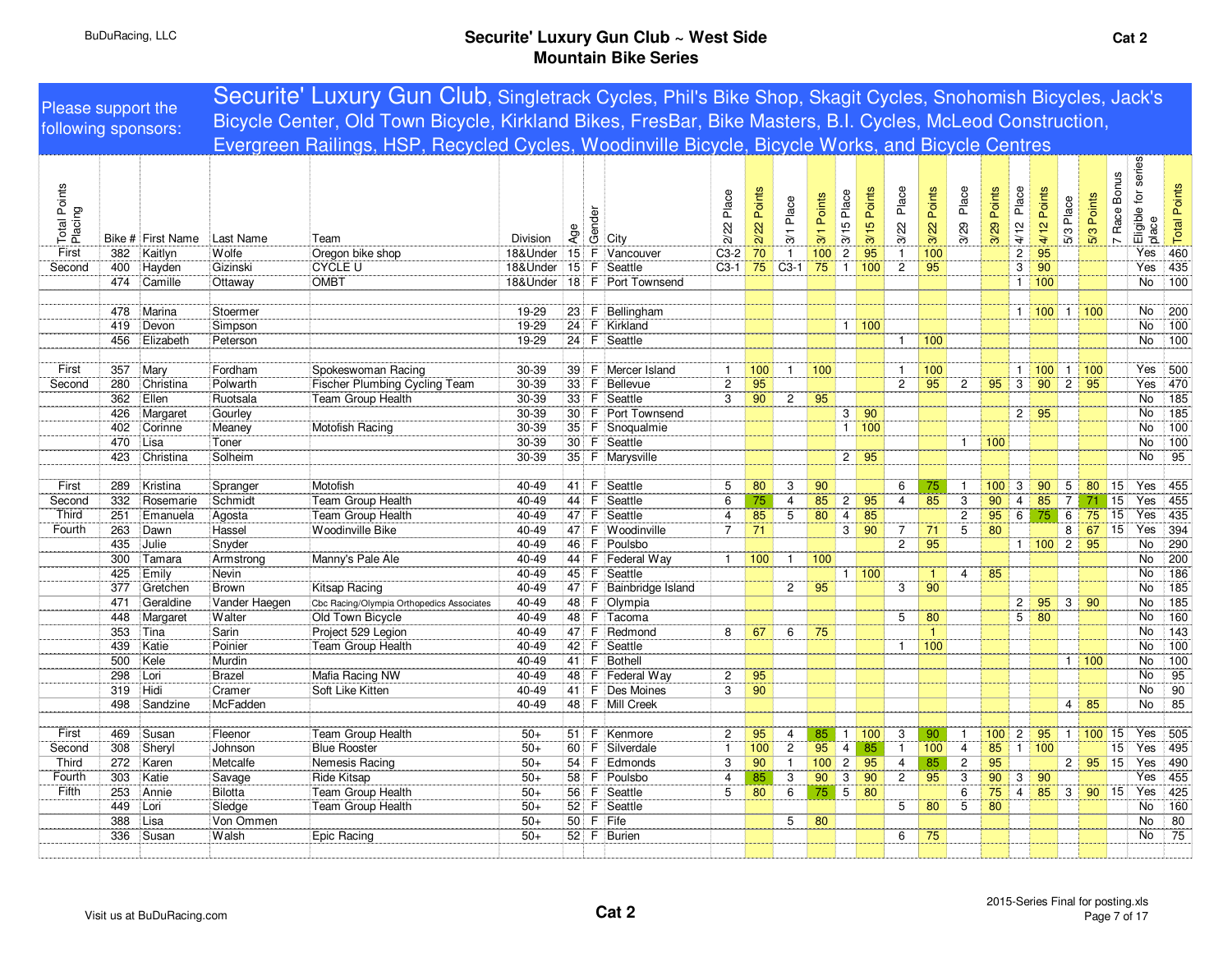| Total Points<br>Placing |            | Bike # First Name | Last Name     | Team                                    | Division       | Age | <b>de</b><br>Genevity      | Place<br>2/22  | Points<br>2/22  | Place<br>$\overline{3}$ | Points<br>3/1   | Place<br>3/15   | Points<br>3/15 | Place<br>3/22    | Points<br>3/22 | Place<br>3/29  | Points<br>3/29       | Place<br>4/12  | Points<br>4/12 | Place<br>5/3                     | Points<br>5/3 | <b>Bonus</b><br>7 Race | Eligible for series<br>place | <b>Total Points</b>           |
|-------------------------|------------|-------------------|---------------|-----------------------------------------|----------------|-----|----------------------------|----------------|-----------------|-------------------------|-----------------|-----------------|----------------|------------------|----------------|----------------|----------------------|----------------|----------------|----------------------------------|---------------|------------------------|------------------------------|-------------------------------|
| First                   | 315        | Haden             | <b>Mills</b>  | Epic Racing/ Monster Energy/ Eqo Optics | 18&Under       |     | 16 M Maple Valley          | 3              | 90              | $\mathbf{1}$            | 100             | $\overline{2}$  | 95             | $\overline{2}$   | 95             | $\overline{2}$ | 95                   | $\overline{1}$ | 100            | $\overline{1}$                   | 100           | 15                     | Yes                          | 505                           |
| Second                  | 480        | Tor               | Sather        |                                         | 18&Under       |     | 15 M Kingston              | 8              | 67              | $\overline{2}$          | 95              | 3               | 90             | $\mathbf{1}$     | 100            | $\mathbf{1}$   | 100                  | $\overline{2}$ | 95             |                                  | $\mathbf{1}$  | 15                     | Yes                          | 495                           |
| Third                   | 372        | Jack              | Spranger      | Rad Racing NW                           | 18&Under       | 111 | M Seattle                  | 9              | 63              | 3                       | 90              |                 | 1              | 8                | 67             | 3              | 90                   | 6              | 75             | 2                                | 95            | 15                     | Yes                          | 432                           |
| Fourth                  | 476        | Brendan           | Onderbeke     |                                         | 18&Under       |     | 17 M Arlington             | $\mathbf{1}$   | 75              | 6                       | $\overline{75}$ | 8               | 67             | 9                | 63             |                |                      | 5              | 80             |                                  |               |                        | Yes                          | 360                           |
| Fifth                   | 276        | Nathan            | Morrisson     | Rad Racing NW                           | 18&Under       | 14  | M Kent                     | 10             | 62              | 5                       | 80              | 9               | 63             |                  |                |                | $\blacktriangleleft$ | $\overline{7}$ | 71             |                                  |               |                        | Yes                          | 277                           |
|                         | 313        | Jake              | Hightower     | Rad Racing NW                           | 18&Under       |     | 14 M Anacortes             | 6              | 75              | $\overline{4}$          | 85              |                 |                | $\overline{7}$   | 71             |                |                      | $\overline{4}$ | 85             |                                  |               | 15                     | No                           | 331                           |
|                         | 364        | Luke              | Yates         | Kitsap Racing                           | 18&Under       |     | 17 M Poulsbo               | $\overline{4}$ | 85              | $\overline{7}$          | 71              | $5\overline{)}$ | 80             | 10 <sup>10</sup> | 62             |                |                      |                |                |                                  |               |                        | No.                          | 298                           |
|                         | 420        | Rowan             | Simpson       | Kitsap Racing                           | 18&Under       |     | 16 M Kingston              | 5              | 80              |                         |                 | $\overline{4}$  | 85             | 3                | 90             |                |                      |                |                |                                  |               |                        | <b>No</b>                    | 255                           |
|                         | 417        | Peter             | Anderson      |                                         | 18&Under       |     | 16 M Sammamish             |                |                 |                         |                 | 6               | 75             |                  |                |                |                      |                | $3 \mid 90$    |                                  |               |                        | <b>No</b>                    | 165                           |
|                         | 381        | Isaiah            | Swayze        |                                         | 18&Under       |     | 16 M Poulsbo               |                |                 | 8                       | 67              | 11              | 61             |                  |                |                |                      |                |                |                                  |               |                        | <b>No</b>                    | 128                           |
|                         | 363        | Tristan           | Munich        | Anacortes Composit                      | 18&Under       |     | 15 M Anacortes             | $\mathbf{1}$   | 100             |                         |                 |                 |                |                  |                |                |                      |                |                |                                  |               |                        | <b>No</b>                    | 100                           |
|                         | 415        | Ellison           | Brink         | Mt Si High School MTB Team              | 18&Under       |     | 16 M North Bend            |                |                 |                         |                 |                 | 1   100        |                  |                |                |                      |                |                |                                  |               |                        | <b>No</b>                    | $\frac{100}{100}$             |
|                         | 327        | Jared             | Weyer         |                                         | 18&Under       | 17  | M Enumclaw                 | $\overline{2}$ | 95              |                         |                 |                 |                |                  |                |                |                      |                |                |                                  |               |                        | No                           | 95                            |
|                         | 446        | Walter            | <b>Busken</b> |                                         | 18&Under       |     | 12 M Seattle               |                |                 |                         |                 |                 |                | 4                | 85             |                |                      |                |                |                                  |               |                        | No                           | 85                            |
|                         | 432        | Alexander         | Brady         | Old Town Bicycle                        | 18&Under       |     | 14 M Steilacoom            |                |                 |                         |                 |                 |                | 5                | 80             |                |                      |                |                |                                  |               |                        | No                           | 80                            |
|                         | 455        | Sebastian         | Hagman        |                                         | 18&Under       |     | 15 M Bainbridge Island     |                |                 |                         |                 |                 |                | 6                | 75             |                |                      |                |                |                                  |               |                        | No                           | 75                            |
|                         | 309        | Anton             | Smirnov       | Rad Racing NW                           | 18&Under       |     | 16 M Redmond               | $\overline{7}$ | 71              |                         |                 |                 |                |                  |                |                |                      |                |                |                                  |               |                        | No.                          | $\overline{71}$               |
|                         | 416        | Brady             | <b>Stolts</b> |                                         | 18&Under       |     | 17 M Washougal             |                |                 |                         |                 | $7^{\circ}$     | 71             |                  |                |                |                      |                |                |                                  |               |                        | No                           | 71                            |
|                         | 477        | Jesse             | Read          |                                         | 18&Under       |     | 18 M Marysville            |                |                 |                         |                 |                 |                |                  |                |                |                      | 8              | 67             |                                  |               |                        | <b>No</b>                    | 67                            |
|                         | 430        | Brennan           | Hodgins       |                                         | 18&Under       |     | 14 M Mercer Island         |                |                 |                         |                 | $10 \mid 62$    |                |                  |                |                |                      |                |                |                                  |               |                        | <b>No</b>                    | 62                            |
|                         | 316        | Steven            | Raymond       | Old Town Bicycle                        | 18&Under       |     | 17 M Olalla                | 11             | 61              |                         |                 |                 |                |                  |                |                |                      |                |                |                                  |               |                        | No.                          | 61                            |
|                         | 431        | Logan             | <b>Brady</b>  | Old Town Bicycle                        | 18&Under       |     | 13 M Steilacoom            |                |                 |                         |                 |                 | $\mathbf{0}$   |                  | $\mathbf{1}$   |                |                      |                |                |                                  |               |                        | <b>No</b>                    | $\mathbf{1}$                  |
|                         |            |                   |               |                                         |                |     |                            |                |                 |                         |                 |                 |                |                  |                |                |                      |                |                |                                  |               |                        |                              |                               |
| First                   | 371        | Steven            | Case          | Team S&M                                | 19-29          |     | 28 M Seattle               | 3              | 90              | $\overline{c}$          | 95              | $\overline{2}$  | 95             | $\mathbf{1}$     | 100            | $\mathbf{1}$   | $100$ 1              |                | 100            | 3                                | 90            | 15                     | Yes                          | 505                           |
| Second                  | 264        | Mahlon            | Houk          | Kitsap Racing                           | 19-29          |     | 22 M Spokane               | $\overline{5}$ | 80              | $\mathbf{1}$            | 100             | $\mathbf{1}$    | 100            |                  |                | $\overline{2}$ | 95                   | $\overline{2}$ | 95             | $\mathbf{1}$                     | 100           | $\overline{15}$        | Yes                          | 505                           |
| Third                   | 317        | Chad              | Degraw        |                                         | 19-29          |     | 26 M Lynnwood              | 6              | 75              | 3                       | 90              | 5               | 80             | $\overline{4}$   | 85             | $\overline{4}$ | $85 \mid 4$          |                | $85$ 2         |                                  | 95            | $\overline{15}$        | Yes                          | 455                           |
|                         | 383        | Kane              | Swanson       |                                         | 19-29          |     | 23 M Seattle               | $C3-5$         | $\overline{55}$ | $\overline{4}$          | 85              | 6               | 75             | 5                | 80             |                |                      |                |                |                                  |               |                        | No                           | $\overline{295}$              |
|                         | 355        | Sterling          | Quinn         |                                         | 19-29          |     | 21 M Seattle               | $\overline{2}$ | 95              |                         |                 | 3               | 90             |                  |                | 3              | 90                   |                |                |                                  |               |                        | No.                          | $\overline{275}$              |
|                         | 349        | Brenden           | Ritzman       |                                         | 19-29          |     | 26 M Port Orchard          |                | $\mathbf{1}$    |                         |                 | $\overline{4}$  | 85             | 3                | 90             |                |                      |                |                |                                  |               |                        | No                           | 176                           |
|                         | 460        | Daniel            | Lim           |                                         | 19-29          |     | 23 M Seattle               |                |                 |                         |                 |                 |                | $\overline{7}$   | 71             |                |                      | 5              | 80             |                                  |               |                        | No.                          | 151                           |
|                         | 421        | Andrew            | Yung          |                                         | 19-29          |     | 27 M Silverdale            |                |                 |                         |                 |                 | $7 \mid 71$    |                  | $\overline{0}$ |                |                      | 6              | 75             |                                  |               |                        | <b>No</b>                    | 146                           |
|                         | 354        | Riley             | Jones         | Dart Stick                              | 19-29          |     | 26 M Bellingham            | $\mathbf{1}$   | 100             |                         |                 |                 |                |                  |                |                |                      |                |                |                                  |               |                        | No.<br><b>No</b>             | 100                           |
|                         | 450        | Brayden           | Buchanan      | Rad Racing NW                           | 19-29          |     | 19 M Seattle               |                |                 |                         |                 |                 |                | $\overline{2}$   | 95             |                |                      |                |                |                                  |               |                        | <b>No</b>                    | $\overline{95}$               |
|                         | 347        | Matt              | Houseman      |                                         | 19-29          |     | 25 M Tacoma                | $\overline{4}$ | 85              |                         |                 |                 |                |                  |                |                |                      |                |                |                                  |               |                        | <b>No</b>                    | 85                            |
|                         | 499        | Alex              | Francis       |                                         | 19-29          | 21  | M Puyallup                 |                |                 |                         |                 |                 |                |                  |                |                |                      |                |                | $\overline{4}$<br>5 <sup>1</sup> | 85<br>80      |                        | No.                          | 85                            |
|                         | 486<br>440 | Lorant            | Domokos       | Crush Kids' Cancer                      | $19 - 29$      |     | 26 M Seattle               |                |                 |                         |                 |                 |                |                  |                |                |                      |                |                |                                  |               |                        | No                           | 80                            |
|                         |            | Andrew            | Carey         |                                         | 19-29<br>19-29 |     | 24 M Port Angeles          |                |                 |                         |                 |                 |                | 6                | 75             |                |                      |                |                |                                  |               |                        | No.                          | 75                            |
|                         | 346        | Alex<br><b>RJ</b> | Visser        |                                         | 19-29          |     | 22 M Mercer Island         | 7<br>8         | 71              |                         |                 |                 |                |                  |                |                |                      |                |                |                                  |               |                        | No                           | 71<br>67                      |
|                         | 367        |                   | Bopf          |                                         |                |     | 27 M Tacoma                |                | 67              |                         |                 |                 |                |                  |                |                |                      |                |                |                                  |               |                        |                              |                               |
|                         | 358<br>296 | Tommy<br>Steven   | Petramalo     | Jenson USA                              | 19-29<br>19-29 |     | 29 M Tacoma<br>25 M Sumner |                | $\mathbf{1}$    |                         |                 |                 |                |                  |                |                |                      |                |                |                                  |               |                        | No<br>No                     | $\overline{1}$<br>$\mathbf 0$ |
|                         |            |                   | Simpson       |                                         |                |     |                            |                |                 |                         |                 |                 |                |                  |                |                |                      |                |                |                                  |               |                        |                              |                               |
| First                   | 286        | Andreas           | Schonger      |                                         | 30-39          |     | 38 M Fircrest              | $\overline{c}$ | 95              | $\mathbf{1}$            | 100             | $\mathbf{1}$    | 100            | $\overline{2}$   | 95             | $\mathbf{1}$   | 100                  |                |                |                                  |               | 15                     | Yes                          | 505                           |
| Second                  | 284        | Keith             | Sargent       |                                         | 30-39          |     | 30 M University Place      | $\mathbf{1}$   | 100             |                         | $\mathbf{1}$    | $\mathbf{2}$    | 95             | $\mathbf{1}$     | 100            | $\overline{2}$ | 95                   | 9              | 63             | $\overline{2}$                   | 95            | $\overline{15}$        | Yes                          | 500                           |
| Third                   | 329        | Garth             | Gourley       | Broken Spoke Racing                     | 30-39          |     | 34 M Port Townsend         | 5              | 80              | $\overline{c}$          | 95              | 5               | 80             | 3                | 90             | 3              | 90                   | 5              | 80             |                                  |               | 15                     | Yes                          | 450                           |
| Fourth                  | 305        | Jason             | Hansen        | Tacoma Bike Racing                      | 30-39          |     | 38 M Fife                  | 3              | 90              | 3                       | 90              | $\overline{7}$  | 71             | 5                | 80             |                |                      | $\overline{4}$ | 85             |                                  |               |                        | Yes                          | 416                           |
| Fifth                   | 277        | Adam              | Obst          | Epic Racing                             | 30-39          |     | 30 M Kirkland              | 9              | 63              | 9                       | 63              | 8               | 67             |                  |                | 7              | 71                   | 6              | 75             | 6                                | 75            |                        | Yes                          | 351                           |
|                         | 376        | Sergei            | Shevlyagin    | Project 529 Legion                      | 30-39          |     | 30 M Seattle               |                |                 | 5                       | 80              | $\mathbf{3}$    | 90             |                  |                | 5              | 80                   | 3              | 90             |                                  |               |                        | No                           | 340                           |
|                         |            |                   |               |                                         |                |     |                            |                |                 |                         |                 |                 |                |                  |                |                |                      |                |                |                                  |               |                        |                              |                               |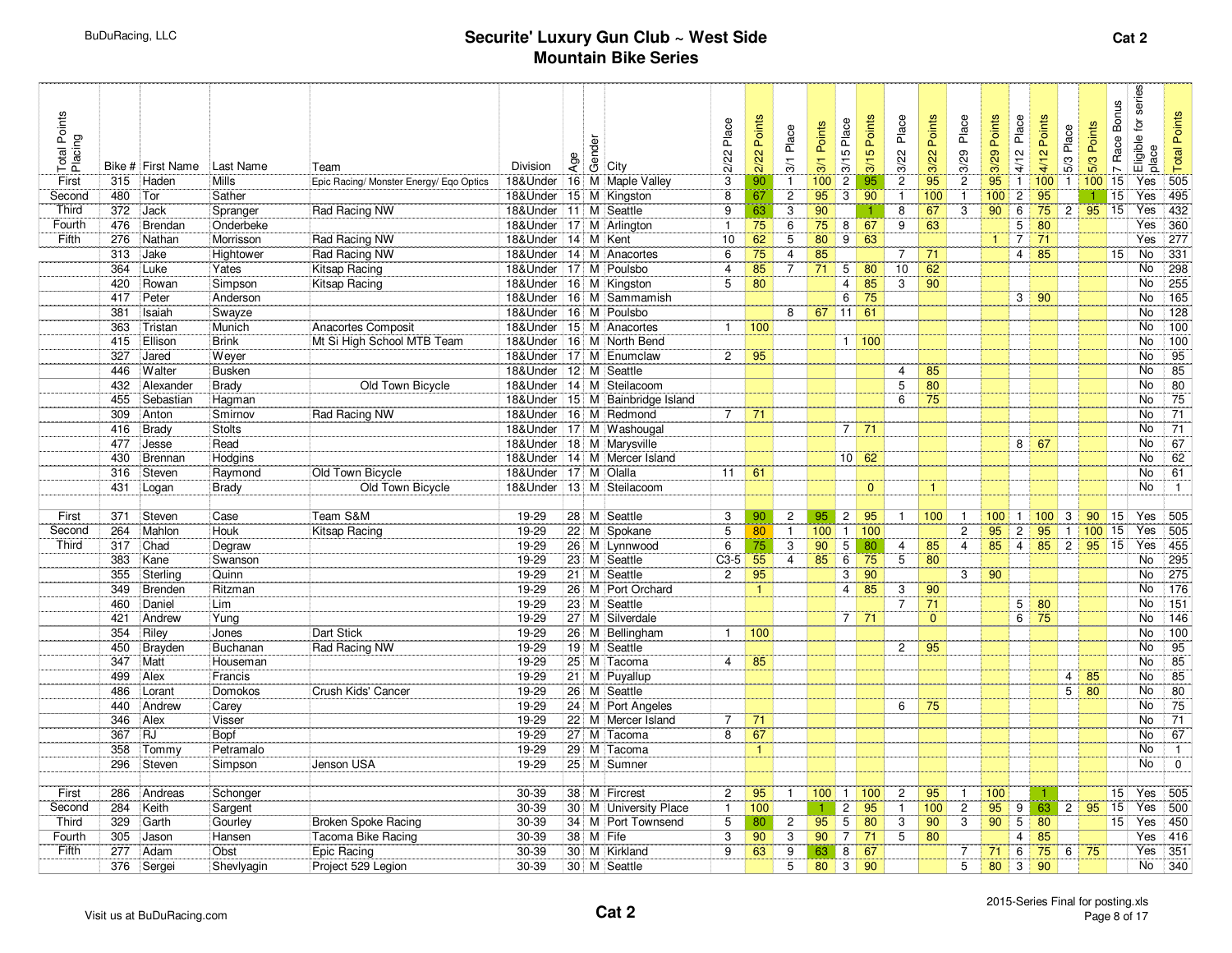| Total Points<br>Placing |            | Bike # First Name | Last Name               | Team                        | Division       | Age             | de<br>Geology                   | Place<br>2/22  | Points<br>2/22 | Place<br>$\overline{3}$ | Points<br>$\overline{3}$ | Place<br>3/15              | Points<br>3/15 | Place<br>3/22         | Points<br>3/22 | Place<br>3/29   | Points<br>3/29   | Place<br>4/12  | Points<br>4/12         | Place<br>$5/3$    | Points<br>5/3 | <b>Bonus</b><br>7 Race             | Eligible for series<br>place | <b>Total Points</b>     |
|-------------------------|------------|-------------------|-------------------------|-----------------------------|----------------|-----------------|---------------------------------|----------------|----------------|-------------------------|--------------------------|----------------------------|----------------|-----------------------|----------------|-----------------|------------------|----------------|------------------------|-------------------|---------------|------------------------------------|------------------------------|-------------------------|
|                         | 328        | Andrew            | Hosford                 | Old Town Bicycle            | $30 - 39$      |                 | 33 M Tacoma                     | 11             | 61             | 10                      | 62                       |                            |                |                       |                | 10              | 62               | 8              | 67                     | $\overline{7}$    | 71            |                                    | Yes                          | $\frac{1}{323}$         |
|                         | 318        | Andrew            | Wright                  | Blue Rooster/ScanSnap       | 30-39          |                 | 34 M Bellingham                 | 4              | 85             | $\overline{7}$          | $\overline{71}$          | 9                          | 63             |                       |                |                 |                  |                |                        | $5^{\circ}$       | 80            |                                    | No                           | 299                     |
|                         | 265        | Jesse             | Keating                 | Old Town Bicycle            | 30-39          |                 | 34 M Tacoma                     | 12             | 60             | 14                      | 58                       | 12                         | 60             | 8                     | 67             |                 |                  |                |                        |                   |               |                                    | No                           | 245                     |
|                         | 482        | Caleb             | Kimbrell                |                             | 30-39          |                 | 34 M Bremerton                  |                |                |                         |                          |                            |                | $C3-2$                | 70             | $C3-1$          | $75$ 2           |                | 95                     |                   |               |                                    | No                           | 240                     |
|                         | 350        | George            | Peck                    |                             | 30-39          | 37 <sup>1</sup> | M Everett                       | $\overline{7}$ | 71             | 6                       | 75                       |                            | $\mathbf{1}$   |                       |                | 6               | 75               |                | $\mathbf{1}$           |                   |               |                                    | Yes                          | 223                     |
|                         | 397        | Colin             | Ferguson                | Fanatik Bike Co. Race Team  | 30-39          |                 | 38 M Bellingham                 |                |                | 8                       | 67                       | $10 \overline{\smash{62}}$ |                |                       |                |                 |                  |                |                        |                   | $4 \mid 85$   |                                    | No                           | 214                     |
|                         | 368        | Chip              | Palzer                  |                             | 30-39          |                 | 39 M Seattle                    | 13             | 59             | 12                      | 60                       |                            |                | $\overline{7}$        | 71             |                 |                  |                |                        |                   |               |                                    | No                           | 190                     |
|                         | 447        | Luke              | Smaul                   |                             | 30-39          |                 | 35 M Gig Harbor                 |                |                |                         |                          |                            |                | 6                     | 75             |                 |                  |                | 1 100                  |                   |               |                                    | No                           | 175                     |
|                         | 424        | Nick              | Solheim                 |                             | 30-39          |                 | 35 M Marysville                 |                |                |                         |                          |                            | 4   85         |                       |                | $\overline{4}$  | 85               |                |                        |                   |               |                                    | No                           | 170                     |
|                         | 345        | Johnathan         | Holdener                |                             | $30 - 39$      |                 | 37 M Olympia                    | 6              | 75             | $\overline{4}$          | 85                       |                            |                |                       |                |                 |                  |                |                        |                   |               |                                    | No                           | 160                     |
|                         | 468        | Ryan              | Younkin                 | Loves You                   | 30-39          |                 | 35 M Everett                    | 10             | 62             |                         |                          |                            |                |                       |                | 8               | 67               |                |                        |                   |               |                                    | No                           | 129                     |
|                         | 445        | Fredrick          | Barnum                  |                             | $30 - 39$      |                 | 33 M Tacoma                     |                |                |                         |                          |                            |                | 9                     | 63             | $\overline{9}$  | 63               |                |                        |                   |               |                                    | <b>No</b>                    | $\overline{126}$        |
|                         | 299        | Sancho            | Burlaza                 |                             | 30-39          | 32 <sub>1</sub> | M Tacoma                        | 14             | 58             | 15                      | 57                       |                            |                |                       |                |                 |                  |                |                        |                   |               |                                    | No<br>No                     | 115                     |
|                         | 491<br>492 | Shaun             | Kingerlee<br>Schliesman |                             | 30-39<br>30-39 |                 | 37 M Vancouver<br>30 M Puyallup |                |                |                         |                          |                            |                |                       |                |                 |                  |                |                        | $\mathbf{1}$<br>3 | 100<br>90     |                                    | No                           | 100<br>$\overline{90}$  |
|                         | 501        | Jerry<br>Brenda   | Reed                    | SET Choaching               | 30-39          |                 | 39 M Seattle                    |                |                |                         |                          |                            |                |                       |                |                 |                  |                |                        | 3                 | 90            |                                    | No                           | 90                      |
|                         | 454        | Matt              | Kreger                  | Ravenna Capitol             | 30-39          |                 | 33 M Seattle                    |                |                |                         |                          |                            |                | 4                     | 85             |                 |                  |                |                        |                   |               |                                    | No                           | 85                      |
|                         | 413        | Brendan           | McMahan                 |                             | 30-39          |                 | 38 M Seattle                    |                |                |                         |                          | 6                          | 75             |                       |                |                 |                  |                |                        |                   |               |                                    | No                           | $\overline{75}$         |
|                         | 473        | Brandon           | Johnson                 |                             | 30-39          |                 | 37 M Bonney Lake                |                |                |                         |                          |                            |                |                       |                |                 |                  |                | $7 \mid 71$            |                   |               |                                    | No                           | $\overline{71}$         |
|                         | 287        | Grayson           | Smith                   | Embrocation                 | 30-39          |                 | 33 M Seattle                    | 8              | 67             |                         |                          |                            |                |                       |                |                 |                  |                |                        |                   |               |                                    | No                           | 67                      |
|                         | 503        | Mario             | Rivas                   |                             | 30-39          | 31              | M Oak Harbor                    |                |                |                         |                          |                            |                |                       |                |                 |                  |                |                        | 8 <sup>1</sup>    | 67            |                                    | No                           | 67                      |
|                         | 399        | Anton             | Lavrov                  |                             | 30-39          |                 | 33 M Redmond                    |                |                | 11                      | 61                       |                            |                |                       |                |                 |                  |                |                        |                   |               |                                    | No                           | 61                      |
|                         | 414        | Timothy           | Basham                  |                             | 30-39          |                 | 36 M Sammamish                  |                |                |                         |                          | $11 \ 61$                  |                |                       |                |                 |                  |                |                        |                   |               |                                    | <b>No</b>                    | 61                      |
|                         | 378        | Nick              | Seavello                |                             | 30-39          |                 | 33 M Puyallup                   |                |                | 13                      | 59                       |                            |                |                       |                |                 |                  |                |                        |                   |               |                                    | No                           | 59                      |
|                         | 393        | Josh              | Viborel-Baker           | <b>EPIC Racing</b>          | $30 - 39$      |                 | 34 M Seattle                    |                |                | 16                      | 56                       |                            |                |                       |                |                 |                  |                |                        |                   |               |                                    | No                           | $\overline{56}$         |
|                         | 262        | Anton             | Hafele                  |                             | 30-39          |                 | 39 M Seattle                    |                |                |                         |                          |                            |                |                       |                |                 |                  |                |                        |                   |               | 15 <sub>1</sub>                    | No                           | 15                      |
|                         | 495        | Denny             | Vachon                  |                             | 30-39          |                 | 32 M Oak Harbor                 |                |                |                         |                          |                            |                |                       |                |                 |                  |                |                        |                   | $\mathbf{1}$  |                                    | No                           | $\mathbf{1}$            |
|                         |            |                   |                         |                             |                |                 |                                 |                |                |                         |                          |                            |                |                       |                |                 |                  |                |                        |                   |               |                                    |                              |                         |
| First                   | 292        | Jim               | Thomson                 |                             | 40-49          |                 | 44 M North Bend                 | 15             | 57             | 5                       | 80                       | $\mathbf{3}$               | 90             | $\mathbf{2}$          | 95             |                 |                  | 3              | 90                     |                   |               | 15                                 | Yes                          | 427                     |
| Second                  | 351        | Phil              | Heffernan               |                             | 40-49          |                 | 43 M Tacoma                     | $\overline{7}$ | 71             | 6                       | 75                       | 11                         | 61             | 12                    | 60             | 6               | 75               | $\overline{4}$ | 85                     | $\overline{3}$    | 90            | 15                                 | Yes                          | 411                     |
| Third                   | 252        | Gregory           | Awalt                   | Kitsap Racing               | $40 - 49$      |                 | 49 M Bainbridge Island          | 8              | 67             | 7                       | 71                       | 12                         | 60             | 10                    | 62             | 5               | 80               | $\overline{c}$ | 95                     | 17                | 55            | 15                                 | Yes                          | 390                     |
| Fourth                  | 463        | Brian             | Kilpatrick              | Kitsap Racing               | 40-49          |                 | 45 M Poulsbo                    | 11             | 61             | 8                       | 67                       |                            |                | 5                     | 80             | 9               | 63               | 5              | 80                     | 6                 | 75            | $\overline{15}$                    | Yes                          | 380                     |
| Fifth                   | 274        | Steven            | Moe                     | Nemesis Racing              | 40-49          |                 | 43 M Kingston                   | 10             | 62             | 24                      | 48                       | $\overline{4}$             | 85             | $\overline{4}$        | 85             | 8               | 67               | 9              | $63$ 12                |                   | 60            | 15                                 | Yes                          | 377                     |
|                         | 302        | Anthony           | Barlow                  | <b>Epic Racing</b>          | 40-49          |                 | 45 M Marysville                 | 5              | 80             | $\overline{4}$          | 85                       | 10 <sup>1</sup>            | 62             | 13                    | 59             | 11              | 61               |                |                        |                   |               | $\overline{15}$                    | Yes                          | 362                     |
|                         | 359        | Dave              | Pringle                 |                             | 40-49          |                 | 46 M Bellingham                 | $\overline{c}$ | 95             |                         |                          | 5                          | 80             |                       |                | $\overline{4}$  | 85               |                |                        | $\overline{2}$    | 95            |                                    | <b>No</b><br>N <sub>o</sub>  | 355                     |
|                         | 293        | Mark              | Vander Pol              | <b>Bike Masters</b>         | 40-49          |                 | 40 M Edgewood                   | 3              | 90             |                         |                          | $\overline{7}$             | 71             |                       |                | $\overline{2}$  | $\overline{95}$  |                |                        | $\overline{8}$    | 67            | $\overline{15}$<br>$\overline{15}$ | <b>Yes</b>                   | 338                     |
|                         | 291<br>279 | Nathan            | Thayer                  | <b>Kitsap Racing</b>        | 40-49<br>40-49 |                 | 42 M Bainbridge Island          | 16<br>9        | 56<br>63       | 21                      | 51                       | 20<br>9                    | 52<br>63       | 15<br>$\overline{14}$ | 57<br>58       | 13              |                  | $59$ 12        | $60$ 11<br>10 62 15 57 |                   | 61            |                                    | Yes                          | 308<br>$\overline{303}$ |
|                         | 373        | Jonathan<br>Paul  | Phelps<br>Edwards       | Kitsap Racing               | 40-49          |                 | 47 M Poulsbo<br>44 M Kingston   | 26             | 46             |                         |                          |                            |                | 3                     | 90             | 3               | $90\overline{7}$ |                | 71                     |                   |               |                                    | No                           | 297                     |
|                         | 365        | Nigel             | Newby-House             | Motofish                    | 40-49          |                 | 46 M Seattle                    | 14             | 58             | 12                      | 60                       | 13                         | 59             | 16                    | 56             | 12              | 60               |                |                        |                   |               |                                    | Yes                          | 293                     |
|                         | 344        | Michael           | Lee                     | <b>Expressive Fit Cycle</b> | 40-49          |                 | 42 M Marysville                 | $\overline{4}$ | 85             | 10                      | 62                       |                            |                | 8                     | 67             |                 |                  | 8              | 67                     |                   |               |                                    | No                           | 281                     |
|                         | 418        | Jason             | Williams                | Pacific Bike and Ski        | 40-49          |                 | 40 M Sammamish                  |                |                |                         |                          | 6                          | 75             | 9                     | 63             | 10 <sup>1</sup> | 62               |                |                        | 7                 | 71            |                                    | <b>No</b>                    | 271                     |
|                         | 334        | Steve             | Waddell                 |                             | 40-49          |                 | 49 M Centralia                  | 20             | 52             | 18                      | 54                       | 21                         | 51             |                       |                | 14              | 58               |                |                        |                   |               | 15                                 | No                           | 230                     |
|                         | 285        | Raman             | Sarin                   | Project 529 Legion          | 40-49          |                 | 46 M Redmond                    | 17             | 55             | 14                      | 58                       | 15                         | 57             | 17                    | 55             |                 | $\mathbf{1}$     |                |                        |                   |               |                                    | Yes                          | 226                     |
|                         | 436        | Dwight            | Snodgrass               | Old Town Bicycle            | 40-49          |                 | 49 M Tacoma                     |                |                |                         |                          |                            |                | $\mathbf{1}$          | 100            |                 |                  |                | 1   100                |                   |               |                                    | No                           | 200                     |
|                         | 385        | Tom               | Platt                   |                             | 40-49          |                 | 47 M Woodinville                |                |                | $\overline{1}$          | 100                      | 2 <sup>1</sup>             | 95             |                       |                |                 |                  |                |                        |                   |               |                                    | <b>No</b>                    | 195                     |
|                         | 320        | Mike              | Braaten                 | Old Town Bicycle            | 40-49          |                 | 48 M Lakewood                   | 18             | 54             | 16                      | 56                       |                            |                |                       | $\mathbf{1}$   |                 |                  | 14             | 58                     |                   |               |                                    | No                           | 169                     |
|                         | 333        | Edward            | Lemka                   |                             | $40 - 49$      |                 | 44 M Spanaway                   | 19             | 53             | 13                      | 59                       |                            |                |                       |                |                 |                  | 16             | 56                     |                   |               |                                    | No                           | 168                     |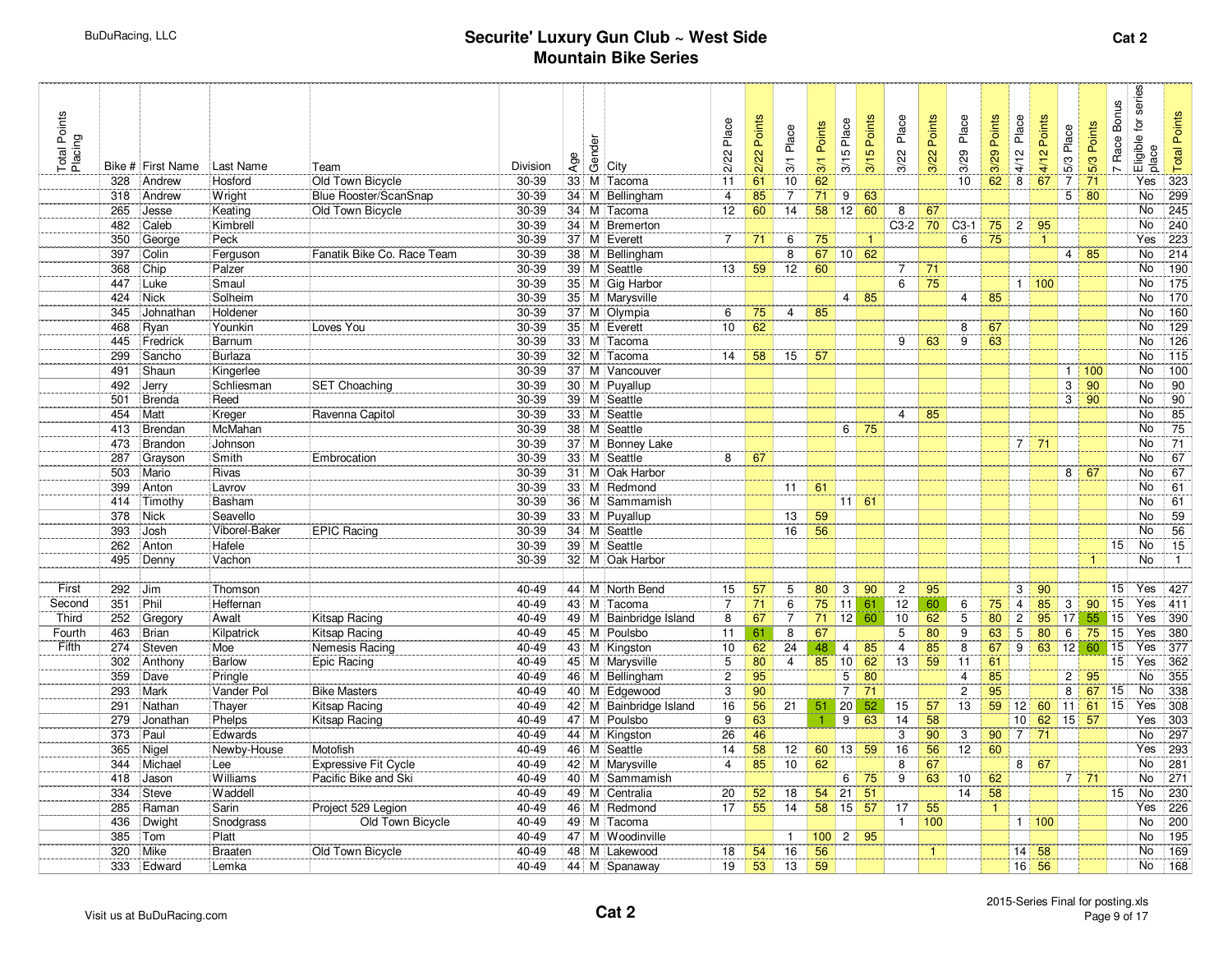| Total Points<br>Placing |            | Bike # First Name | Last Name          | Team                                 | Division       | Age | ander<br>Geology                        | 2/22 Place   | Points<br>2/22 | Place<br>3/1         | Points<br>3/1         | Place<br>3/15   | Points<br>3/15 | Place<br>3/22        | Points<br>3/22        | Place<br>3/29  | Points<br>3/29 | Place<br>4/12 | Points<br>4/12             | 5/3 Place          | 5/3 Points  | <b>Bonus</b><br>7 Race | Eligible for series<br>place | <b>Total Points</b> |
|-------------------------|------------|-------------------|--------------------|--------------------------------------|----------------|-----|-----------------------------------------|--------------|----------------|----------------------|-----------------------|-----------------|----------------|----------------------|-----------------------|----------------|----------------|---------------|----------------------------|--------------------|-------------|------------------------|------------------------------|---------------------|
|                         | 428        | Eric              | Kamila             |                                      | 40-49          |     | 44 M Edmonds                            |              |                |                      |                       | 8               | 67             |                      |                       | $\mathbf{1}$   | 100            |               |                            |                    |             |                        | No                           | 167                 |
|                         | 380        | Gerald            | Swayze             |                                      | 40-49          |     | 46 M Poulsbo                            |              |                | 15                   | 57                    | 14              | 58             | 21                   | 51                    |                |                |               |                            |                    |             |                        | No                           | 166                 |
|                         | 387<br>275 | Bruce             | Haserot<br>Moffitt |                                      | 40-49<br>40-49 |     | 46 M Longview                           | 23           |                | $\overline{c}$<br>20 | 95<br>$\overline{52}$ |                 |                | $\overline{7}$<br>22 | 71<br>$\overline{50}$ |                |                |               |                            |                    |             |                        | No<br><b>No</b>              | 166<br>151          |
|                         | 459        | Kent              | McIntosh           | Old Town Bicycle                     | 40-49          |     | 46 M Fircrest<br>44 M Bainbridge Island |              | 49             |                      |                       |                 |                | 6                    | $\overline{75}$       |                |                | 6             | 75                         |                    |             |                        | No                           | $\overline{150}$    |
|                         | 451        | Duncan<br>Terry   | Buchanan           | Cascade Bicycle Studio               | 40-49          |     | 45 M Seattle                            |              |                |                      |                       |                 |                | 11                   | 61                    |                |                |               |                            |                    | $5 \mid 80$ |                        | No                           | 141                 |
|                         | 370        | Todd              | Cowles             | <b>Fischer Plumbing Cycling Team</b> | 40-49          |     | 46 M Woodinville                        | 12           | 60             | 9                    | 63                    |                 |                |                      |                       |                |                |               |                            |                    |             |                        | No                           | 123                 |
|                         | 304        | Jeff              | Steiner            | Showers pass                         | 40-49          |     | 49 M Portland                           | 21           | 51             |                      |                       |                 |                |                      |                       |                |                | $11 \ 61$     |                            |                    |             |                        | <b>No</b>                    | $\sqrt{112}$        |
|                         | 529        | J.                | Auard              | Project 529                          | 40-49          |     | 46 M Portland                           |              |                |                      |                       |                 |                |                      |                       | 15             | 57             |               |                            |                    | $18$ 54     |                        | <b>No</b>                    | 111                 |
|                         | 479        | Scott             | <b>McNees</b>      |                                      | 40-49          |     | 44 M Poulsbo                            |              |                |                      |                       |                 |                | 19                   | 53                    |                |                |               | $15 \overline{\smash{57}}$ |                    |             |                        | No                           | $\sqrt{110}$        |
|                         | 271        | Kol               | Medina             | Kitsap Racing                        | 40-49          |     | 42 M Bainbridge Island                  |              |                | 17                   | 55                    |                 |                | 18                   | 54                    |                |                |               |                            |                    |             |                        | No                           | 109                 |
|                         | 70         | Martin            | Turek              | PC4Men Cycling                       | 40-49          |     | 47 M Northbend                          | $\mathbf{1}$ | 100            |                      |                       |                 |                |                      |                       |                |                |               |                            |                    |             |                        | No                           | 100                 |
|                         | 404        | Pat               | Miller             | Hagens Berman Society Consulting     | 40-49          |     | 44 M Sammamish                          |              |                |                      |                       |                 | 1   100        |                      |                       |                |                |               |                            |                    |             |                        | No                           | 100                 |
|                         | 494        | Kozo              | Nozawk             | Blue Rooster/ScanSnap                | 40-49          |     | 41 M Seattle                            |              |                |                      |                       |                 |                |                      |                       |                |                |               |                            |                    | $1 \, 100$  |                        | <b>No</b>                    | 100                 |
|                         | 444        | Marc              | Steingrebe         | Epic Racing                          | 40-49          |     | 43 M Issaquah                           | 25           | 47             |                      |                       |                 |                | 20                   | 52                    |                |                |               |                            |                    |             |                        | <b>No</b>                    | 99                  |
|                         | 375        | Erik              | <b>Bosley</b>      | <b>Team Ragtag</b>                   | 40-49          |     | 44 M Renton                             | $C3-8$       | 42             | 19                   | 53                    |                 |                |                      |                       |                |                |               |                            |                    |             |                        | <b>No</b>                    | 95                  |
|                         | 394        | Joel              | Jones              | Old Town Bicycle                     | 40-49          |     | 48 M Tacoma                             |              |                | 3                    | 90                    |                 |                |                      |                       |                |                |               |                            |                    |             |                        | No                           | 90                  |
|                         | 496        | lan               | Horton             | Jack's Home Grown                    | 40-49          |     | 40 M Mount Vernon                       |              |                |                      |                       |                 |                |                      |                       |                |                |               |                            | $\overline{4}$     | 85          |                        | No                           | 85                  |
|                         | 288        | Jason             | Sobottka           | Old Town Bicycle                     | 40-49          |     | 40 M Tacoma                             |              |                |                      |                       |                 |                |                      |                       |                |                |               |                            | 9                  | 63          | 15                     | No                           | 78                  |
|                         | 352        | Troy              | Schmidt            |                                      | $40 - 49$      |     | 42 M Tacoma                             | 6            | 75             |                      |                       |                 |                |                      |                       |                |                |               |                            |                    |             |                        | <b>No</b>                    | 75                  |
|                         | 465        | Greg              | Sweney             |                                      | 40-49          |     | 46 M Duvall                             |              |                |                      |                       |                 |                |                      |                       | $\overline{7}$ | 71             |               |                            |                    |             |                        | No                           | $\overline{71}$     |
|                         | 502        | Lars              | Pedersen           |                                      | 40-49          |     | 46 M Snohomish                          |              |                |                      |                       |                 |                |                      |                       |                |                |               |                            | $10 \mid 62$       |             |                        | No                           | 62                  |
|                         | 395        | Chris             | Nelson             |                                      | 40-49          |     | 41 M Puyallup                           |              |                | 11                   | 61                    |                 |                |                      |                       |                |                |               |                            |                    |             |                        | No                           | 61                  |
|                         | 403        | Lincoln           | Lee                | First Strike Velo/Slalom             | 40-49          |     | 46 M Issaquah                           | 27           | 45             |                      |                       |                 |                |                      |                       |                |                |               |                            |                    |             | 15                     | <b>No</b>                    | $\overline{60}$     |
|                         | 361        | Steve             | <b>Moss</b>        |                                      | 40-49          |     | 49 M Shoreline                          | 13           | 59             |                      |                       |                 |                |                      |                       |                |                |               |                            |                    |             |                        | No                           | 59                  |
|                         | 434        | David             | Bennett            |                                      | 40-49          |     | 44 M Bainbridge Island                  |              |                |                      |                       |                 |                |                      |                       |                |                |               | $13 \mid 59$               |                    |             |                        | No                           | 59                  |
|                         | 497        | Daniel            | Arildson           | <b>Slalom Consulting</b>             | 40-49          |     | 48 M Bellevue                           |              |                |                      |                       |                 |                |                      |                       |                |                |               |                            | $13 \mid 59$       |             |                        | <b>No</b>                    | 59                  |
|                         | 487        | Andy              | Rosser             | Olympia Orthopaedic Associates       | 40-49          |     | 44 M Olympia                            |              |                |                      |                       |                 |                |                      |                       |                |                |               |                            | $14 \overline{58}$ |             |                        | No                           | $\overline{58}$     |
|                         | 407        | Christian         | Hagel-Sorensen     | Project 529 SRAM SantaCruz           | 40-49          |     | 40 M Sammamish                          |              |                |                      |                       |                 | $16$ 56        |                      |                       |                |                |               |                            |                    |             |                        | No                           | $\overline{56}$     |
|                         | 490        | Ruy               | Lopez              | HOMEGROWN RACING                     | 40-49          |     | 43 M Ferndale                           |              |                |                      |                       |                 |                |                      |                       |                |                |               |                            | $16$ 56            |             |                        | No                           | 56                  |
|                         | 401        | Brian             | Hillger            | Project 529 Legion                   | 40-49          |     | 43 M Kirkland                           |              |                |                      |                       | 17              | 55             |                      |                       |                |                |               |                            |                    |             |                        | No                           | $\overline{55}$     |
|                         | 409        | Nathan            | Marsh              | Cannondale                           | 40-49          |     | 40 M Bonney Lake                        |              |                |                      |                       | 18              | 54             |                      |                       |                |                |               |                            |                    |             |                        | No                           | $\overline{54}$     |
|                         | 410        | Brian             | Reiling            | Project 529                          | 40-49          |     | 47 M Seattle                            |              |                |                      |                       | 19 <sup>1</sup> | 53             |                      |                       |                |                |               |                            |                    |             |                        | No                           | $\overline{53}$     |
|                         | 488        | Joshua            | Welshans           |                                      | 40-49          |     | 42 M Oak Harbor                         |              |                |                      |                       |                 |                |                      |                       |                |                |               |                            | $19 \mid 53$       |             |                        | No                           | $\overline{53}$     |
|                         | 366        | Doug              | Dennett            |                                      | 40-49          |     | 43 M Puyallup                           | 22           | 50             |                      |                       |                 |                |                      |                       |                |                |               |                            |                    |             |                        | No                           | $\overline{50}$     |
|                         | 389        | Harry             | Childers           |                                      | 40-49          |     | 48 M Fife                               |              |                | 22                   | 50                    |                 |                |                      |                       |                |                |               |                            |                    |             |                        | <b>No</b>                    | 50                  |
|                         | 398        | <b>Steve</b>      | <b>Brown</b>       |                                      | 40-49          |     | 49 M Bainbridge Island                  |              |                | 23                   | 49                    |                 |                |                      |                       |                |                |               |                            |                    |             |                        | No                           | 49                  |
|                         | 438        | Kurt              | Harsh              |                                      | 40-49          |     | 47 M Tacoma                             |              |                |                      |                       |                 |                | 23                   | 49                    |                |                |               |                            |                    |             |                        | No                           | 49                  |
|                         | 325        | Geoffrey          | Grosenbach         | Velominati                           | 40-49          |     | 40 M Seattle                            | 24           | 48             |                      |                       |                 |                |                      |                       |                |                |               |                            |                    |             |                        | No                           | $\overline{48}$     |
|                         | 396        | Victor            | Muhat              | Team Ragtag                          | 40-49          |     | 42 M Lake Stevens                       |              |                | 25                   | 47                    |                 |                |                      |                       |                |                |               |                            |                    |             |                        | No                           | 47                  |
|                         | 260        | Craig             | Goodmanson         |                                      | 40-49          |     | 45 M Brier                              |              |                |                      |                       |                 |                |                      |                       |                |                |               |                            |                    |             | 15                     | No                           | 15                  |
|                         | 283        | Dean              | Sabol              |                                      | 40-49          |     | 45 M Edmonds                            |              |                |                      |                       |                 |                |                      |                       |                |                |               |                            |                    |             | 15                     | No                           | 15                  |
|                         | 312        | Stephen           | Benson             | Mafia Racing NW                      | 40-49          |     | 49 M Snohomish                          |              |                |                      |                       |                 |                |                      |                       |                |                |               |                            |                    |             | 15                     | No                           | $\overline{15}$     |
|                         | 411        | Jason             | Bavuso             | bikesport racing                     | 40-49          |     | 42 M Seattle                            |              |                |                      |                       |                 | $\mathbf{1}$   |                      |                       |                |                |               |                            |                    |             |                        | No                           | $\overline{1}$      |
|                         |            |                   |                    |                                      |                |     |                                         |              |                |                      |                       |                 |                |                      |                       |                |                |               |                            |                    |             |                        |                              |                     |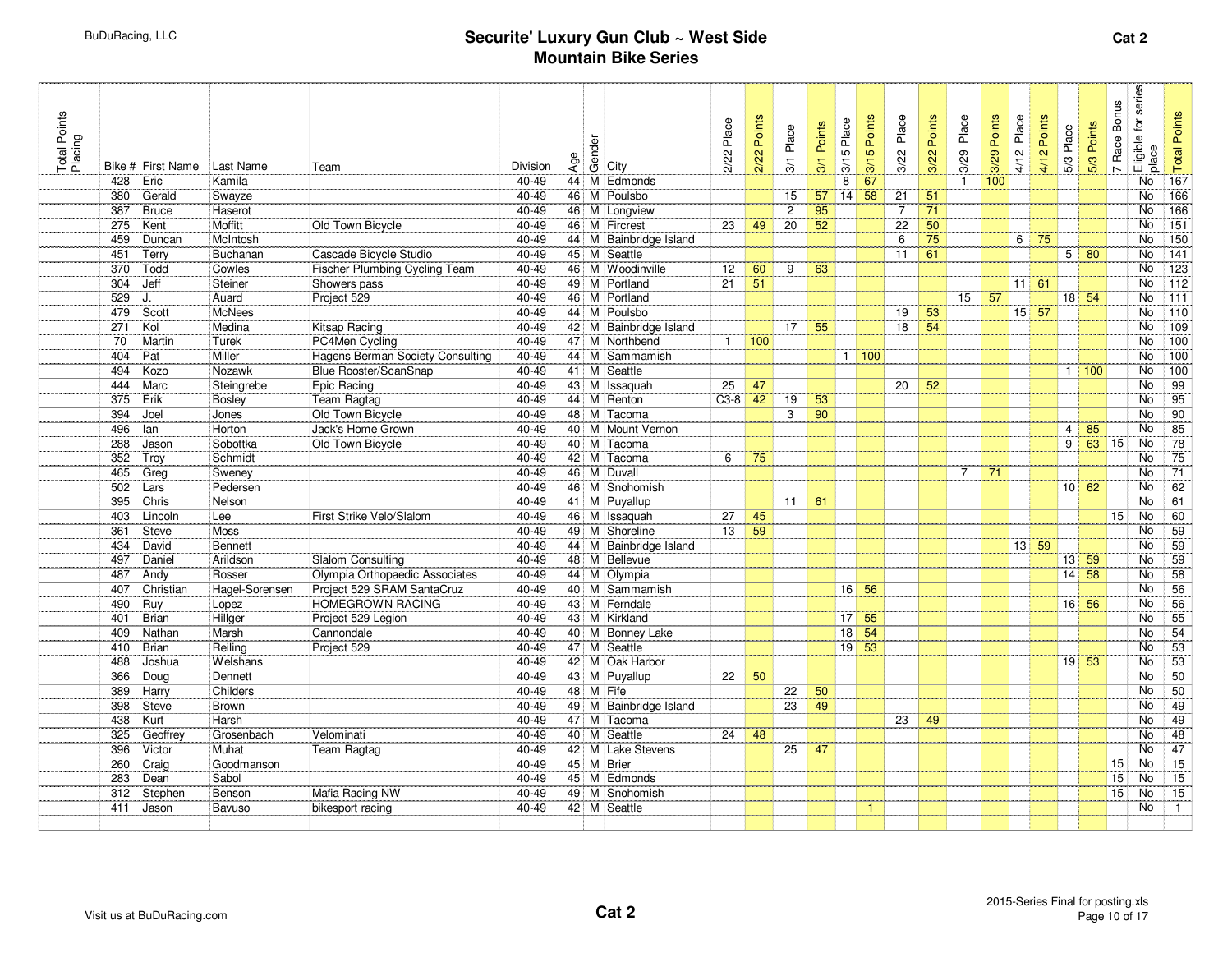| Total Points<br>Placing<br>First | 295 | Bike # First Name<br>Tim | Last Name<br>Walsh | Team<br>Project 529 Legion   | Division<br>50-59 | Age | Gender | City<br>51 M Seattle | Place<br>2/22<br>5 | Points<br>2/22<br>80 | Place<br>$\frac{3}{1}$<br>$\overline{5}$ | Points<br>3/1<br>80 | Place<br>3/15<br>3 | Points<br>3/15<br>90 | Place<br>3/22<br>$\overline{2}$ | Points<br>3/22<br>95 | Place<br>3/29<br>3 | Points<br>3/29<br>90 | Place<br>4/12<br>3 | Points<br>4/12<br>90 | 5/3 Place<br>$\overline{c}$ | Points<br>5/3<br>95 | <b>Bonus</b><br>Race I<br>$\sim$<br>15 | Eligible for series<br>place<br>Yes | <b>Total Points</b><br>475 |
|----------------------------------|-----|--------------------------|--------------------|------------------------------|-------------------|-----|--------|----------------------|--------------------|----------------------|------------------------------------------|---------------------|--------------------|----------------------|---------------------------------|----------------------|--------------------|----------------------|--------------------|----------------------|-----------------------------|---------------------|----------------------------------------|-------------------------------------|----------------------------|
| Second                           | 268 | Shane                    | Kromrey            | Cycling northwest            | 50-59             |     |        | 50 M Everett         | 3                  | 90                   |                                          |                     | $\mathbf{2}$       | $\overline{95}$      |                                 |                      | $\overline{4}$     | 85                   | 5                  | $\overline{80}$      | 6                           | 75                  |                                        | Yes                                 | 425                        |
| Third                            | 269 | Matt                     | Levin              | Epic Racing                  | 50-59             |     |        | 52 M Seatac          | 13                 | 59                   | 10                                       | 62                  | 8                  | 67                   | 8                               | 67                   | 6                  | 75                   | 6                  | 75                   | $\overline{7}$              | 71                  | 15                                     | Yes                                 | 370                        |
| Fourth                           | 258 | Mike                     | Gaudio             | Snoqualmie Valley Velo Club  | 50-59             |     |        | 55 M North Bend      | 10                 | 62                   | 9                                        | 63                  | $\overline{7}$     | 71                   |                                 |                      | 7                  | 71                   |                    |                      | 9                           | 63                  | $\overline{15}$                        | Yes                                 | 345                        |
| <b>Fifth</b>                     | 337 | Marty                    | Shepard            | Team Double Check            | 50-59             |     |        | 54 M Snohomish       | 9                  | 63                   | 8                                        | 67                  |                    |                      | $\overline{7}$                  | 71                   | 8                  | 67                   |                    |                      | 8 <sup>1</sup>              | 67                  |                                        | Yes                                 | $\frac{1}{335}$            |
|                                  | 391 | Eric                     | Hansen             | Big Wheel Racing             | $50 - 59$         |     |        | 57 M Louisville      |                    |                      | 3                                        | 90                  | 11                 | 100                  |                                 |                      | $\overline{2}$     | $95 \mid 1$          |                    | 100                  |                             |                     |                                        | <b>No</b>                           | 385                        |
|                                  | 278 | Moacyr                   | Oliveira           |                              | 50-59             |     |        | 55 M Gig Harbor      | 7                  | 71                   | 14                                       | 58                  |                    |                      | 6                               | 75                   | 5                  | 80                   |                    |                      |                             |                     |                                        | No                                  | 284                        |
|                                  | 429 | Antoine                  | Issa               |                              | 50-59             |     |        | 50 M Kingston        |                    |                      |                                          |                     | 6                  | 75                   | 3                               | 90                   |                    |                      |                    | $4 \overline{85}$    |                             |                     |                                        | No                                  | 250                        |
|                                  | 267 | Billie                   | Krein              | Double Check                 | 50-59             |     |        | 57 M Bremerton       | $\mathbf{1}$       | 100                  | $\overline{1}$                           | 100                 |                    |                      |                                 |                      |                    |                      |                    |                      |                             |                     | $\overline{15}$                        | <b>No</b>                           | $\overline{215}$           |
|                                  | 464 | Dan                      | Froula             | Trailhead racing             | 50-59             |     |        | 52 M Bellingham      |                    |                      |                                          |                     |                    |                      |                                 |                      | $\mathbf{1}$       | 100                  |                    |                      |                             | 1   100             |                                        | <b>No</b>                           | 200                        |
|                                  | 273 | Phil                     | Meyer              | Phil's Bike Shop             | 50-59             |     |        | 51 M Federal Way     | $\overline{2}$     | 95                   | 6                                        | 75                  |                    |                      |                                 |                      |                    |                      |                    |                      |                             |                     | 15 <sub>1</sub>                        | No                                  | 185                        |
|                                  | 301 | <b>Brad</b>              | Deaver             | Team Securite'               | 50-59             |     |        | 51 M Kirkland        | 14                 | 58                   | 11                                       | 61                  | 9                  | 63                   |                                 |                      |                    |                      |                    |                      |                             |                     |                                        | <b>No</b>                           | 182                        |
|                                  | 442 | <b>Steve</b>             | Tauscheck          | Double Check                 | 50-59             |     |        | 58 M Anacortes       |                    |                      |                                          |                     |                    |                      | $\overline{4}$                  | 85                   |                    |                      |                    |                      |                             | $3 \mid 90$         |                                        | <b>No</b>                           | $\frac{175}{175}$          |
|                                  | 297 | George                   | Jackson            | Old Town Bicycle             | 50-59             |     |        | 51 M Tacoma          | 6                  | $\overline{75}$      | $\overline{4}$                           | 85                  |                    |                      |                                 |                      |                    |                      |                    |                      |                             |                     |                                        | No.                                 | 160                        |
|                                  | 405 | Scott                    | McKinley           | Cucina Fresca                | 50-59             |     |        | 59 M Seattle         |                    |                      |                                          |                     | 5                  | 80                   | 5                               | 80                   |                    |                      |                    |                      |                             |                     |                                        | No                                  | 160                        |
|                                  | 321 | Jeff                     | Skov               | Old Town Bicycle             | 50-59             |     |        | 53 M Tacoma          | 8                  | 67                   | $\overline{7}$                           | 71                  |                    |                      |                                 |                      |                    |                      |                    | $\mathbf{1}$         |                             |                     |                                        | No                                  | 139                        |
|                                  | 338 | Kelly                    | Kim-Campo          | Kitsap Racing                | 50-59             |     |        | 57 M Kingston        | $\overline{15}$    | $\overline{57}$      |                                          |                     | 11                 | 61                   |                                 |                      |                    | $\mathbf{1}$         |                    | $\mathbf{1}$         |                             |                     | 15                                     | No                                  | $\overline{135}$           |
|                                  | 422 | Tom                      | Petersen           |                              | 50-59             |     |        | 54 M Anacortes       |                    |                      |                                          |                     | 10                 | 62                   | 9                               | 63                   |                    |                      |                    |                      |                             |                     |                                        | No                                  | 125                        |
|                                  | 408 | Don                      | Lewis              | <b>Fischer Plumbing</b>      | 50-59             |     |        | 62 M Seattle         |                    |                      |                                          |                     | $\mathbf{1}$       | 100                  |                                 |                      |                    |                      |                    |                      |                             |                     |                                        | No.                                 | 100                        |
|                                  | 384 | Francisco                | Pons               |                              | 50-59             |     |        | 52 M Maple Valley    |                    |                      | $\overline{2}$                           | 95                  |                    |                      |                                 |                      |                    |                      |                    |                      |                             |                     |                                        | <b>No</b>                           | 95                         |
|                                  | 472 | Shawn                    | Barrow             | <b>Nemisis</b>               | $50 - 59$         |     |        | 51 M Kirkland        |                    |                      |                                          |                     |                    |                      |                                 |                      |                    |                      | $\overline{2}$     | 95                   |                             |                     |                                        | No.                                 | 95                         |
|                                  | 322 | Rick                     | Raymond            | Old Town Bicycle             | 50-59             |     |        | 55 M Olalla          | $\overline{4}$     | 85                   |                                          |                     |                    |                      |                                 |                      |                    |                      |                    |                      |                             |                     |                                        | No                                  | 85                         |
|                                  | 406 | Paul                     | Claeys             | Cucina Fresca                | 50-59             |     |        | 51 M Bellevue        |                    |                      |                                          |                     | $\overline{4}$     | 85                   |                                 |                      |                    |                      |                    |                      |                             |                     |                                        | <b>No</b>                           | 85                         |
|                                  | 505 | Gareth                   | Green              | <b>EPIC Racing</b>           | 50-59             |     |        | 52 M Bellevue        |                    |                      |                                          |                     |                    |                      |                                 |                      |                    |                      |                    |                      | $\overline{4}$              | 85                  |                                        | <b>No</b>                           | $\overline{85}$            |
|                                  | 506 | Jon                      | <b>DeWitt</b>      | <b>EPIC Racing</b>           | 50-59             |     |        | 51 M Bellingham      |                    |                      |                                          |                     |                    |                      |                                 |                      |                    |                      |                    |                      |                             | $5 \mid 80$         |                                        | No                                  | 80                         |
|                                  | 467 | Chuck                    | Stringer           |                              | 50-59             |     |        | 53 M Everett         |                    |                      |                                          |                     |                    |                      |                                 |                      | 9                  | 63                   |                    |                      |                             |                     |                                        | No                                  | 63                         |
|                                  | 441 | Tom                      | Swanson            |                              | 50-59             |     |        | 58 M Port Angeles    |                    |                      |                                          |                     |                    |                      | 10                              | 62                   |                    |                      |                    |                      |                             |                     |                                        | No.                                 | 62                         |
|                                  | 348 | Gerd                     | Wever              |                              | 50-59             |     |        | 53 M Enumclaw        | 11                 | 61                   |                                          |                     |                    |                      |                                 |                      |                    |                      |                    |                      |                             |                     |                                        | No                                  | 61                         |
|                                  | 461 | Paul                     | Hamrick            |                              | 50-59             |     |        | 52 M Gig Harbor      |                    |                      |                                          |                     |                    |                      | 11                              | 61                   |                    |                      |                    |                      |                             |                     |                                        | No                                  | 61                         |
|                                  | 311 | John                     | Curtin             | GL6 Racing                   | 50-59             |     |        | 54 M Sumner          |                    |                      | 13                                       | 59                  |                    | $\mathbf{1}$         |                                 |                      |                    |                      |                    |                      |                             |                     |                                        | No                                  | 60                         |
|                                  | 335 | Peter                    | Quint              |                              | $50 - 59$         |     |        | 51 M Auburn          | 12 <sup>2</sup>    | 60                   |                                          |                     |                    |                      |                                 |                      |                    |                      |                    |                      |                             |                     |                                        | <b>No</b>                           | 60                         |
|                                  | 379 | Roy                      | Wakeman            | <b>Wenatchee Area Racers</b> | 50-59             |     |        | 54 M East Wenatchee  |                    |                      | 12                                       | 60                  |                    |                      |                                 |                      |                    |                      |                    |                      |                             |                     |                                        | No.                                 | 60                         |
|                                  | 259 | Dave                     | Gomez              |                              | 50-59             |     |        | 53 M Kenmore         | 16                 | 56                   |                                          |                     |                    |                      |                                 |                      |                    |                      |                    |                      |                             |                     |                                        | No                                  | 56                         |
|                                  | 412 | Shawn                    | Anderson           |                              | 50-59             |     |        | 52 M Sammamish       |                    |                      |                                          |                     |                    | $\mathbf{1}$         |                                 |                      |                    |                      |                    |                      |                             |                     |                                        | No                                  | $\mathbf{1}$               |
|                                  |     |                          |                    |                              |                   |     |        |                      |                    |                      |                                          |                     |                    |                      |                                 |                      |                    |                      |                    |                      |                             |                     |                                        |                                     |                            |
| First                            | 294 | Marshall                 | Will               | Dimensional Sound Health     | $60+$             |     |        | 62 M Stanwood        | 3                  | 90                   | $\overline{\mathbf{1}}$                  | 100                 |                    |                      | $\mathbf{1}$                    | 100                  |                    | $100$ 1              |                    |                      |                             | 95                  | 15                                     | Yes 510                             |                            |
| Second                           | 386 | Jon                      | Nelson             | <b>Epic Racing</b>           | $60+$             |     |        | 60 M Maple Valley    | 5                  | 80                   | 3                                        | 90                  | $\overline{2}$     | 95                   | $\overline{2}$                  | 95                   | 3                  | 90                   |                    |                      |                             |                     | 15                                     | Yes                                 | 465                        |
|                                  | 323 | Kevin                    | Johnson            | Blue Rooster/ScanSnap        | $60+$             |     |        | 61 M Silverdale      | $\mathbf{1}$       | 100                  | $\overline{2}$                           | 95                  |                    |                      |                                 |                      |                    |                      |                    |                      |                             |                     | 15                                     | No                                  | 210                        |
|                                  | 475 | Gregory                  | Allen              |                              | $60+$             |     |        | 61 M Seattle         |                    |                      |                                          |                     |                    |                      |                                 |                      |                    |                      | $\overline{c}$     | 95                   | $\mathbf{1}$                | 100                 |                                        | No.                                 | 195                        |
|                                  | 466 | Gil                      | Goodrich           |                              | $60+$             |     |        | 61 M Bellingham      |                    |                      |                                          |                     |                    |                      |                                 |                      | $\overline{2}$     | 95                   |                    |                      | 3                           | 90                  |                                        | No                                  | 185                        |
|                                  | 343 | John                     | Roberts            | <b>Team Double Check</b>     | $60+$             |     |        | 60 M Federal Way     | $\overline{2}$     | 95                   |                                          |                     |                    |                      |                                 |                      |                    |                      |                    |                      |                             |                     |                                        | <b>No</b>                           | 95                         |
|                                  | 339 | Brian                    | Volkert            | <b>Team Double Check</b>     | $60+$             |     |        | 64 M Normandy Park   | $\overline{4}$     | 85                   |                                          |                     |                    |                      |                                 |                      |                    |                      |                    |                      |                             |                     |                                        | No.                                 | 85                         |
|                                  | 462 | Marc                     | Meadows            |                              | $60+$             |     |        | 65 M Kirkland        |                    |                      |                                          |                     |                    |                      |                                 |                      | 4                  | 85                   |                    |                      |                             |                     |                                        | No                                  | 85                         |
|                                  |     |                          |                    |                              |                   |     |        |                      |                    |                      |                                          |                     |                    |                      |                                 |                      |                    |                      |                    |                      |                             |                     |                                        |                                     |                            |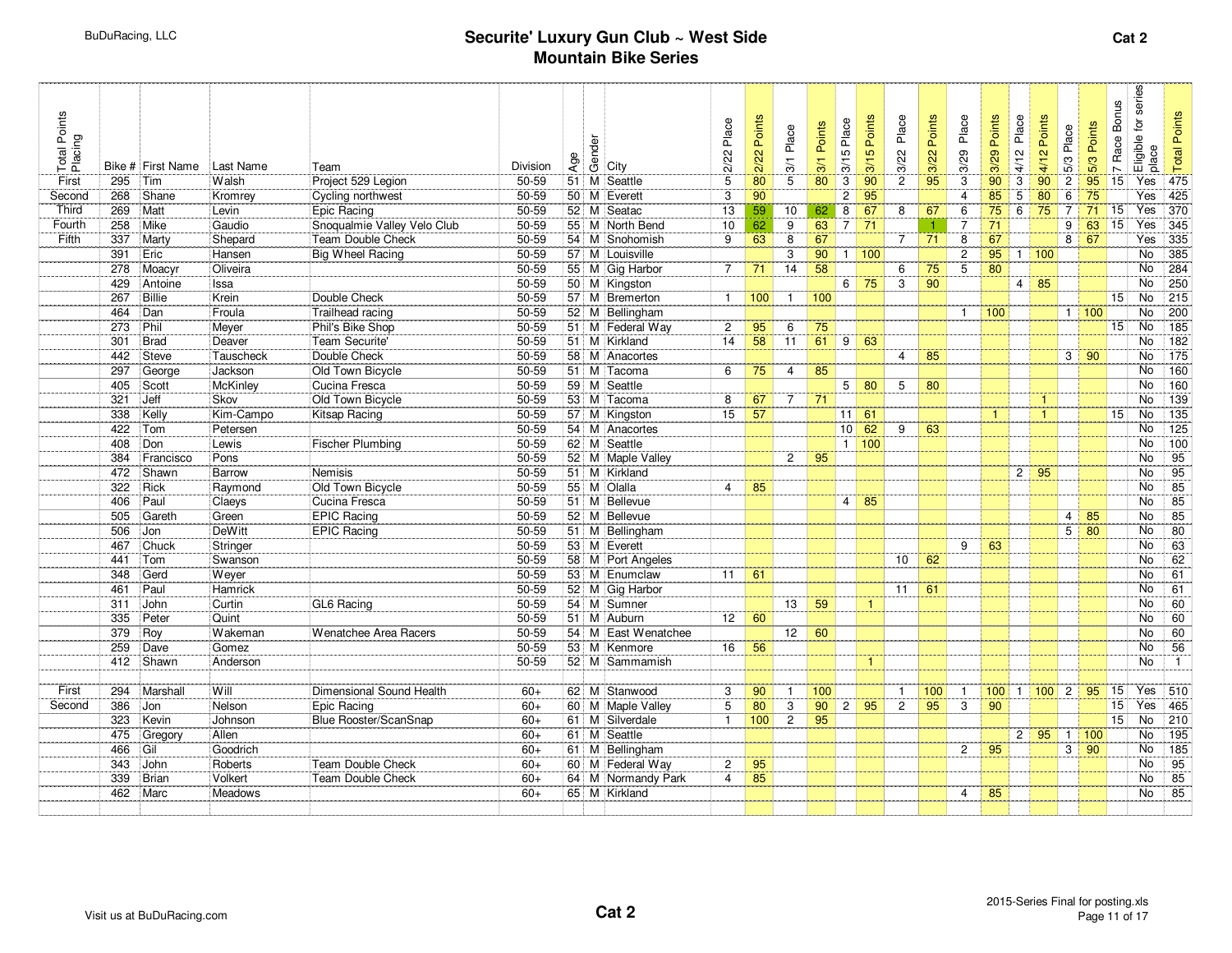| Total Points<br>Placing |     | Bike # First Name | Last Name  | Team                          | <b>Division</b>       | Age | Gender | City              | Place<br>2/22         | Points<br>2/22 | Place<br>$\frac{5}{2}$ | Points<br>$\frac{5}{2}$ | Place<br>S<br>$\frac{1}{2}$ | Points<br>5<br>$\overline{3}$ | Place<br>3/22  | Points<br>3/22 | Place<br>3/29  | Points<br>3/29 | Place<br>4/12  | Points<br>4/12 | Place<br>5/3   | Points<br>5/3 | <b>Bonus</b><br>Race<br>$\overline{ }$ | series<br>$\mathsf{P}$<br>Eligible<br>place | <b>Total Points</b> |
|-------------------------|-----|-------------------|------------|-------------------------------|-----------------------|-----|--------|-------------------|-----------------------|----------------|------------------------|-------------------------|-----------------------------|-------------------------------|----------------|----------------|----------------|----------------|----------------|----------------|----------------|---------------|----------------------------------------|---------------------------------------------|---------------------|
| First                   | 282 | Abel              | Richardson | Team Securite'                | Clydes-2              |     |        | 44 M Kirkland     | $\overline{c}$        | 95             | $\overline{2}$         | 95                      |                             | 100                           | $\overline{2}$ | 95             | $\overline{2}$ | 95             | $\overline{2}$ | 95             |                | 100           | 15                                     | Yes                                         | 500                 |
| Second                  | 257 | Marc              | Garoutte   | Epic Racing                   | Clydes-2              |     |        | 49 M Auburn       | 3                     | 90             | 3                      | 90                      | $\overline{2}$              | 95                            | 3              | 90             | 4              | 85             | -1             | 100            |                |               | 15                                     | Yes                                         | 480                 |
| Third                   | 255 | John              | Fowler     | Team Securite'                | Clydes-2              |     |        | 46 M Kirkland     | $\boldsymbol{\Delta}$ | 85             | $\overline{4}$         | 85                      | 3                           | 90                            | $\overline{4}$ | 85             | 3              | 90             | 5              | 80             |                |               | 15                                     | Yes                                         | 450                 |
| Fourth                  | 281 | Ron               | Rice       | Phil's Bike Shop              | Clydes-2              |     |        | 60 M Tacoma       | 5                     | 80             | 5                      | 80                      | $\overline{7}$              | 71                            | $\overline{7}$ | 71             |                |                | $\overline{4}$ | 85             |                |               | 15                                     | Yes                                         | 402                 |
| Fifth                   | 356 | <b>Steve</b>      | Townsend   | GL6 Racing                    | Clydes-2              |     |        | 49 M Olympia      | 6                     | 75             | 6                      | 75                      | 4                           | 85                            |                |                | 6              | 75             | 6              | 75             |                |               |                                        | Yes                                         | 385                 |
|                         | 390 | Mark              | Ely        | Fischer Plumbing Cycling Team | Clydes-2              |     |        | 42 M Seattle      |                       | 100            |                        | 100                     |                             |                               |                | 100            |                | 100            |                |                |                |               |                                        | <b>No</b>                                   | 400                 |
|                         | 326 | Casey             | Cramer     |                               | Clydes-2              |     |        | 41 M Des Moines   | $\overline{7}$        | 71             | $\overline{7}$         | 71                      |                             |                               | 9              | 63             | 5              | 80             |                |                | $\overline{2}$ | 95            |                                        | Yes                                         | 380                 |
|                         | 453 | Joel              | Eklof      | Puget Sound Cycling Club      | Clydes-2              |     |        | 22 M Tacoma       | $C3-2$                | 70             | $C3-1$                 | 75                      |                             |                               | 6              | 75             |                |                | 3 <sup>1</sup> | 90             |                |               |                                        | No                                          | 310                 |
|                         | 254 | Pat               | Ellis      | <b>Bike Masters</b>           | Clydes-2              |     |        | 44 M Maple Valley |                       |                |                        |                         | 5                           | 80                            | 5              | 80             |                |                |                |                |                |               | 15 <sub>1</sub>                        | No                                          | 175                 |
|                         | 324 | Billy             | Piland     |                               | Clydes-2              |     |        | 41 M Yelm         | 8                     | 67             | 8                      | 67                      |                             |                               |                |                |                |                |                |                |                |               |                                        | <b>No</b>                                   | 134                 |
|                         | 504 | Dan               | Miranda    | <b>Front Street Grill</b>     | Clydes-2              |     |        | 54 M Coupeville   |                       |                |                        |                         |                             |                               |                |                |                |                |                |                | 3 <sup>1</sup> | 90            |                                        | No                                          | $\overline{90}$     |
|                         | 427 | Reeve             | Geary      |                               | Clydes-2              |     |        | 49 M Seattle      |                       |                |                        |                         | 6                           | 75                            |                |                |                |                |                |                |                |               |                                        | <b>No</b>                                   | $\overline{75}$     |
|                         | 457 | Colin             | Martin     | <b>Fischer Plumbing</b>       | Clydes-2 41 M Seattle |     |        |                   |                       |                |                        |                         |                             |                               | 8              | 67             |                |                |                |                |                |               |                                        | No                                          | 67                  |
|                         | 261 | Tory              | Grant      | Old Town Bicycle              | Clydes-2              |     |        | 40 M Sumner       |                       |                |                        |                         |                             |                               |                |                |                |                |                |                |                |               | 15                                     | No                                          | 15                  |
|                         | 443 | Quinn             | Morley     |                               | Clydes-2              |     |        | 31 M Gig Harbor   |                       |                |                        |                         |                             |                               |                |                |                |                |                |                |                |               |                                        | <b>No</b>                                   | $\mathbf 0$         |
|                         |     |                   |            |                               |                       |     |        |                   |                       |                |                        |                         |                             |                               |                |                |                |                |                |                |                |               |                                        |                                             |                     |
| First                   | 340 | Clint             | Heffernan  | Heffernan Racing              | <b>SS-2</b>           |     |        | 34 M Tacoma       |                       | 100            |                        | 100                     | 4                           | 85                            | $\overline{2}$ | 95             |                | 100            |                | 100            | $\overline{c}$ | 95            | 15                                     | Yes                                         | 510                 |
| Second                  | 270 | Craig             | Martin     | Project 529 Legion            | $SS-2$                | 41  |        | M Issaquah        | $\overline{c}$        | 95             | $\overline{2}$         | 95                      | $\mathbf{1}$                | 100                           |                | 100            |                |                | 3              | 90             |                |               |                                        | Yes                                         | 480                 |
| Third                   | 256 | Carl              | Franssen   |                               | <b>SS-2</b>           |     |        | 51 M Anacortes    | 5                     | 80             | $\boldsymbol{\Delta}$  | 85                      | 3                           | 90                            | 3              | 90             | 3              | 90             | $\overline{4}$ | 85             |                |               |                                        | Yes                                         | 440                 |
| Fourth                  | 288 | Jason             | Sobottka   | Old Town Bicycle              | <b>SS-2</b>           |     |        | 40 M Tacoma       | 6                     | 75             | 5                      | 80                      | $\overline{5}$              | 80                            | 5              | 80             | 4              | 85             |                |                |                |               | 15                                     | Yes                                         | 415                 |
| Fifth                   | 290 | Shannon           | Sutherland | Epic Racing                   | <b>SS-2</b>           |     |        | 51 F Auburn       | 7                     | 71             | 6                      | 75                      | $\overline{7}$              |                               | $\overline{7}$ | 71             | 5              | 80             | 5              | 80             | 5              | 80            | 15                                     | Yes                                         | 401                 |
|                         | 341 | Griffin           | Meyers     | Mrm Racing                    | $SS-2$                |     |        | 41 M Maple Valley | 3                     | 90             | 3                      | 90                      | $\overline{c}$              | 95                            |                |                |                |                |                |                | 3              | 90            |                                        | Yes                                         | 366                 |
|                         | 458 | <b>Derek</b>      | Leckrone   | Old Town Bicycle              | <b>SS-2</b>           |     |        | 50 M Steilacoom   |                       |                |                        |                         |                             |                               | AG-1 100       |                |                |                | $\overline{2}$ | 95             | $\overline{4}$ | 85            |                                        | No                                          | 280                 |
|                         | 342 | Doug              | Demars     | Epic Racing                   | <b>SS-2</b>           |     |        | 41 M Bellingham   | $\boldsymbol{\Delta}$ | 85             |                        |                         | 6                           | 75                            |                |                | $\mathbf{2}$   | 95             |                |                |                |               |                                        | <b>No</b>                                   | 255                 |
|                         | 493 | Martin            | Wilcox     | Mafia NW                      | $SS-2$                |     |        | 45 M Seattle      |                       |                |                        |                         |                             |                               |                |                |                |                |                |                |                | 1   100       |                                        | No                                          | 100                 |
|                         | 483 | George            | Mount      |                               | <b>SS-2</b>           |     |        | 49 M Lakewood     |                       |                |                        |                         |                             |                               |                |                |                |                | 3              | 90             |                |               |                                        | <b>No</b>                                   | 90                  |
|                         | 437 | Alex              | Frank      | Cascade Orienteering Club     | <b>SS-2</b>           |     |        | 37 M Poulsbo      |                       |                |                        |                         |                             |                               | 4              | 85             |                |                |                |                |                |               |                                        | No                                          | 85                  |
|                         |     |                   |            |                               |                       |     |        |                   |                       |                |                        |                         |                             |                               |                |                |                |                |                |                |                |               |                                        |                                             |                     |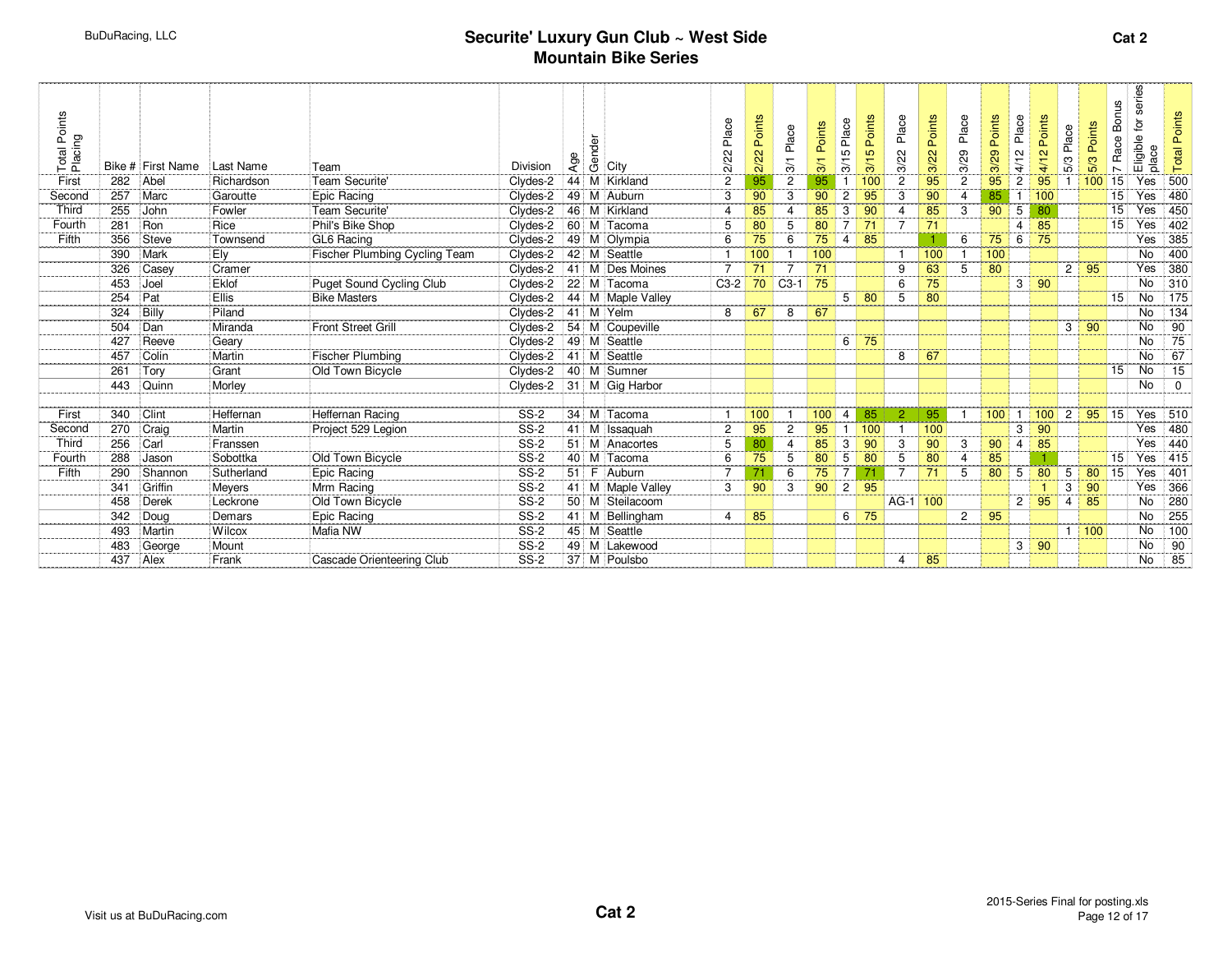|                         | sponsors: | Please support the following |               | Securite' Luxury Gun Club, Singletrack Cycles, Phil's Bike Shop, Skagit Cycles, Snohomish Bicycles, Jack's<br>Bicycle Center, Old Town Bicycle, Kirkland Bikes, FresBar, Bike Masters, B.I. Cycles, McLeod Construction,<br>Evergreen Railings, HSP, Recycled Cycles, Woodinville Bicycle, Bicycle Works, and Bicycle Centres |           |     |        |                      |                 |             |                |               |                |                |                |                |                |                |                |                |                |             |                              |                              |                     |
|-------------------------|-----------|------------------------------|---------------|-------------------------------------------------------------------------------------------------------------------------------------------------------------------------------------------------------------------------------------------------------------------------------------------------------------------------------|-----------|-----|--------|----------------------|-----------------|-------------|----------------|---------------|----------------|----------------|----------------|----------------|----------------|----------------|----------------|----------------|----------------|-------------|------------------------------|------------------------------|---------------------|
| Total Points<br>Placing | Bike #    | <b>First Name</b>            | Last Name     | Team                                                                                                                                                                                                                                                                                                                          | Division  | Age | Gender | City                 | 2/22 Place      | 2/22 Points | Place<br>3/1   | Points<br>3/1 | 3/15 Place     | Points<br>3/15 | Place<br>3/22  | Points<br>3/22 | Place<br>3/29  | Points<br>3/29 | Place<br>4/12  | Points<br>4/12 | 5/3 Place      | 5/3 Points  | Race Bonus<br>$\overline{a}$ | Eligible for series<br>place | <b>Total Points</b> |
| First                   | 849       | Meghan                       | Funston       |                                                                                                                                                                                                                                                                                                                               | 12&Under  | 12  | F      | <b>Black Diamond</b> |                 |             | $\overline{2}$ | 70            |                |                | $\mathbf{1}$   | 75             | $\overline{2}$ | 70             | $\mathbf{2}$   | 70             | $\overline{2}$ | 70          |                              | Yes                          | 355                 |
|                         | 859       | Isabella                     | Meyers        | Rad Racing NW                                                                                                                                                                                                                                                                                                                 | 12&Under  | 11  | F      | Maple Valley         |                 |             | $\mathbf{1}$   | 75            | $\overline{c}$ | 70             |                |                | $\mathbf{1}$   | 75             | $\mathbf{1}$   | 75             |                |             |                              | No                           | 295                 |
|                         | 861       | Audrey                       | Barlow        | <b>EPIC Racing</b>                                                                                                                                                                                                                                                                                                            | 12&Under  | 9   | F      | Auburn               |                 |             | $\overline{4}$ | 60            |                |                |                |                | 3              | 65             |                |                | 3 <sup>1</sup> | 65          |                              | <b>No</b>                    | 190                 |
|                         | 816       | Auryel                       | Lynch         |                                                                                                                                                                                                                                                                                                                               | 12&Under  | 10  | F      | Olympia              | $\mathbf{1}$    | 75          | $\overline{5}$ | 55            |                |                |                |                |                |                |                |                |                |             |                              | <b>No</b>                    | 130                 |
|                         | 885       | Anika                        | Wypuszyk      | Lake WA Middle School Team                                                                                                                                                                                                                                                                                                    | 12&Under  | 12  | F.     | Sammamish            |                 |             |                |               | $\mathbf{1}$   | 75             |                |                |                |                |                |                |                |             |                              | No                           | 75                  |
|                         | 951       | Annalise                     | Rosser        | Rad Racing NW                                                                                                                                                                                                                                                                                                                 | 12&Under  | 12  | F.     | Olympia              |                 |             |                |               |                |                |                |                |                |                |                |                | 1 <sup>1</sup> | 75          |                              | No                           | 75                  |
|                         | 852       | Joy                          | Smith         | <b>EPIC Racing</b>                                                                                                                                                                                                                                                                                                            | 12&Under  | 12  | F      | Tacoma               |                 |             | 3              | 65            |                |                |                |                |                |                |                |                |                |             |                              | No                           | 65                  |
|                         |           |                              |               |                                                                                                                                                                                                                                                                                                                               |           |     |        |                      |                 |             |                |               |                |                |                |                |                |                |                |                |                |             |                              |                              |                     |
|                         | 918       | Audrey                       | Sarin         | Project 529 Legion                                                                                                                                                                                                                                                                                                            | $13 - 18$ | 14  | F.     | Redmond              |                 |             | 3              | 65            | $\overline{1}$ | 75             | $\overline{1}$ | 75             |                |                |                |                |                |             |                              | No                           | 215                 |
|                         | 789       | Hayden                       | Gizinski      | <b>CYCLE U</b>                                                                                                                                                                                                                                                                                                                | $13 - 18$ | 15  | E      | Seattle              | $\mathbf{1}$    | 75          | 1              | 75            |                |                |                |                |                |                |                |                |                |             |                              | No                           | 150                 |
|                         | 949       | Ciara                        | MacDonald     | RAD Racing                                                                                                                                                                                                                                                                                                                    | $13 - 18$ | 15  | F      | Pulman               |                 |             |                |               |                |                |                |                |                |                | $\mathbf{1}$   | 75             |                |             |                              | No                           | 75                  |
|                         | 787       | Kaitlyn                      | Wolfe         | Oregon bike shop                                                                                                                                                                                                                                                                                                              | $13 - 18$ | 15  | E      | Vancouver            | 2 <sup>1</sup>  | 70          |                |               |                |                |                |                |                |                |                |                |                |             |                              | <b>No</b>                    | 70                  |
|                         | 840       | Korrie                       | MacIntyre     |                                                                                                                                                                                                                                                                                                                               | $13 - 18$ | 15  | F      | Camas                |                 |             | $\overline{2}$ | 70            |                |                |                |                |                |                |                |                |                |             |                              | No                           | 70                  |
|                         | 876       | Reilee                       | Butcher       | Lake WA Middle School Team                                                                                                                                                                                                                                                                                                    | 13-18     | 13  | F      | Sammamish            |                 |             |                |               | $\mathbf{2}$   | 70             |                |                |                |                |                |                |                |             |                              | No                           | 70                  |
|                         | 892       | Talulla                      | Amsbry        | Lake WA Middle School Team                                                                                                                                                                                                                                                                                                    | $13 - 18$ | 13  | -F     | Kirkland             |                 |             |                |               | $\overline{3}$ | 65             |                |                |                |                |                |                |                |             |                              | No                           | 65                  |
|                         | 844       | Laura                        | Leach         |                                                                                                                                                                                                                                                                                                                               | 19-34     | 21  | F      | Tacoma               |                 |             | $\mathbf{1}$   | 75            |                |                |                |                |                |                |                |                |                |             |                              | No                           | 75                  |
|                         | 890       | Molly                        | Larson        |                                                                                                                                                                                                                                                                                                                               | 19-34     | 22  | F.     | Seattle              |                 |             |                |               | $\mathbf{1}$   | 75             |                |                |                |                |                |                |                |             |                              | No                           | 75                  |
|                         | 938       | Anna                         | Mounsey       | Singletrack Cycles                                                                                                                                                                                                                                                                                                            | 19-34     | 20  | F      | Snoqualmie           |                 |             |                |               |                |                |                |                |                |                | $\mathbf{1}$   | 75             |                |             |                              | No                           | 75                  |
|                         | 954       | Cathy                        | Varland       | Spokeswomen Racing                                                                                                                                                                                                                                                                                                            | 19-34     | 31  | F      | Seattle              |                 |             |                |               |                |                |                |                |                |                |                |                | 1 <sup>1</sup> | 75          |                              | No                           | 75                  |
|                         | 842       | Devon                        | Simpson       | Group Health                                                                                                                                                                                                                                                                                                                  | 19-34     | 24  | F      | Kirkland             |                 |             |                | $2 \mid 70$   |                |                |                |                |                |                |                |                |                |             |                              | <b>No</b>                    | 70                  |
|                         | 864       | Meredith                     | Crafton       | Nemesis Racing                                                                                                                                                                                                                                                                                                                | 19-34     | 34  | F      | Seattle              |                 |             |                |               | $\overline{c}$ | 70             |                |                |                |                |                |                |                |             |                              | No                           | 70                  |
|                         | 953       | Andy                         | Obst          |                                                                                                                                                                                                                                                                                                                               | 19-34     | 28  | F      | Snoqualmie           |                 |             |                |               |                |                |                |                |                |                |                |                |                | $2 \mid 70$ |                              | No                           | 70                  |
|                         | 857       | Erin                         | Corcoran      | <b>Trusty Switchblade</b>                                                                                                                                                                                                                                                                                                     | 19-34     | 30  | F.     | Newberg              |                 |             | 3              | 65            |                |                |                |                |                |                |                |                |                |             |                              | No                           | 65                  |
|                         | 889       | Janna                        | Houchens      |                                                                                                                                                                                                                                                                                                                               | 19-34     | 33  | F      | Sammamish            |                 |             |                |               | $\mathbf 3$    | 65             |                |                |                |                |                |                |                |             |                              | No                           | 65                  |
|                         | 826       | Anna                         | Seavello      |                                                                                                                                                                                                                                                                                                                               | 19-34     | 32  | F.     | Puyallup             |                 |             | $\overline{4}$ | 60            |                |                |                |                |                |                |                |                |                |             |                              | No                           | 60                  |
|                         |           |                              |               |                                                                                                                                                                                                                                                                                                                               |           |     |        |                      |                 |             |                |               |                |                |                |                |                |                |                |                |                |             |                              |                              |                     |
| First                   | 758       | Jennifer                     | Martin        | Project 529 Legion                                                                                                                                                                                                                                                                                                            | 35-49     | 41  | F      | Issaquah             | $\mathbf{1}$    | 75          | $\overline{2}$ | 70            | $\overline{c}$ | 70             | $\overline{2}$ | 70             |                |                | $\overline{1}$ | 75             |                |             |                              | Yes                          | 360                 |
| Second                  | 764       | Wendy                        | Graves        | Raise the Bar                                                                                                                                                                                                                                                                                                                 | 35-49     | 47  | F      | Kent                 | $\overline{c}$  | 70          | 3              | 65            | 3              | 65             |                |                | $\mathbf{1}$   | 75             | 3              | 65             |                |             |                              | Yes                          | 340                 |
| Third                   | 772       | Andrea (KA)                  | Richardson    | <b>Team Securite'</b>                                                                                                                                                                                                                                                                                                         | 35-49     | 38  | F      | Kirkland             | 5               | 55          | $\overline{4}$ | 60            | 5              | 55             | $\mathbf{3}$   | 65             | 3              | 65             | 5              | 55             | $\overline{2}$ | 70          | 15                           | Yes                          | 330                 |
| Fourth                  | 777       | Jen                          | Frohlich      | Team Group Health                                                                                                                                                                                                                                                                                                             | 35-49     | 41  | F      | Bellevue             | $\overline{4}$  | 60          | 5              | 55            | $\overline{7}$ | 46             | $\overline{5}$ | 55             | $\overline{4}$ | 60             | 6              | 50             | 3              | 65          | $\overline{15}$              | Yes                          | 310                 |
| Fifth                   | 799       | Julie                        | Allman        | Epic Racing                                                                                                                                                                                                                                                                                                                   | 35-49     | 42  | F      | Mukilteo             | 8               | 42          | 6              | 50            | 8              | 42             |                |                | 5              | 55             | 8              | 42             | 5              | 55          |                              | Yes                          | 244                 |
|                         | 763       | Sandra                       | Barlow        | Epic Racing                                                                                                                                                                                                                                                                                                                   | 35-49     | 45  | F      | Marysville           | 9               | 38          | 9              | 38            | 9              | 38             | 10             | 37             | 6              | 50             |                |                | 6              | 50          |                              | Yes                          | 214                 |
|                         | 833       | Geraldine                    | Vander Haegen | Cbc Racing/Olympia Orthopedic Associates                                                                                                                                                                                                                                                                                      | 35-49     | 48  | F.     | Olympia              |                 |             | $\mathbf{1}$   | 75            | $\overline{5}$ | 55             | $\mathbf{1}$   | 75             |                |                |                |                |                |             |                              | No                           | 205                 |
|                         | 801       | Autumn                       | Rockwell      | Epic Racing                                                                                                                                                                                                                                                                                                                   | 35-49     | 44  | F      | Mukilteo             | 10 <sup>1</sup> | -37         | 10             | 37            | 10             | 37             |                |                | $7^{\circ}$    | 46             | 9              | 38             | $7^{\circ}$    | 46          |                              | Yes                          | 204                 |
|                         | 780       | Tara                         | Mixon         | Spokeswomen                                                                                                                                                                                                                                                                                                                   | $35 - 49$ | 38  | F.     | Seattle              | 6               | 50          |                |               |                |                |                |                |                |                | 4              | 60             | $\overline{1}$ | 75          |                              | No                           | 185                 |
|                         | 900       | Melissa                      | Oppliger      | Kitsap Racing                                                                                                                                                                                                                                                                                                                 | 35-49     | 35  | F      | Kingston             |                 |             |                |               |                |                | $\overline{4}$ | 60             |                |                | $\overline{2}$ | 70             |                |             |                              | No                           | 130                 |
|                         | 915       | Marilyn                      | Steingrebe    | Epic Racing                                                                                                                                                                                                                                                                                                                   | 35-49     | 40  | F.     | Issaquah             | $\mathbf{3}$    | 65          |                |               |                |                | 6              | 50             |                |                |                |                |                |             |                              | No                           | 115                 |
|                         | 822       | Diane                        | Hayes         | Team Group Health                                                                                                                                                                                                                                                                                                             | 35-49     | 39  | F      | Seattle              |                 |             | $7^{\circ}$    | 46            |                |                | $\overline{7}$ | 46             |                |                |                |                |                |             |                              | No                           | 92                  |
|                         | 833       | Geraldine                    | Vander Haegen | Cbc Racing/Olympia Orthopedic Associates                                                                                                                                                                                                                                                                                      | 35-49     | 48  | F      | Olympia              |                 |             | 1              | 75            |                |                |                |                |                |                |                |                |                |             |                              | No                           | 75                  |
|                         | 893       | Kathleen                     | DeMaria       | <b>Team Group Health</b>                                                                                                                                                                                                                                                                                                      | 35-49     | 39  | F.     | <b>Fall City</b>     |                 |             |                |               | $\mathbf{1}$   | 75             |                |                |                |                |                |                |                |             |                              | No                           | 75                  |
|                         | 911       | Catherine                    | Salisbury     |                                                                                                                                                                                                                                                                                                                               | 35-49     | 37  | F      | Poulsbo              |                 |             |                |               |                |                | $\mathbf{1}$   | 75             |                |                |                |                |                |             |                              | No                           | 75                  |
|                         | 928       | Tina                         | Wang          | <b>SCCA/Starbucks Cycling</b>                                                                                                                                                                                                                                                                                                 | 35-49     | 37  | F      | Kenmore              |                 |             |                |               |                |                |                |                | $\overline{2}$ | 70             |                |                |                |             |                              | No                           | 70                  |
|                         | 865       | Michelle                     | Macartney     | Epic Racing                                                                                                                                                                                                                                                                                                                   | 35-49     | 42  | F      | <b>Fall City</b>     |                 |             |                |               | 4              | 60             |                |                |                |                |                |                |                |             |                              | No                           | 60                  |
|                         | 956       | Melissa                      | Eamer         | Team Group Health                                                                                                                                                                                                                                                                                                             | 35-49     | 48  | F.     | Seattle              |                 |             |                |               |                |                |                |                |                |                |                |                | $\overline{4}$ | 60          |                              | No                           | 60                  |
|                         | 866       | Michelle                     | Jack          | Team Group Health                                                                                                                                                                                                                                                                                                             | 35-49     | 45  | F.     | Lynnwood             |                 |             |                |               | 6              | 50             |                |                |                |                |                |                |                |             |                              | No                           | 50                  |
|                         |           | <b>Jen</b>                   |               |                                                                                                                                                                                                                                                                                                                               | 35-49     |     |        |                      |                 |             |                |               |                |                |                |                |                |                |                |                |                |             |                              |                              | 46                  |
|                         | 775       |                              | Lane          |                                                                                                                                                                                                                                                                                                                               |           | 49  |        | F Olympia            | $7^{\circ}$     | 46          |                |               |                |                |                |                |                |                |                |                |                |             |                              | No                           |                     |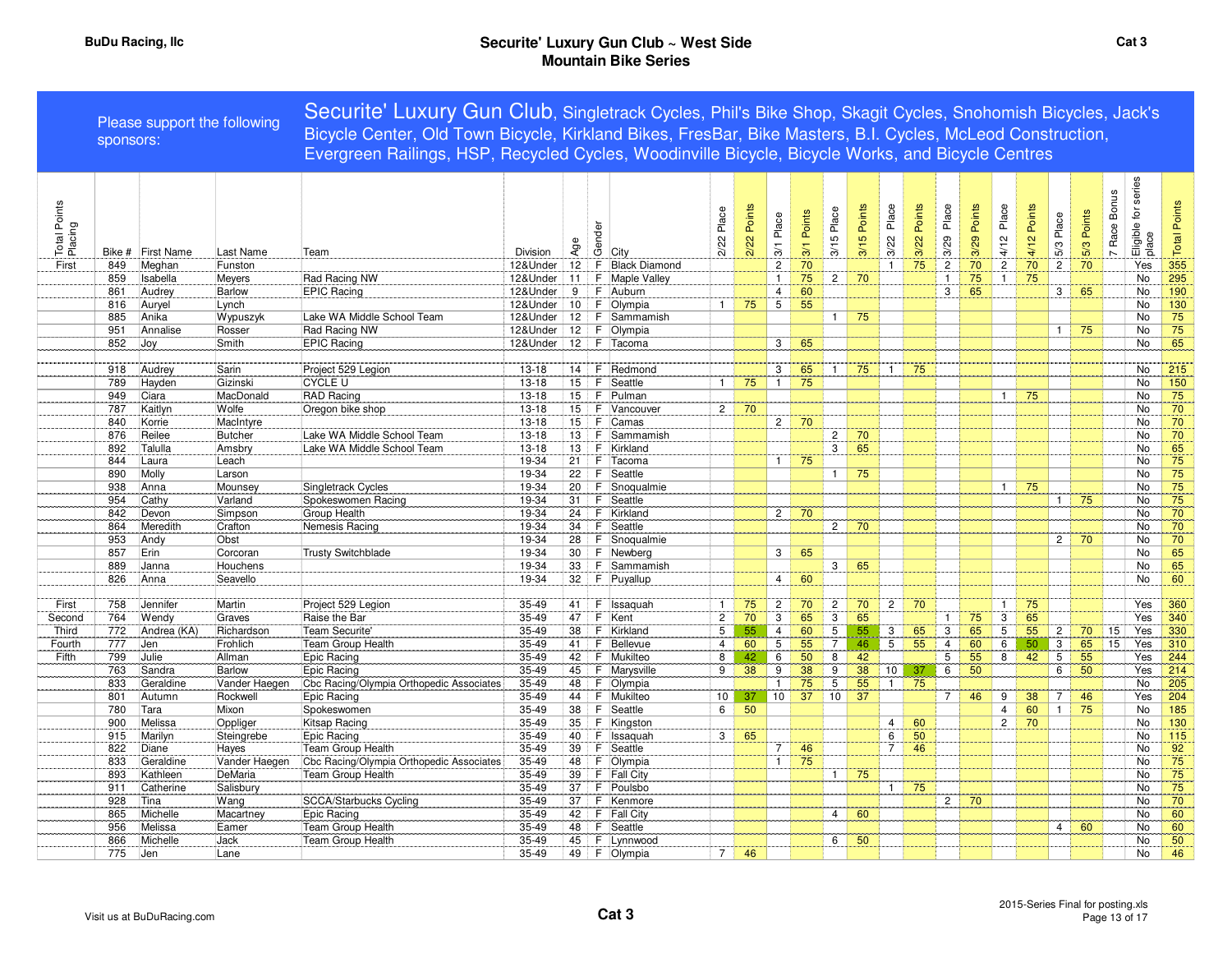| Bike # First Name               |  |  |  | Last Name            | Team                                     | Division  | Age             |    | de<br>Geology                | 2/22 Place     | 2/22 Points | Place<br>$\frac{1}{2}$ | Points<br>3/1 | 3/15 Place     | Points<br>3/15 | Place<br>3/22  | Points<br>3/22 | Place<br>3/29   | Points<br>3/29 | Place<br>4/12   | Points<br>4/12 | Place<br>$5/3$ | Points<br>5/3 | Race Bonus<br>$\overline{r}$ | Eligible for series<br>place | <b>Total Points</b> |
|---------------------------------|--|--|--|----------------------|------------------------------------------|-----------|-----------------|----|------------------------------|----------------|-------------|------------------------|---------------|----------------|----------------|----------------|----------------|-----------------|----------------|-----------------|----------------|----------------|---------------|------------------------------|------------------------------|---------------------|
| 937<br>Lisa                     |  |  |  | Gerard               |                                          | 35-49     | 44              |    | F Maple Valley               |                |             |                        |               |                |                |                |                |                 |                | $\overline{7}$  | 46             |                |               |                              | No                           | 46                  |
| Faith<br>851                    |  |  |  | Smith                | <b>EPIC Racing</b>                       | 35-49     | 37              | F. | Tacoma                       |                |             | 8                      | 42            |                |                |                |                |                 |                |                 |                |                |               |                              | No                           | 42                  |
| 904<br>Kimberly                 |  |  |  | Berger               | Kitsap Racing                            | 35-49     | 44              |    | F Kingston                   |                |             |                        |               |                |                | 8              | 42             |                 |                |                 |                |                |               |                              | No                           | 42                  |
| 899<br>Annie                    |  |  |  | LeBeouf              | <b>Ktstap Racing</b>                     | 35-49     | 35              |    | F Kingston                   |                |             |                        |               |                |                | 9              | 38             |                 |                |                 |                |                |               |                              | No                           | 38                  |
|                                 |  |  |  |                      |                                          |           |                 |    |                              |                |             |                        |               |                |                |                |                |                 |                |                 |                |                |               |                              |                              |                     |
| Elizabeth<br>762                |  |  |  | Smith                |                                          | $50+$     | 55              | F. | Redmond                      | $1 \vert$      | 75          |                        |               | $\mathbf{1}$   | 75             | $\mathbf{1}$   | 75             | $\mathbf{1}$    | 75             | $\mathbf{1}$    | 75             | $\blacksquare$ | 75            |                              | Yes                          | 375                 |
| 855<br>Michael                  |  |  |  | Morrison-Kerr        |                                          | $50+$     | 54              | F  | Lakewood                     |                |             | $1 \frac{1}{2}$        | 75            |                |                |                |                |                 |                |                 |                |                |               |                              | No                           | 75                  |
| 878<br>Mary                     |  |  |  | Foster               | Team Group Health                        | $50+$     | 56              |    | F Seattle                    |                |             |                        |               | $\overline{2}$ | 70             |                |                |                 |                |                 |                |                |               |                              | No                           | 70                  |
|                                 |  |  |  |                      |                                          |           |                 |    |                              |                |             |                        |               |                |                |                |                |                 |                |                 |                |                |               |                              |                              |                     |
| 765<br>Joe                      |  |  |  | Spranger             | Rad Racing NW                            | 12&Under  | 9               |    | M Seattle                    | $\overline{1}$ | 75          | 6                      | 50            |                |                | $\overline{4}$ | 60             | $\overline{2}$  | 70             | 5               | 55             | 2 <sup>1</sup> | 70            | 15                           | Yes                          | 345                 |
| 786<br>Zachary<br>Second        |  |  |  | Wolfe                | Oregon bike shop                         | 12&Under  | 10              |    | M Vancouver                  | 3              | 65          | $\overline{7}$         | 46            | 8              | 42             | 6              | 50             |                 |                | 6               | 50             |                |               |                              | Yes                          | 253                 |
| Griffin<br>779                  |  |  |  | Barlow               | Epic Racing                              | 12&Under  | 12              |    | M Marysville                 | 5              | 55          | $\overline{9}$         | 38            | 9              | 38             |                |                | $5\phantom{.0}$ | 55             |                 |                | $\overline{4}$ | 60            |                              | Yes                          | 246                 |
| Jackson<br>856                  |  |  |  | Blackburn            |                                          | 12&Under  | 11              |    | M University Place           |                |             | $\overline{5}$         | 55            | $\overline{5}$ | 55             |                |                |                 |                | $\overline{3}$  | 65             | $\overline{1}$ | 75            |                              | No                           | 250                 |
| 830<br>Johan                    |  |  |  | Leuschke             | <b>Blue Rooster</b>                      | 12&Under  | 9               |    | M Seattle                    |                |             | $\overline{4}$         | 60            | $\overline{7}$ | 46             |                |                |                 |                |                 |                | $\overline{5}$ | 55            |                              | No                           | 161                 |
| 850<br>Sutton                   |  |  |  | Becker               |                                          | 12&Under  | 12              | M  | Seattle                      |                |             | $\mathbf{1}$           | 75            |                |                |                |                | $\mathbf{1}$    | 75             |                 |                |                |               |                              | No                           | 150                 |
| Elijah<br>906                   |  |  |  | Lupton               | Olympic Mountain Bike team               | 12&Under  | 12              |    | M Port Townsend              |                |             |                        |               |                |                | $\mathbf{1}$   | 75             |                 |                | $\overline{2}$  | 70             |                |               |                              | No                           | 145                 |
| 916<br>Sam                      |  |  |  | Kuznetsov            |                                          | 12&Under  | 12              |    | M Port Townsend              |                |             |                        |               |                |                | $\overline{2}$ | 70             |                 |                | $\mathbf{1}$    | 75             |                |               |                              | No                           | 145                 |
| 829<br>Addison                  |  |  |  | Lee                  | Expressive Fit/Cycle U North             | 12&Under  | 12              |    | M Marysville                 |                |             | $2^{\circ}$            | 70            | 4              | 60             |                |                |                 |                |                 |                |                |               |                              | No                           | 130                 |
| Luke<br>809                     |  |  |  | Landreeneau          |                                          | 12&Under  | 9               |    | M North Bend                 | 2 <sup>1</sup> | 70          |                        |               | 6              | 50             |                |                |                 |                |                 |                |                |               |                              | No                           | 120                 |
| 839<br>Rowan                    |  |  |  | Halpin               | Olympic Composit                         | 12&Under  | 16              |    | M Port Townsend              |                |             | $2 \mid$               | 70            |                |                | 9              | 38             |                 |                |                 |                |                |               |                              | No                           | 108                 |
| 891<br>Louie                    |  |  |  | Blaid                | Mt. Si Middle School Composite           | 12&Under  | 12              |    | M North Bend                 |                |             |                        |               | $\mathbf{1}$   | 75             |                |                |                 |                |                 |                |                |               |                              | No                           | 75                  |
| 858<br>Oliver                   |  |  |  | Rosa                 |                                          | 12&Under  | 12              |    | M Seattle                    |                |             | $3 \mid$               | 65            |                |                |                |                |                 |                |                 |                |                |               |                              | <b>No</b>                    | 65                  |
| 880<br>Matthew                  |  |  |  | Basaldua             | Mt. Si Middle School Composite           |           |                 |    | 12&Under   12   M Snoqualmie |                |             |                        |               | 3 <sup>1</sup> | 65             |                |                |                 |                |                 |                |                |               |                              | <b>No</b>                    | 65                  |
| 922<br>Sean                     |  |  |  | Westerhart           |                                          | 12&Under  | 12              |    | M Bainbridge Island          |                |             |                        |               |                |                | $\mathbf{3}$   | 65             |                 |                |                 |                |                |               |                              | <b>No</b>                    | 65                  |
| 933<br>Jack                     |  |  |  | Cunard               |                                          | 12&Under  | 11              |    | M Seattle                    |                |             |                        |               |                |                |                |                | 3               | 65             |                 |                |                |               |                              | <b>No</b>                    | 65                  |
| 961<br>Gavin                    |  |  |  | Clark                |                                          | 12&Under  | 10              |    | M Oak Harbor                 |                |             |                        |               |                |                |                |                |                 |                |                 |                | 3 <sup>1</sup> | 65            |                              | <b>No</b>                    | 65                  |
| 812<br>Cole                     |  |  |  | Sargent              |                                          | 12&Under  | 12              |    | M Edmonds                    | $\overline{4}$ | 60          |                        |               |                |                |                |                |                 |                |                 |                |                |               |                              | No                           | 60                  |
| 932<br>Elliott                  |  |  |  | Wallis               |                                          | 12&Under  | 8               |    | M Anacortes                  |                |             |                        |               |                |                |                |                | $\overline{4}$  | 60             |                 |                |                |               |                              | No                           | 60                  |
| 945<br>Sam                      |  |  |  | Carlson              | Goldfish                                 | 12&Under  | 11              |    | M Port Townsend              |                |             |                        |               |                |                |                |                |                 |                | 4               | 60             |                |               |                              | <b>No</b>                    | 60                  |
| Elias<br>894                    |  |  |  | Herman               |                                          | 12&Under  | 12              |    | M Port Townsend              |                |             |                        |               |                |                | 5 <sup>5</sup> | 55             |                 |                |                 |                |                |               |                              | <b>No</b>                    | 55                  |
| 827<br>Luke                     |  |  |  | Larson               | Epic Racing                              | 12&Under  | 9               |    | M Tacoma                     |                |             | 8                      | 42            |                |                |                |                |                 |                |                 |                |                |               |                              | <b>No</b>                    | 42                  |
| 766                             |  |  |  |                      | Rad Racing NW                            | $13 - 18$ |                 |    | 13 M Seattle                 | $\overline{2}$ | 70          | $\mathbf{1}$           | 75            |                | 55             | $\overline{2}$ | 70             | $\mathbf{1}$    | 75             | 3               | 65             |                |               | 15                           | Yes                          | 370                 |
| Jack<br>788<br>Connor<br>Second |  |  |  | Spranger<br>Gizinski | <b>CYCLE U</b>                           | $13 - 18$ | 13              |    | M Seattle                    | $\overline{4}$ | 60          | 3                      | 65            | 5<br>8         | 42             | 10             | 37             | $\overline{2}$  | 70             | 9               | 38             | 3 <sup>1</sup> | 65            | 15                           | Yes                          | 317                 |
| 752<br>Jacob                    |  |  |  | Cooper               | Project 529 Legion                       | $13 - 18$ | 15              |    | M   Fall City                | 8              | 42          | 6                      | 50            | 12             | 35             | 11             | 36             |                 |                | 10              | 37             |                |               |                              | Yes                          | 200                 |
| 914<br>Nathan                   |  |  |  | Cantrell             |                                          | $13 - 18$ | 13              |    | M Port Townsend              |                |             |                        |               |                |                | 4              | 60             | 3               | 65             | $\mathbf{1}$    | 75             |                |               |                              | No                           | 200                 |
| Davis<br>896                    |  |  |  | Tyler                | Middle School Olympic Mountain Bike Team | $13-18$   | 14              |    | M Port Townsend              |                |             |                        |               |                |                | 3              | 65             |                 |                | $\overline{4}$  | 60             |                |               |                              | No                           | 125                 |
| 792<br>Jack                     |  |  |  | Arildson             | Slalom Consulting                        | $13 - 18$ | 16              |    | M Bellevue                   | 9              | 38          |                        |               |                |                |                |                |                 |                | 11              | 36             | 6              | 50            |                              | No                           | 124                 |
| Kai<br>881                      |  |  |  | Wallis               | Rad racing nw                            | $13 - 18$ | 13              |    | M Anacortes                  |                |             |                        |               |                |                |                |                | 3               | 65             |                 |                | 5 <sup>5</sup> | 55            |                              | <b>No</b>                    | 120                 |
| 823<br>Holden                   |  |  |  | Berg                 | Expressive Fit/Cycle U North             | $13 - 18$ | 14              |    | M Arlington                  |                |             | $4 \quad$              | 60            | 11             | 36             |                |                |                 |                |                 |                |                |               |                              | No                           | 96                  |
| 808<br>Cole                     |  |  |  | Landreeneau          |                                          | $13 - 18$ | 13              |    | M North Bend                 | 6              | 50          |                        |               | 9              | 38             |                |                |                 |                |                 |                |                |               |                              | <b>No</b>                    | 88                  |
| 783<br>Brendan                  |  |  |  | Onderbeke            |                                          | $13 - 18$ | 17              |    | M Arlington                  | $\mathbf{1}$   | 75          |                        |               |                |                |                |                |                 |                |                 |                |                |               |                              | No                           | 75                  |
| 884<br>lan                      |  |  |  | <b>Brink</b>         | Mt Si High School MTB Team               | $13 - 18$ | 13              |    | M North Bend                 |                |             |                        |               | $\mathbf{1}$   | 75             |                |                |                 |                |                 |                |                |               |                              | No                           | 75                  |
| 924<br>Schuyler                 |  |  |  | Westerhart           |                                          | $13-18$   | 18              |    | M Bainbridge Island          |                |             |                        |               |                |                | $\mathbf{1}$   | 75             |                 |                |                 |                |                |               |                              | No                           | 75                  |
| 960<br>Anders                   |  |  |  | Pederson             | Slalom Consulting                        | $13-18$   | 18 <sup>1</sup> |    | M Snohomish                  |                |             |                        |               |                |                |                |                |                 |                |                 |                | $\mathbf{1}$   | 75            |                              | No                           | 75                  |
| 882<br>Glen                     |  |  |  | Gamboa               |                                          | $13 - 18$ | 17              |    |                              |                |             |                        |               | $\mathbf{2}$   | 70             |                |                |                 |                |                 |                |                |               |                              | No                           | 70                  |
| 942<br>Jakob                    |  |  |  | Minor                | Olympic Composite                        | $13-18$   | 15              |    | M Port Townsend              |                |             |                        |               |                |                |                |                |                 |                | $2 \frac{1}{2}$ | 70             |                |               |                              | No                           | 70                  |
| Kyle<br>948                     |  |  |  | Mackey               |                                          | $13 - 18$ | 14              |    | M Port Townsend              |                |             |                        |               |                |                |                |                |                 |                | $\overline{2}$  | 70             |                |               |                              | No                           | 70                  |
| 952<br>Maxwell                  |  |  |  | Van Gelder           |                                          | $13 - 18$ | 17              |    | M Mercer Island              |                |             |                        |               |                |                |                |                |                 |                |                 |                | $2 \mid$       | 70            |                              | <b>No</b>                    | 70                  |
| Ethan<br>776                    |  |  |  | Casebolt             | Rad Racing NW                            | $13 - 18$ | 14              |    | M Olympia                    | 3              | 65          |                        |               |                |                |                |                |                 |                |                 |                |                |               |                              | No                           | 65                  |
| William<br>887                  |  |  |  | Jacobson             | Mt Si High School MTB Team               | $13 - 18$ | 16              |    | M North Bend                 |                |             |                        |               | 3              | 65             |                |                |                 |                |                 |                |                |               |                              | No                           | 65                  |
| 828<br>Trey                     |  |  |  | Trefry               | Rad Racing Nw                            | $13 - 18$ | $13 \}$         |    | M Snoqualmie                 |                |             |                        |               | $\overline{4}$ | 60             |                |                |                 |                |                 |                |                |               |                              | No                           | 61                  |
|                                 |  |  |  |                      |                                          |           |                 |    | M Arlington                  |                |             |                        |               |                |                |                |                |                 |                |                 |                |                |               |                              |                              |                     |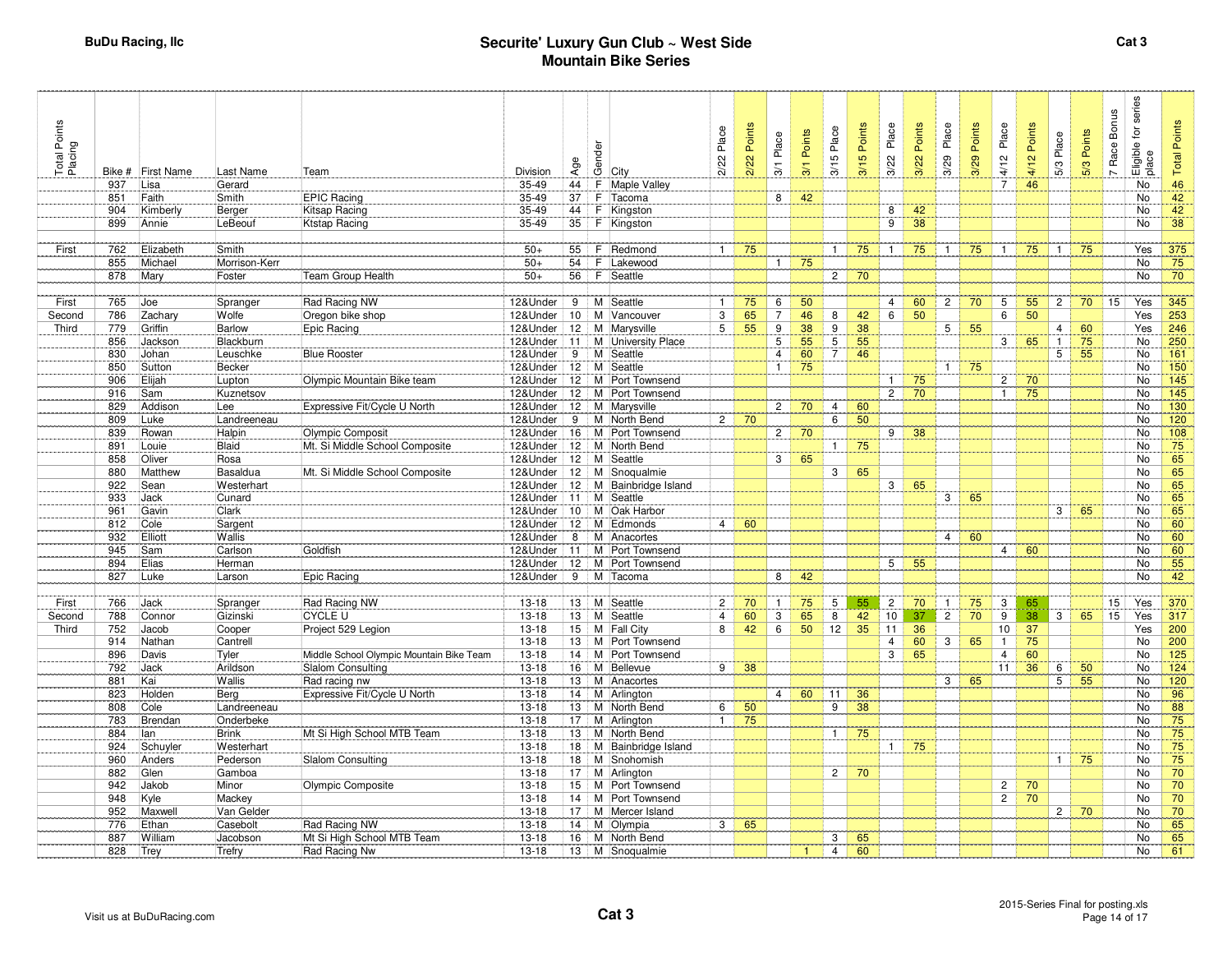| Total Points<br>Placing | Bike #     | <b>First Name</b> | Last Name        | Team                          | Division             | Age             | Gender<br>City             | 2/22 Place      | 2/22 Points  | Place<br>3/1              | Points<br>3/1 | 5 Place<br>$\frac{1}{2}$ | Points<br>$\sigma$<br>$\frac{1}{2}$ | Place<br>3/22   | Points<br>3/22 | Place<br>3/29  | Points<br>3/29 | Place<br>4/12  | Points<br>4/12 | Place<br>$5/3$ | Points<br>5/3 | <b>Bonus</b><br>Race<br>$\overline{ }$ | for series<br>Eligible t<br>place | <b>Total Points</b> |
|-------------------------|------------|-------------------|------------------|-------------------------------|----------------------|-----------------|----------------------------|-----------------|--------------|---------------------------|---------------|--------------------------|-------------------------------------|-----------------|----------------|----------------|----------------|----------------|----------------|----------------|---------------|----------------------------------------|-----------------------------------|---------------------|
|                         | 959        | Jakob             | Buchanan         | <b>RAD Racing</b>             | $13 - 18$            | 13              | M Seattle                  |                 |              |                           |               |                          |                                     |                 |                |                |                |                |                | $\overline{4}$ | 60            |                                        | No                                | 60                  |
|                         | 810        | Tyler             | Bommarito        |                               | $13 - 18$            | 14              | Renton<br>M                | $5\overline{5}$ | 55           |                           |               |                          |                                     |                 |                |                |                |                |                |                |               |                                        | No                                | 55                  |
|                         | 860        | Graham            | Cowles           | Fischer Plumbing Cycling Team | 13-18                | 14              | M Woodinville              |                 |              | 5 <sup>1</sup>            | 55            |                          |                                     |                 |                |                |                |                |                |                |               |                                        | No                                | 55                  |
|                         | 897        | Jesse             | Herman           | Ombt                          | $13 - 18$            | 15              | Port Townsend<br>м         |                 |              |                           |               |                          |                                     | $5\overline{)}$ | 55             |                |                |                |                |                |               |                                        | No                                | 55                  |
|                         | 939        | Kevin             | Sinfield         |                               | $13 - 18$            | 18              | M Woodinville              |                 |              |                           |               |                          |                                     |                 |                |                |                | 5              | 55             |                |               |                                        | No                                | 55                  |
|                         | 870        | Garrett           | Hawley           | Mt Si High School MTB Team    | $13 - 18$            | 16              | M Snoqualmie               |                 |              |                           |               | 6                        | 50                                  |                 |                |                |                |                |                |                |               |                                        | No                                | 50                  |
|                         | 907        | Emmett            | Erickson         | Olympic MBT                   | $13 - 18$            | 15              | M<br>Port Townsend         |                 |              |                           |               |                          |                                     | 6               | 50             |                |                |                |                |                |               |                                        | No                                | 50                  |
|                         | 940        | Zane              | Kasper           |                               | $13 - 18$            | 16              | M Bothell                  |                 |              |                           |               |                          |                                     |                 |                |                |                | 6              | 50             |                |               |                                        | No                                | 50                  |
|                         | 753        | Zach              | Cooper           |                               | $13 - 18$            | 18              | M Fall City                |                 |              |                           |               |                          |                                     |                 |                |                |                | $\overline{7}$ | 46             |                |               |                                        | No                                | 46                  |
|                         | 813        | Ethan             | Sargent          |                               | $13 - 18$            |                 | 14 M Edmonds               | $7\overline{ }$ | 46           |                           |               |                          |                                     |                 |                |                |                |                |                |                |               |                                        | No                                | 46                  |
|                         | 883        | Jackson           | Slotemaker       | Mt Si High School MTB Team    | $13 - 18$            | 15              | M North Bend               |                 |              |                           |               | $\overline{7}$           | 46                                  |                 |                |                |                |                |                |                |               |                                        | No                                | 46                  |
|                         | 919        | Edward            | Wilson           | Gear Grinders                 | $13 - 18$            | 18              | M Bainbridge Island        |                 |              |                           |               |                          |                                     | $\overline{7}$  | 46             |                |                |                |                |                |               |                                        | No                                | 46                  |
|                         | 895        | Elliott           | Drewry           | Killer Goldfish               | $13 - 18$            | 13              | M Port Townsend            |                 |              |                           |               |                          |                                     | 8               | 42             |                |                |                |                |                |               |                                        | No                                | 42                  |
|                         | 942        | Jakob             | Minor            | Olympic Composite             | $13 - 18$            | 15 <sub>1</sub> | M Port Townsend            |                 |              |                           |               |                          |                                     |                 |                |                |                | 8              | 42             |                |               |                                        | No                                | 42                  |
|                         | 869        | Max               | Hanley           | Lake WA Middle School Team    | $13 - 18$            | 15              | Bellevue<br>М              |                 |              |                           |               | 10                       | 37                                  |                 |                |                |                |                |                |                |               |                                        | No                                | 37                  |
|                         | 920        | <b>Bradley</b>    | Walgren          |                               | $13 - 18$            | 13              | Kingston<br>м              |                 |              |                           |               |                          | 34                                  | 12              | 35             |                |                |                |                |                |               |                                        | No                                | 35                  |
|                         | 886<br>905 | Jack              | Coruait          | Mt Si High School MTB Team    | $13-18$<br>$13 - 18$ | 13<br>14        | M North Bend               |                 |              |                           |               | 13                       |                                     | 13 <sup>1</sup> | 34             |                |                |                |                |                |               |                                        | No<br>No                          | 34<br>34            |
|                         |            | Schuyler          | Berger<br>Dideon | Mt Si Bike Club               | $13 - 18$            | 15              | M Kingston<br>M North Bend |                 |              |                           |               |                          | 33                                  |                 |                |                |                |                |                |                |               |                                        | No                                | 33                  |
|                         | 868<br>867 | Cooper<br>Justin  |                  | Lake WA Middle School Team    | $13 - 18$            | 14              | M Redmond                  |                 |              |                           |               | 14<br>$\overline{15}$    | 32                                  |                 |                |                |                |                |                |                |               |                                        | No                                | 32 <sup>°</sup>     |
|                         |            |                   | Pittenger        |                               |                      |                 |                            |                 |              |                           |               |                          |                                     |                 |                |                |                |                |                |                |               |                                        |                                   |                     |
| First                   | 795        | Grant             | Boere            | <b>Singletrack Cycles</b>     | 19-34                |                 | 30   M Snoqualmie          | $\overline{2}$  | 70           | $\overline{2}$            | 70            | $\overline{1}$           | 75                                  | 3               | 65             | $\overline{2}$ | 70             |                |                | $\mathbf{2}$   | 70            |                                        | Yes                               | 355                 |
| Second                  | 793        | Michael           | Alvernaz         |                               | 19-34                | 22              | M Ellensburg               | 3               | 65           | $\overline{\overline{3}}$ | 65            | $\overline{c}$           | 70                                  |                 |                |                |                | 1              | 75             | $\mathbf{1}$   | 75            |                                        | Yes                               | 350                 |
| Third                   | 845        | Chris             | Hampton          | <b>Singletrack Cycles</b>     | 19-34                | 25              | M North Bend               | 6               | 50           | 5                         | 55            | 4                        | 60                                  | $\overline{4}$  | 60             |                |                | 3              | 65             |                |               | 15                                     | Yes                               | 305                 |
| Fourth                  | 794        | Donny             | Sheatsley        | Power Band Cyclers            | 19-34                | 28              | M Gig Harbor               | 8               | 42           |                           | 1             | 3                        | 65                                  | $5\overline{)}$ | 55             | $\overline{4}$ | 60             | $\overline{4}$ | 60             |                |               |                                        | Yes                               | 282                 |
|                         | 843        | <b>Brian</b>      | Tustison         |                               | 19-34                | 31              | Tacoma<br>м                |                 |              | $\mathbf{1}$              | 75            |                          |                                     |                 |                |                |                | $\mathbf{2}$   | 70             |                |               |                                        | No                                | 145                 |
|                         | 908        | Caleb             | Kimbrell         |                               | 19-34                | 34              | м<br>Bremerton             |                 |              |                           |               |                          |                                     | $2^{\circ}$     | 70             | $\mathbf{1}$   | 75             |                |                |                |               |                                        | No                                | 145                 |
|                         | 785        | Cameron           | Beerbower        | <b>Singletrack Cycles</b>     | 19-34                | 24              | M Snoqualmie               | 10 <sup>1</sup> | 37           |                           |               | 8                        | 42                                  |                 |                |                |                |                |                |                |               |                                        | <b>No</b>                         | 79                  |
|                         | 818        | Serge             | Bondar           |                               | 19-34                | 32              | M<br>Seattle               | $\mathbf{1}$    | 75           |                           |               |                          |                                     |                 |                |                |                |                |                |                |               |                                        | <b>No</b>                         | 75                  |
|                         | 910        | Daniel            | Rexin            |                               | 19-34                | 19              | Bremerton<br>м             |                 |              |                           |               |                          |                                     | $\mathbf{1}$    | 75             |                |                |                |                |                |               |                                        | No                                | 75                  |
|                         | 888        | James             | Hanley           |                               | 19-34                | 46              | М<br>Bellevue              |                 |              |                           |               | 3                        | 65                                  |                 |                |                |                |                |                |                |               |                                        | <b>No</b>                         | 65                  |
|                         | 934        | Daniel            | Truong           |                               | 19-34                | 27              | M Kirkland                 |                 |              |                           |               |                          |                                     |                 |                | 3              | 65             |                |                |                |               |                                        | No                                | 65                  |
|                         | 814        | Zack              | Hewell           | Cycle U/ Apex Racing          | 19-34                | 29              | M<br>Seattle               | $\overline{4}$  | 60           |                           |               |                          |                                     |                 |                |                |                |                |                |                |               |                                        | No                                | 60                  |
|                         | 819        | Daniel            | Lim              |                               | 19-34                | 24              | Seattle<br>м               |                 |              | $\overline{4}$            | 60            |                          |                                     |                 |                |                |                |                |                |                |               |                                        | No                                | 60                  |
|                         | 807        | Kane              | Swanson          |                               | 19-34                | 23              | Seattle<br>м               | $5\overline{5}$ | 55           |                           |               |                          |                                     |                 |                |                |                |                |                |                |               |                                        | <b>No</b>                         | 55                  |
|                         | 871        | Brian             | Velategui        | VO2 Multisport                | 19-34                | 33              | M<br>Sammamish             |                 |              |                           |               | 5                        | 55                                  |                 |                |                |                |                |                |                |               |                                        | No                                | 55                  |
|                         | 930        | Bryan             | Theiman          | <b>SCCA/Starbucks Cycling</b> | 19-34                | 28              | Bothell<br>м               |                 |              |                           |               |                          |                                     |                 |                | 5              | 55             |                |                |                |               |                                        | No                                | 55                  |
|                         | 941        | Chris             | <b>Burk</b>      |                               | 19-34                | 25              | M Gig Harbor               |                 |              |                           |               |                          |                                     |                 |                |                |                | 5 <sup>1</sup> | 55             |                |               |                                        | No                                | 55                  |
|                         | 872        | Eric              | Solie            |                               | 19-34                | 34              | M Issaquah                 |                 |              |                           |               | 6                        | 50                                  |                 |                |                |                |                |                |                |               |                                        | <b>No</b>                         | 50                  |
|                         | 898        | Peter             | Brazil           |                               | 19-34                | 30              | M Chimacum                 |                 |              |                           |               |                          |                                     | 6               | 50             |                |                |                |                |                |               |                                        | No                                | 50                  |
|                         | 936<br>756 | Mike              | Smith            |                               | 19-34                | 30              | M Bellevue                 | $7^{\circ}$     | 46           |                           |               |                          |                                     |                 |                |                |                | 6              | 50             |                |               |                                        | No                                | 50                  |
|                         | 873        | Yuri              | Rabena<br>Smick  | Herriott Sports Performance   | 19-34<br>19-34       | 32              | M Renton                   |                 |              |                           |               | $\overline{7}$           | 46                                  |                 |                |                |                |                |                |                |               |                                        | <b>No</b><br>No                   | 46                  |
|                         | 921        | Erich             |                  |                               | 19-34                |                 | 34   M Sammamish           |                 |              |                           |               |                          |                                     |                 |                |                |                |                |                |                |               |                                        | <b>No</b>                         | 46                  |
|                         |            | Jason             | Tayler           |                               |                      | 31              | M Puyallup                 |                 |              |                           |               |                          |                                     | $7\overline{ }$ | 46             |                |                |                |                |                |               |                                        |                                   | 46                  |
| First                   | 797        | <b>Brent</b>      | Morrow           |                               | 35-49                |                 | 40 M Mukilteo              | $\overline{2}$  | 70           | $\mathbf{1}$              | 75            | $\mathbf{1}$             | 75                                  | $\mathbf{1}$    | 75             |                | 75             | $\mathbf{1}$   | 75             | $\mathbf{1}$   | 75            | 15                                     | Yes                               | 390                 |
| Second                  | 770        | Joe               | Kirkman          | Team Securite'                | 35-49                | 36              | M Kirkland                 | $\overline{7}$  | 46           | $\overline{2}$            | 70            | $\overline{c}$           | 70                                  | $5\overline{)}$ | 55             | $\overline{2}$ | 70             | 5              | 55             | $\overline{c}$ | 70            | 15                                     | Yes                               | 350                 |
| Third                   | 790        | Greg              | Gizinski         |                               | 35-49                | 47              | Seattle<br>М               | 6               | 50           | 3                         | 65            | 5                        | 55                                  | $\overline{4}$  | 60             | 3              | 65             | $\overline{7}$ | 46             | 5              | 55            | 15                                     | Yes                               | 315                 |
| Fourth                  | 805        | David             | Aronson          |                               | 35-49                | 39              | М<br>Tulalip               | 11              | 36           | 11                        | 36            | 8                        | 42                                  | $\overline{7}$  | 46             |                |                | 8              | 42             | $\mathbf{3}$   | 65            | 15                                     | Yes                               | 246                 |
| Fifth                   | 877        | Lincoln           | Lee              | First Strike Velo/Slalom      | 35-49                | 46              | м<br>Issaquah              |                 | $\mathbf{1}$ |                           |               | 10                       | 37                                  | 6               | 50             | 6              | 50             | 9              | 38             |                |               | 15                                     | Yes                               | 191                 |
|                         | 841        | Curt              | Anderson         |                               | 35-49                | 46              | M<br>Sammamish             |                 |              | 10 <sup>1</sup>           | 37            |                          |                                     | $\overline{2}$  | 70             |                |                | 3              | 65             |                |               |                                        | No                                | 172                 |
|                         | 760        | Michael           | DiMarzio         | Project 529 Legion            | 35-49                | 41              | M Duvall                   |                 |              | $\overline{7}$            | 46            | $\overline{7}$           | 46                                  |                 |                |                |                |                |                | $\overline{4}$ | 60            |                                        | No                                | 153                 |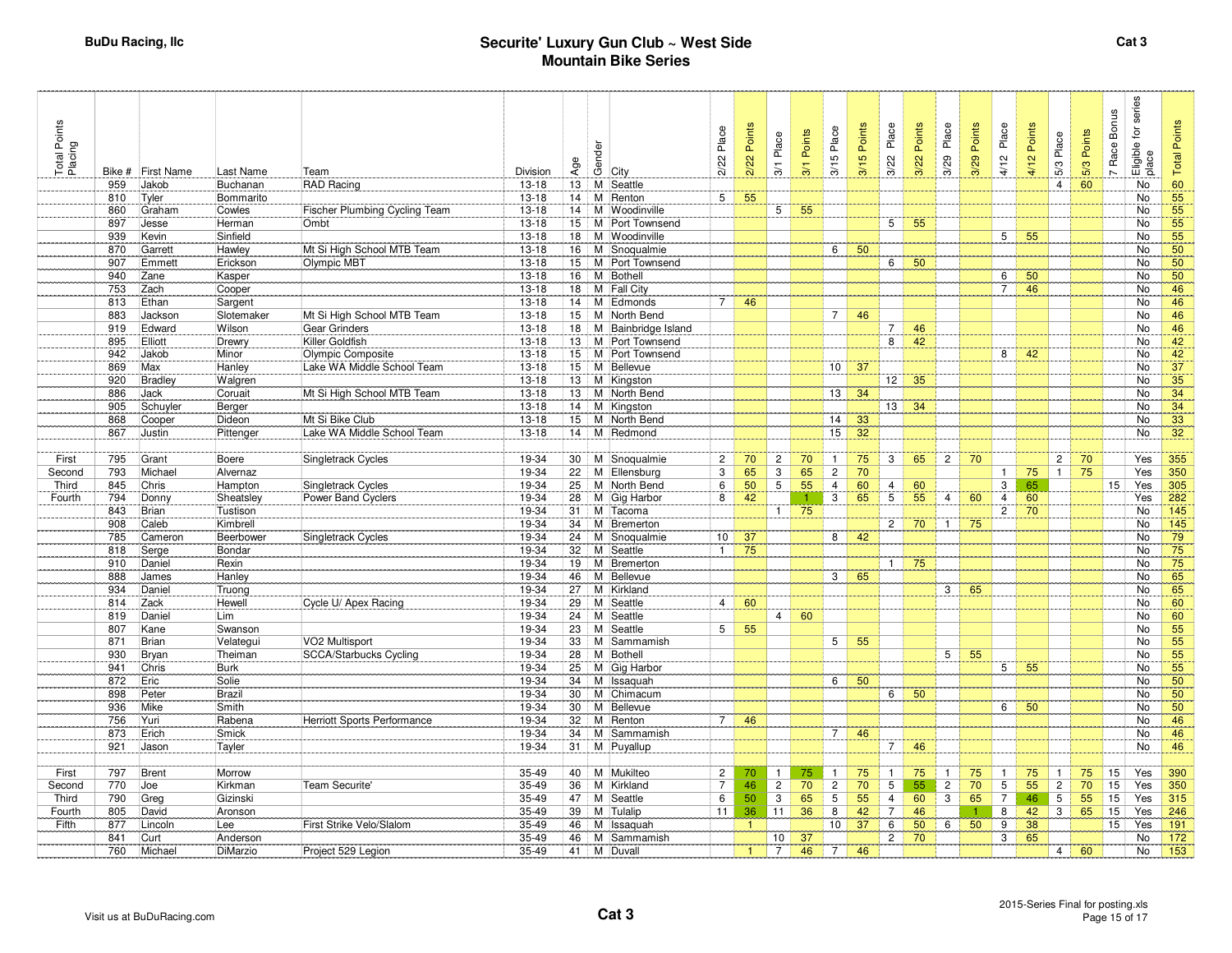| Total Points<br>Placing |            | Bike # First Name | Last Name      | Team                                 | Division  | Age       | Gender | City                   | 2/22 Place      | 2/22 Points  | Place<br>$\overline{3}$ | Points<br>3/1               | 3/15 Place     | 3/15 Points | Place<br>3/22   | Points<br>3/22 | Place<br>3/29  | 3/29 Points | Place<br>4/12   | 4/12 Points | 5/3 Place      | Points<br>5/3 | Race Bonus<br>$\sim$ | Eligible for series<br>place | <b>Total Points</b> |
|-------------------------|------------|-------------------|----------------|--------------------------------------|-----------|-----------|--------|------------------------|-----------------|--------------|-------------------------|-----------------------------|----------------|-------------|-----------------|----------------|----------------|-------------|-----------------|-------------|----------------|---------------|----------------------|------------------------------|---------------------|
|                         | 781        | Randy             | Larson         | Epic Racing                          | 35-49     | 46        |        | M Tacoma               | 10              | 37           | 6                       | 50                          | 6              | 50          |                 |                |                |             |                 |             |                |               |                      | <b>No</b>                    | 137                 |
|                         | 817        | Gregory           | Strzalka       | Kitsap Racing                        | 35-49     | 38        | M      | Silverdale             |                 |              | $\overline{5}$          | 55                          |                |             | $\mathbf{3}$    | 65             |                |             |                 |             |                |               |                      | <b>No</b>                    | 120                 |
|                         | 879        | Aaron             | Adelstein      | <b>SCCA Starbucks Cycling</b>        | $35 - 49$ |           |        | 39 M Kenmore           |                 |              |                         |                             | $\overline{4}$ | 60          |                 |                | $4 \mid$       | 60          |                 |             |                |               |                      | <b>No</b>                    | 120                 |
|                         | 802        | Daniel            | Arildson       | Slalom Consulting                    | 35-49     | 48        |        | M Bellevue             | 9               | 38           |                         |                             |                |             |                 |                |                |             | $\overline{4}$  | 60          |                |               |                      | <b>No</b>                    | 99                  |
|                         | 754        | Scott             | <b>McBride</b> | <b>HSPCC</b>                         | 35-49     | $46 \mid$ |        | M Kirkland             | $\mathbf{1}$    | 75           |                         |                             |                |             |                 |                |                |             |                 |             |                |               | 15                   | <b>No</b>                    | 90                  |
|                         | 824        | Tony              | Peralta        | Pacific Bike & Ski                   | 35-49     | 44        | M      | Sammamish              |                 |              | 13                      | 34                          |                |             |                 |                |                |             |                 |             | 6              | 50            |                      | No                           | 84                  |
|                         | 821        | Joshua            | Stephens       |                                      | 35-49     | 36        | M      | Bremerton              |                 |              | 12                      | 35                          |                |             | 8               | 42             |                |             |                 |             |                |               |                      | <b>No</b>                    | 77                  |
|                         | 815        | Dean              | Sabol          |                                      | $35 - 49$ |           |        | 45   M Edmonds         | $\overline{4}$  | 60           |                         |                             |                |             |                 |                |                |             |                 |             |                |               | 15                   | No                           | 75                  |
|                         | 755        | Paul              | Butorajac      |                                      | 35-49     | 49        |        | M Lake Tapps           | 12              | 35           |                         | $14 \overline{\smash{)}33}$ |                |             |                 |                |                |             |                 |             |                |               |                      | <b>No</b>                    | 68                  |
|                         | 796        | John              | Buwalda        |                                      | 35-49     | 39        |        | M Kirkland             | $\mathbf{3}$    | 65           |                         |                             |                |             |                 |                |                |             |                 |             |                |               |                      | <b>No</b>                    | 65                  |
|                         | 820        | Joe               | Dumelin        | <b>Fischer Plumbing Cycling Team</b> | 35-49     | 40        | M      | Monroe                 |                 |              | $\overline{4}$          | 60                          |                |             |                 |                |                |             |                 |             |                |               |                      | No                           | 60                  |
|                         | 778        | Peter             | Szenasi        | Epic Racing                          | 35-49     | 45        | M      | Seattle                | 5 <sup>5</sup>  | 55           |                         |                             |                |             |                 |                |                |             |                 |             |                |               |                      | <b>No</b>                    | 55                  |
|                         | 927        | Danny             | Moate          | Raise the Bar                        | $35 - 49$ | 39        |        | M Auburn               |                 |              |                         |                             |                |             |                 |                | 5 <sup>1</sup> | 55          |                 |             |                |               |                      | No                           | 55                  |
|                         | 832        | Michael           | Porter         |                                      | 35-49     | 34        |        | M Tacoma               |                 |              | 6                       | 50                          |                |             |                 |                |                |             |                 |             |                |               |                      | No                           | 50                  |
|                         | 950        | Jeff              | Sowards        |                                      | 35-49     | 47        |        | M Buckley              |                 |              |                         |                             |                |             |                 |                |                |             | 6               | 50          |                |               |                      | <b>No</b>                    | 50                  |
|                         | 929        | Zach              | Torre          |                                      | 35-49     | 45        | м      | Snohomish              |                 |              |                         |                             |                |             |                 |                | $\overline{7}$ | 46          |                 |             |                |               |                      | No                           | 46                  |
|                         | 955        | Jason             | Reed           | Project 529                          | 35-49     | 42        | M      | Graham                 |                 |              |                         |                             |                |             |                 |                |                |             |                 |             | $7^{\circ}$    | 46            |                      | <b>No</b>                    | 46                  |
|                         | 800        | Erik              | <b>Bosley</b>  | Team Ragtag                          | $35 - 49$ |           |        | 44   M   Renton        | 8               | 42           |                         |                             |                |             |                 |                |                |             |                 |             |                |               |                      | No                           | 42                  |
|                         | 847        | Bruce             | Forstall       |                                      | 35-49     | 48        |        | M Kirkland             |                 |              | 8                       | 42                          |                |             |                 |                |                |             |                 |             |                |               |                      | No                           | 42                  |
|                         | 931        | Andy              | Rusho          |                                      | 35-49     | 43        |        | M Bothell              |                 |              |                         |                             |                |             |                 |                | 8              | 42          |                 |             |                |               |                      | No                           | 42                  |
|                         | 831        | Kyle              | Trefry         |                                      | 35-49     | 44        |        | M Snoqualmie           |                 |              | 9                       | 38                          |                |             |                 |                |                |             |                 |             |                |               |                      | No                           | 38                  |
|                         | 862        | Bryan             | Petersen       |                                      | 35-49     | 40        |        | M Mukilteo             |                 |              |                         |                             | 9              | 38          |                 |                |                |             |                 |             |                |               |                      | <b>No</b>                    | 38                  |
|                         | 901        | Aaron             | Claiborne      |                                      | $35 - 49$ |           |        | 39 M Bainbridge Island |                 |              |                         |                             |                |             | 9               | 38             |                |             |                 |             |                |               |                      | No                           | 38                  |
|                         | 926        | AI                | Kimbell        |                                      | 35-49     | 48        |        | M Snohomish            |                 |              |                         |                             |                |             |                 |                | 9              | 38          |                 |             |                |               |                      | No                           | 38                  |
|                         | 917        | Dimitri           | Kuznetsov      |                                      | 35-49     |           |        | 45   M Port Townsend   |                 |              |                         |                             |                |             | 10 <sup>1</sup> | 37             |                |             |                 |             |                |               |                      | No                           | 37                  |
|                         | 925<br>874 | Duane             | Williams       |                                      | 35-49     | 42        |        | M Marysville           |                 |              |                         |                             |                | 36          |                 |                | $10 \mid 37$   |             |                 |             |                |               |                      | No                           | 37<br>36            |
|                         |            | Neal              | Poland         |                                      | 35-49     | 39        |        | M Renton               |                 |              |                         |                             | 11             |             |                 |                |                |             |                 |             |                |               |                      | No                           |                     |
| First                   | 811        | Steve             | Holton         | Pacific Bike & Ski                   | $50+$     | 60        |        | M Sammamish            | 3               | 65           | 6                       | 50                          | $\overline{c}$ | 70          | 3               | 65             | $\mathbf{1}$   | 75          | $\overline{1}$  | 75          |                |               |                      | Yes                          | 350                 |
| Second                  | 761        | Paul              | Gross          | Project 529 Legion                   | $50+$     | 54        |        | M Woodinville          | $\overline{4}$  | 60           | 3                       | 65                          | 3              | 65          | 6               | 50             | $\overline{2}$ | 70          | 6               | 50          | $\overline{2}$ | 70            | 15                   | Yes                          | 345                 |
| Third                   | 791        | Kevin             | Wolfe          | Oregon bike shop                     | $50+$     | 50        |        | M Vancouver            | $\overline{2}$  | 70           | $\overline{4}$          | 60                          | $\overline{1}$ | 75          | $\overline{4}$  | 60             |                |             | 3               | 65          |                |               |                      | Yes                          | 330                 |
| Fourth                  | 848        | Rory              | Muller         | Team BuDu                            | $50+$     | 53        | M      | Auburn                 |                 |              | 10                      | 37                          | $\overline{4}$ | 60          | $\overline{7}$  | 46             | 3              | 65          | $\overline{7}$  | 46          | 3 <sup>1</sup> | 65            |                      | Yes                          | 282                 |
| Fifth                   | 774        | <b>Bill</b>       | Hobaugh        | Kitsap Racing                        | $50+$     |           |        | 59   M   Bremerton     | 6               | 50           | 9                       | 38                          | 6              | 50          | 9               | 38             | 6              | 50          | 9               | 38          | 5 <sub>1</sub> | 55            | 15                   | Yes                          | 258                 |
|                         | 782        | Jim               | Ahrens         | Tacoma Bike Racing Team              | $50+$     | 62        |        | M University Place     | $5\overline{)}$ | 55           | $\overline{7}$          | 46                          |                |             | 10 <sup>1</sup> | 37             | 5 <sup>5</sup> | 55          | 8               | 42          |                |               | 15                   | Yes                          | 250                 |
|                         | 759        | Christopher       | Clifford       |                                      | $50+$     |           |        | 50   M Tacoma          | $\mathbf{1}$    | 75           | $\overline{2}$          | 70                          |                |             |                 |                |                |             | $\overline{c}$  | 70          |                |               |                      | No                           | 215                 |
|                         | 751        | Blair             | Cooper         |                                      | $50+$     | 52        |        | M Fall City            | $7^{\circ}$     | 46           | 11                      | 36                          | $\overline{7}$ | 46          | 11              | 36             |                |             | 11              | 36          |                |               |                      | Yes                          | 200                 |
|                         | 825        | Scott             | Long           | Pacific                              | $50+$     | 51        | М      | Issaquah               |                 |              | 5                       | 55                          |                |             |                 |                |                |             | $\overline{4}$  | 60          | $\mathbf{1}$   | 75            |                      | No                           | 190                 |
|                         | 944        | Greg              | Swilling       |                                      | $50+$     |           |        | 61 M Lynnwood          |                 |              |                         |                             |                |             |                 |                |                |             | 10 <sup>1</sup> | 37          | $\overline{4}$ | 60            |                      | No                           | 97                  |
|                         | 909        | Murry             | Rexin          |                                      | $50+$     | 50        |        | M Bremerton            |                 |              |                         |                             |                |             | $\overline{2}$  | 70             |                |             |                 |             |                |               |                      | No                           | 70                  |
|                         | 935        | Don               | Heirman        | <b>Bicycle Centres</b>               | $50+$     | 59        |        | M Snohomish            |                 |              |                         |                             |                |             |                 |                | 4              | 60          |                 |             |                |               |                      | No                           | 60                  |
|                         | 923        | Scott             | Westerhart     |                                      | $50+$     | 64        |        | M Bainbridge Island    |                 |              |                         |                             |                |             | $5^{\circ}$     | 55             |                |             |                 |             |                |               |                      | No                           | 55                  |
|                         | 946        | Bart              | Heer           | <b>SCCA/Starbucks Cycling</b>        | $50+$     | 50        |        | M Woodinville          |                 |              |                         |                             |                |             |                 |                |                |             | $5\overline{)}$ | 55          |                |               |                      | No                           | 55                  |
|                         | 835        | Rick              | Holmes         | Na                                   | $50+$     |           |        | 57 M Renton            |                 |              | 8                       | 42                          |                |             |                 |                |                |             |                 |             |                |               |                      | No                           | 42                  |
|                         | 903        | Greg              | Gabrio         |                                      | $50+$     | 58        |        | M Kingston             |                 |              |                         |                             |                |             | 8               | 42             |                |             |                 |             |                |               |                      | No                           | 42                  |
|                         | 767        | Mark              | Michel         |                                      | $50+$     |           |        | 50 M Lakebay           |                 |              |                         |                             |                |             |                 |                |                |             |                 |             |                |               | 15                   | No                           | 15 <sub>1</sub>     |
|                         | 806        | John              | Bonkowski      |                                      | $50+$     |           |        | 54 M Graham            |                 | $\mathbf{1}$ |                         |                             |                |             |                 |                |                |             |                 |             |                |               |                      | No                           | $\mathbf{1}$        |
|                         |            |                   |                |                                      |           |           |        |                        |                 |              |                         |                             |                |             |                 |                |                |             |                 |             |                |               |                      |                              |                     |